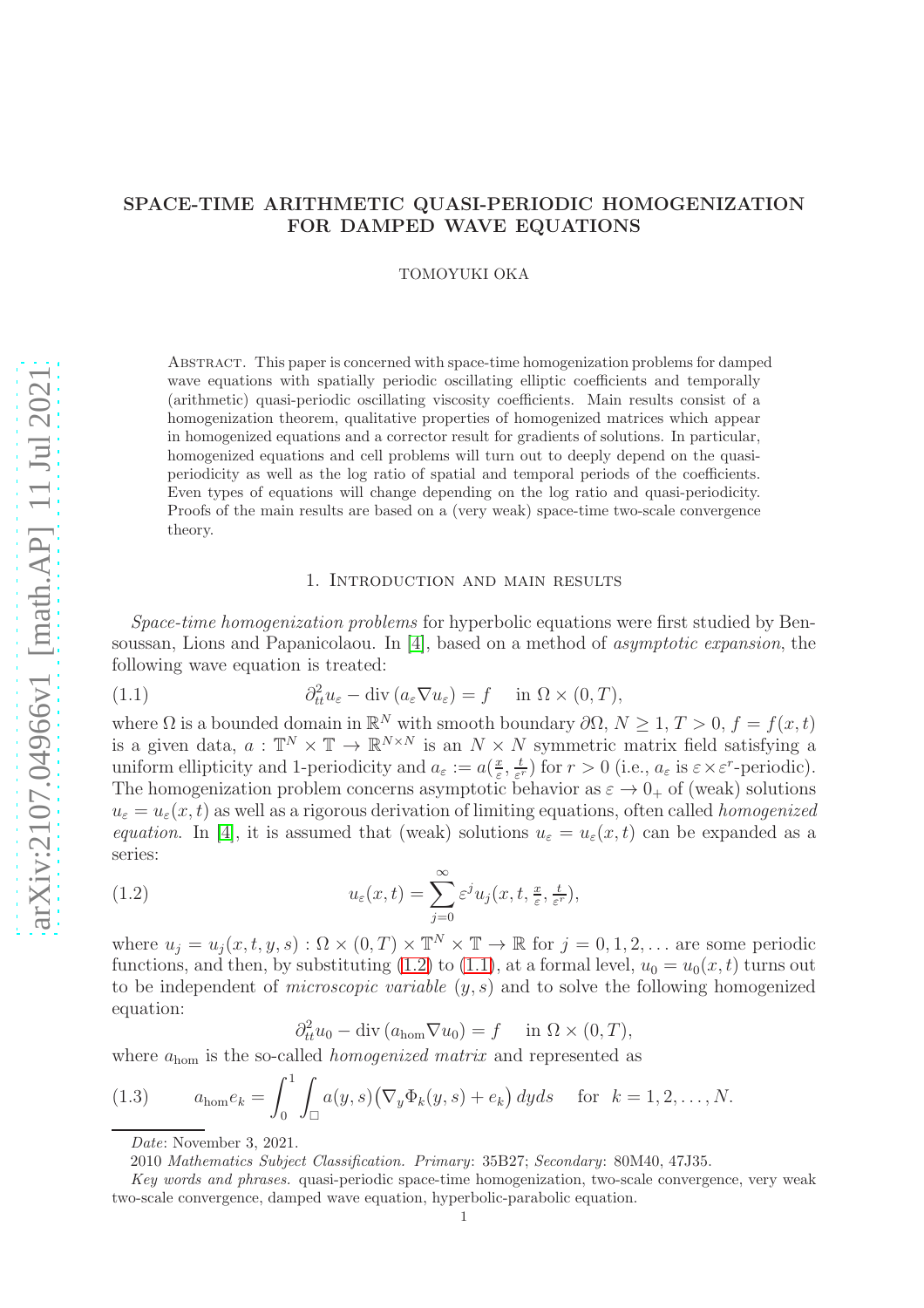Here  $\square := (0,1)^N$  is a unit cell,  $\nabla_y$  stands for the gradient operator with respect to the third variable y,  $\{e_k\} = \{[\delta_{jk}]_{j=1,2,...,N}\}\$  stands for a canonical basis of  $\mathbb{R}^N$  and  $\Phi_k$ :  $\mathbb{T}^N \times \mathbb{T} \to \mathbb{R}$  (for  $k = 1, 2, ..., N$ ) is the *corrector* which will be explained latter (see Remark [1.12](#page-6-0) below). Moreover,  $\Phi_k$  is determined by the so-called *cell problems*. In particular, if the log-ratio of the spatial and temporal periods of the coefficients is the hyperbolic scale ratio (i.e.,  $r = 1$ ), then the cell problem is also a wave equation.

<span id="page-1-0"></span>
$$
\partial_{ss}^2 \Phi_k - \text{div}_y \big[ a(y, s) (\nabla_y \Phi_k + e_k) \big] = 0 \quad \text{ in } \mathbb{T}^N \times \mathbb{T}
$$

(otherwise, cell problems are always elliptic equations, e.g., [\(1.17\)](#page-4-0) below).

In [\[4\]](#page-24-0), the following heat equation is also treated:

(1.4) 
$$
\partial_t u_{\varepsilon} - \text{div} (a_{\varepsilon} \nabla u_{\varepsilon}) = f \quad \text{in } \Omega \times (0, T).
$$

By substituting [\(1.2\)](#page-0-0) to [\(1.4\)](#page-1-0),  $u_0 = u_0(x, t)$  is a (weak) solution to the following homogenized equation:

<span id="page-1-1"></span>(1.5) 
$$
\partial_t u_0 - \text{div}(a_{\text{hom}} \nabla u_0) = f \quad \text{in } \Omega \times (0, T),
$$

where  $a_{\text{hom}}$  is defined by [\(1.3\)](#page-0-2). Furthermore, if  $r = 2$  (i.e.,  $a_{\varepsilon} = a(\frac{x}{\varepsilon})$  $\frac{x}{\varepsilon}, \frac{t}{\varepsilon}$  $(\frac{t}{\varepsilon^2})$ , then the corrector  $\Phi_k$  is the unique solution to the following cell problem:

<span id="page-1-2"></span>(1.6) 
$$
\partial_s \Phi_k - \text{div}_y \left[ a(y, s) (\nabla_y \Phi_k + e_k) \right] = 0 \quad \text{in } \mathbb{T}^N \times \mathbb{T}
$$

(as in [\(1.1\)](#page-0-1), cell problems are always elliptic equations for any  $r \neq 2$ ). Thus the type of the cell problem depends on the log-ratio of the spatial and temporal periods of the coefficients. Moreover, these formal arguments based on the asymptotic expansion for (the Cauchy-Dirichlet problem for) [\(1.4\)](#page-1-0) are justified via *two-scale convergence theory* by A. Holmbom in [\[19\]](#page-25-0). The notion of two-scale convergence was first proposed by G. Nguetseng [\[24\]](#page-25-1), and then, developed by G. Allaire  $[2, 3]$  $[2, 3]$  (see also, e.g.,  $[22, 33, 36]$  $[22, 33, 36]$  $[22, 33, 36]$ ). It enables us to analyze how strong compactness of bounded sequences in Sobolev spaces fails due to their oscillatory behaviors (see (i) and (ii) of Remark [2.5](#page-8-0) below). A. Holmbom extended the two-scale convergence theory to space-time homogenization and derived [\(1.5\)](#page-1-1) and [\(1.6\)](#page-1-2) rigorously. Moreover, the notion of *very weak two-scale convergence* is introduced, and then, it plays a crucial role for characterizing homogenized matrices (see Corollary [2.8](#page-8-1) below for details). Besides, homogenization problems for various parabolic equations have been studied not only for linear ones but also for nonlinear ones (e.g. [\[1,](#page-24-3) [13,](#page-25-5) [17,](#page-25-6) [20,](#page-25-7) [27,](#page-25-8) [34\]](#page-25-9)). In particular, for p-Laplace type [\[13,](#page-25-5) [34\]](#page-25-9) and porous medium type [\[1\]](#page-24-3), it has been proved that cell problems are given as parabolic equations at the critical scale (i.e.,  $a_{\varepsilon} = a(\frac{x}{\varepsilon})$  $\frac{x}{\varepsilon}, \frac{t}{\varepsilon^2}$  $\frac{t}{\varepsilon^2}$ ) in  $(1.4)$ ).

On the other hand, the following more general hyperbolic-parabolic equation is treated (e.g. [\[5,](#page-24-4) [6,](#page-24-5) [7,](#page-24-6) [12,](#page-25-10) [14,](#page-25-11) [23,](#page-25-12) [31,](#page-25-13) [32\]](#page-25-14)).

<span id="page-1-3"></span>(1.7) 
$$
h_{\varepsilon} \partial_{tt}^2 u_{\varepsilon} - \text{div}(a_{\varepsilon} \nabla u_{\varepsilon}) + g_{\varepsilon} \partial_t u_{\varepsilon} = f \quad \text{in } \Omega \times (0, T).
$$

Here  $h_{\varepsilon}$  and  $g_{\varepsilon}$  are  $\varepsilon \times \varepsilon^{r}$ -periodic functions rapidly oscillating. Furthermore, [\[26,](#page-25-15) [29,](#page-25-16) [30,](#page-25-17) [35\]](#page-25-18) deal with nonlinear wave equations, and in particular, in [\[26,](#page-25-15) [29\]](#page-25-16), almost periodic settings are studied via  $\Sigma$ -convergence theory developed in [\[25\]](#page-25-19). Here [\(1.7\)](#page-1-3) is called damped wave equations for  $h_{\varepsilon} \equiv 1$  and  $g_{\varepsilon} > 0$  and it is noteworthy that asymptotic expansions of solutions to damped wave equations are performed with the aid of solutions to diffusion equations (e.g.  $(1.4)$ ), and moreover, asymptotic behaviors of solutions to damped wave equations are similar to those of diffusion equations as  $t \to +\infty$  (see e.g. [\[18,](#page-25-20) [28\]](#page-25-21)). Therefore, it is expected that cell problems for [\(1.7\)](#page-1-3) will change at the critical scale for [\(1.4\)](#page-1-0) (i.e.,  $a_{\varepsilon} = a(\frac{x}{\varepsilon})$  $\frac{x}{\varepsilon}, \frac{t}{\varepsilon^2}$  $(\frac{t}{\varepsilon^2})$ . However, at least to our knowledge, it does not seem to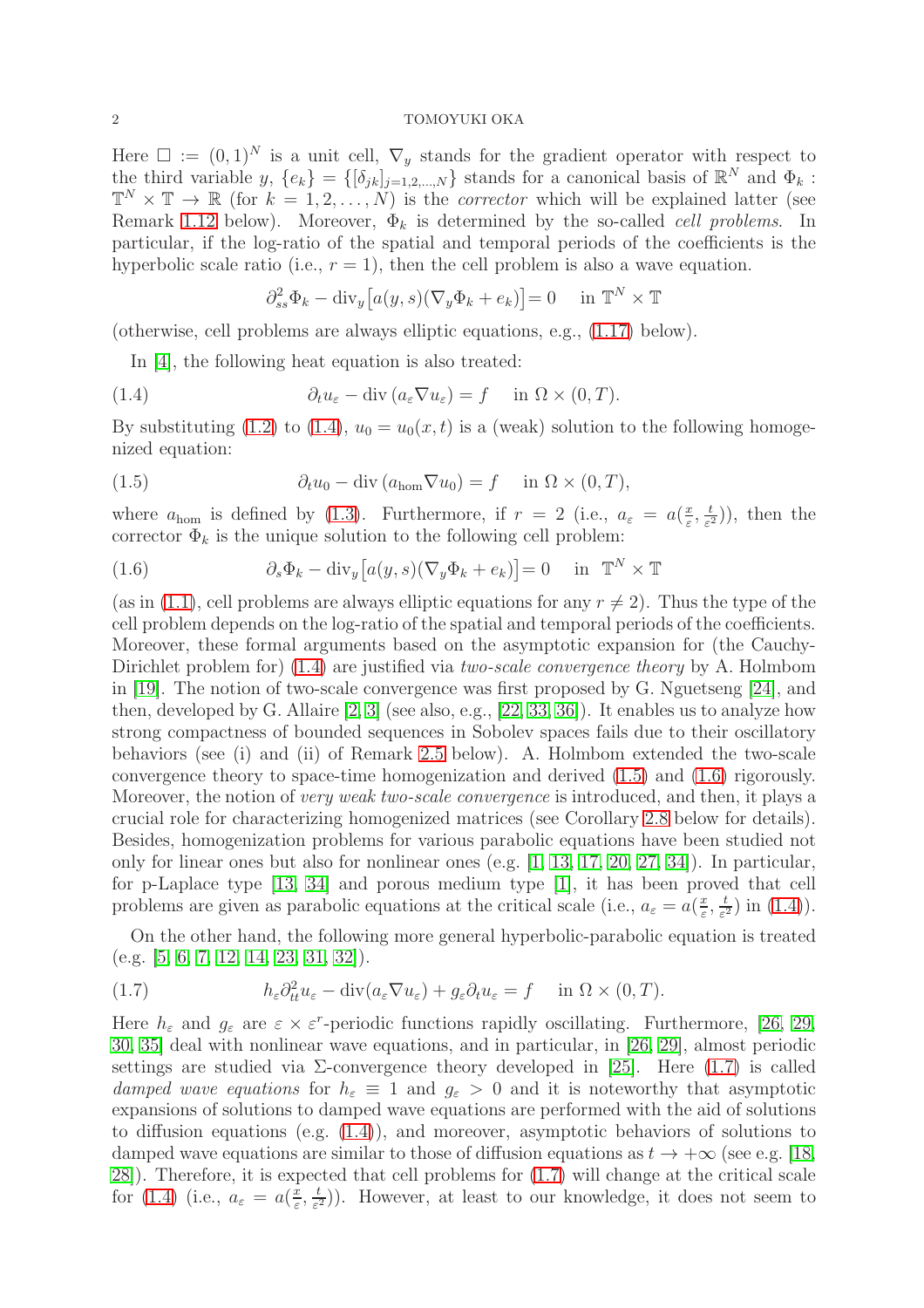occur under the periodic homogenization in the fixed domain except for  $h_{\varepsilon} = -\varepsilon^2$  and  $g_{\varepsilon} \equiv 1$  (see [\[4,](#page-24-0) Chapter 2, Section 4.5] for details).

1.1. Setting of the problem. One of main purposes of the present paper is to find conditions under which the cell problems of [\(1.7\)](#page-1-3) will be different from elliptic ones (see [\(1.17\)](#page-4-0) below). As a consequence, we emphasize that the (arithmetic) quasi-periodicity of the time-dependent coefficient  $g_{\varepsilon}$  in [\(1.7\)](#page-1-3) is crucial and it is defined as follows.

<span id="page-2-0"></span>**Definition 1.1** (Quasi-periodic functions). The function  $\varphi \in C(\mathbb{R})$  is said to be (arithmetic) quasi-periodic if it satisfies

$$
\varphi(s+1) = \varphi(s) + C_* \quad \text{ for all } s \in [0,1) \text{ and } C_* \in \mathbb{R}
$$

(*i.e.*,  $\varphi$  *is* (0, 1)-periodic if  $C_* = 0$ ).

Remark 1.2. The notion of quasi-periodicity has been defined in several different ways (see e.g., [\[9,](#page-24-7) [11\]](#page-25-22)). We stress that quasi-periodic functions in the sense of Definition [1.1](#page-2-0) do not satisfy the almost-periodicity in the sense of Besicovitch, which is known as a generalization of periodicity. Indeed, if  $\varphi \in C(\mathbb{R})$  is quasi-periodic, there exists a  $(0, 1)$ periodic function  $\varphi_{\text{per}} \in C_{\text{per}}(\square)^{-1}$  $\varphi_{\text{per}} \in C_{\text{per}}(\square)^{-1}$  $\varphi_{\text{per}} \in C_{\text{per}}(\square)^{-1}$  such that

$$
\varphi(s) = \varphi_{\rm per}(s) + C_*s,
$$

which implies that

$$
\left(\limsup_{R\to+\infty}\frac{1}{|2R|}\int_{-R}^R |\varphi(s)|^r ds\right)^{1/r} = +\infty, \quad \text{ for all } \ r\in[1,+\infty).
$$

Thus  $\varphi$  does not belong to the generalized Besicovitch space  $B^r(\mathbb{R})$  (see e.g., [\[8,](#page-24-8) [21\]](#page-25-23)). Moreover, we shall consider both the effect of the periodic homogenization and the effect of the singular limit due to  $\varphi(\frac{t}{\varepsilon})$  $(\frac{t}{\varepsilon^r}) = \varphi_{\rm per}(\frac{t}{\varepsilon^r})$  $(\frac{t}{\varepsilon^r})+C_*\frac{t}{\varepsilon^r}$  $\frac{t}{\varepsilon^r}$  and  $C_* \frac{t}{\varepsilon^r}$  $\frac{t}{\varepsilon^r} \to +\infty$  for  $t > 0$  as  $\varepsilon \to 0_+$ .

In this paper, we shall consider the Cauchy-Dirichlet problem for the following damped wave equation:

<span id="page-2-2"></span>(1.8) 
$$
\begin{cases} \partial_{tt}^{2} u_{\varepsilon} - \text{div} \left[ a \left( t, \frac{x}{\varepsilon} \right) \nabla u_{\varepsilon} \right] + g \left( \frac{t}{\varepsilon^{r}} \right) \partial_{t} u_{\varepsilon} = f_{\varepsilon} & \text{in } \Omega \times (0, T), \\ u_{\varepsilon} |_{\partial \Omega} = 0, \quad u_{\varepsilon} |_{t=0} = v_{\varepsilon}^{0}, \quad \partial_{t} u_{\varepsilon} |_{t=0} = v_{\varepsilon}^{1}. \end{cases}
$$

Here we make the following

**Assumption (A).** Let  $\Omega$  be a bounded domain in  $\mathbb{R}^N$  with smooth boundary  $\partial\Omega$ ,  $N \geq 1$ .

- (i) Let  $T > 0$ ,  $\varepsilon > 0$  and  $r > 0$ . Let  $v_{\varepsilon}^0 \in H_0^1(\Omega)$  and  $v_{\varepsilon}^1 \in L^2(\Omega)$  be such that  $v_{\varepsilon}^{0} \to v^{0}$  weakly in  $H_{0}^{1}(\Omega)$  and  $v_{\varepsilon}^{1} \to v^{1}$  weakly in  $L^{2}(\Omega)$ . Let  $f_{\varepsilon}, f \in L^2(\Omega \times (0,T))$  be such that  $f_{\varepsilon} \to f$  weakly in  $L^2(\Omega \times (0,T)).$
- <span id="page-2-3"></span>(ii) The  $N \times N$  symmetric matrix  $a \in [C^1(0,T;L^{\infty}(\mathbb{R}^N))]^{N \times N}$  satisfies a uniform ellipticity, i.e., there exists  $\lambda > 0$  such that

(1.9) 
$$
\lambda |\xi|^2 \le a(t, y)\xi \cdot \xi \le |\xi|^2 \text{ for any } \xi \in \mathbb{R}^N \text{ and a.e. } (t, y) \in (0, T) \times \mathbb{R}^N,
$$
  
and  $(0, 1)^N$ -periodicity:

$$
a(t, y + e_j) = a(t, y)
$$
 a.e. in  $(t, y) \in (0, T) \times \mathbb{R}^N$ .

<span id="page-2-1"></span><sup>&</sup>lt;sup>1</sup>Indeed, setting  $\Phi(s) := \varphi(s) - C_*s$ , we see that  $\Phi(s)$  is  $(0, 1)$ -periodic.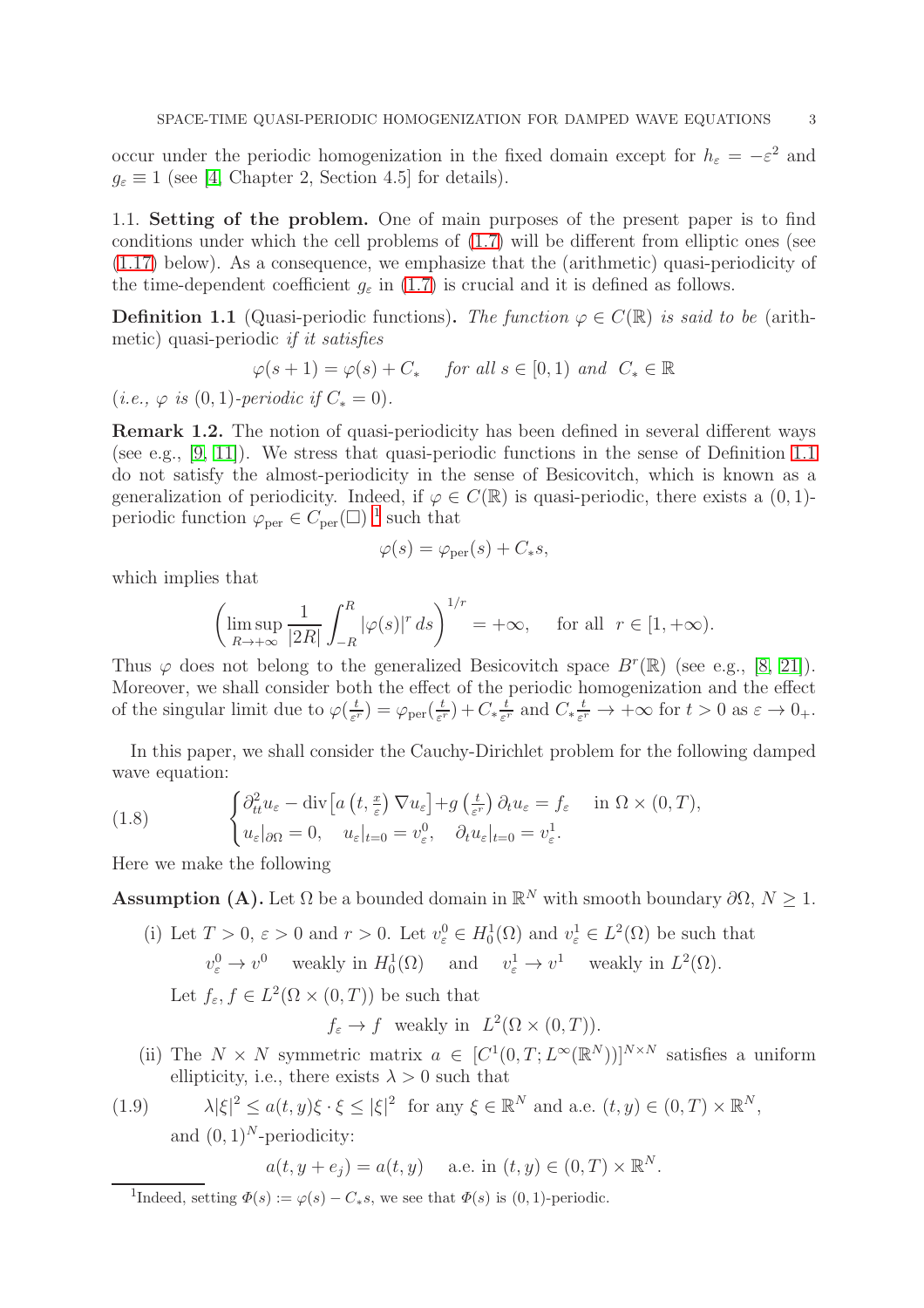(iii) Set  $g \in C(\mathbb{R}; \mathbb{R}_+)$  as follows:

 $g(s) = g_{\text{per}}(s) + C_*s > 0$  for all  $s \in \mathbb{R}_+$ .

Here  $g_{\text{per}}$  is a  $(0, 1)$ -periodic function and  $C_* \geq 0$  is a constant. In addition, if  $r = 2$ , we further assume  $C_* \leq \frac{2\lambda}{C_{\square}}$  $\frac{2\lambda}{C_{\Box}}$ , where  $C_{\Box} = N/\pi^2$  is the best constant of the Poincaré inequality on the unit cell, that is,

$$
||w||_{L^2(\square)} \leq C_{\square} ||\nabla w||_{L^2(\square)} \quad \text{ for all } \; w \in H^1_{\text{per}}(\square)
$$

(see Notation below).

(iv) In addition, if  $C_* \neq 0$  and  $2 < r < +\infty$ , then  $a = a(y)$ ,  $v_\varepsilon^0$ ,  $v_\varepsilon^1$ ,  $a(y)$ ,  $g(s)$  and  $f_\varepsilon$ are smooth,  $(-div(a(\frac{x}{\varepsilon}))$  $(\mathcal{L}^{\underline{x}}_{\varepsilon})\nabla v_{\varepsilon}^{0}),$   $(v_{\varepsilon}^{1}),$   $(f_{\varepsilon})$  and  $(\partial_{t}f_{\varepsilon})$  are bounded in  $L^{2}(\Omega)$ ,  $H_{0}^{1}(\Omega)$ ,  $L^{\infty}(0,T; L^{2}(\Omega))$  and  $\dot{L}^{2}(\Omega \times (0,T))$ , respectively.

In this paper, we shall consider the convergence of solutions  $(u_{\varepsilon})$  to [\(1.8\)](#page-2-2) and the homogenized equation as  $\varepsilon \to 0_+$ . We also discuss how the homogenized matrix can be represented for each  $r > 0$ .

1.2. Main results. We start with the following definition of weak solutions to [\(1.8\)](#page-2-2):

**Definition 1.3** (Weak solution of [\(1.8\)](#page-2-2)). A function  $u_{\varepsilon} \in L^{\infty}(0,T; H_0^1(\Omega))$  is said to be a weak solution to  $(1.8)$ , if the following  $(i)$ - $(iii)$  are all satisfied:

- (i)  $(Regularity) u_{\varepsilon} \in W^{2,2}(0,T; H^{-1}(\Omega)) \cap W^{1,\infty}(0,T; L^2(\Omega)).$
- (ii) (Initial condition)  $u_{\varepsilon}(t) \to v_{\varepsilon}^0$  strongly in  $L^2(\Omega)$  as  $t \to 0_+$  and  $\partial_t u_{\varepsilon}(t) \to v_{\varepsilon}^1$  in  $H^{-1}(\Omega)$  as  $t \to 0_+$ .
- (iii) (Weak form) It holds that, for all  $\phi \in H_0^1(\Omega)$ ,

Ω

$$
(1.10) \qquad \left\langle \partial_t^2 u_\varepsilon(t), \phi \right\rangle_{H_0^1(\Omega)} + A_\varepsilon^t(u_\varepsilon(t), \phi) + \left\langle g(\tfrac{t}{\varepsilon^r}) \partial_t u_\varepsilon(t), \phi \right\rangle_{H_0^1(\Omega)} = \left\langle f_\varepsilon(t), \phi \right\rangle_{H_0^1(\Omega)}
$$

<span id="page-3-1"></span>for a.e. in  $t \in (0,T)$ , where  $A^t_{\varepsilon}(v,w)$  is a bilinear form in  $H_0^1(\Omega)$  defined by  $A^t_\varepsilon(v,w) = \int$  $a(t, \frac{x}{\varepsilon}) \nabla v(x) \cdot \nabla w(x) dx$  for  $v, w \in H_0^1(\Omega)$ .

By Galerkin's method (cf. 
$$
[10, Theorem 12.2]
$$
), we have

<span id="page-3-2"></span>Theorem 1.4 (Existence and uniqueness of weak solutions to [\(1.8\)](#page-2-2)). Suppose that

$$
a(t, \frac{x}{\varepsilon}) \in [C^1(0, T; L^{\infty}(\Omega))]_{sym}^{N \times N}, g(\frac{t}{\varepsilon^r}) \in C(0, T), f_{\varepsilon} \in L^2(\Omega \times (0, T)),
$$
  

$$
v_{\varepsilon}^0 \in H_0^1(\Omega), v_{\varepsilon}^1 \in L^2(\Omega).
$$

Then for every  $\varepsilon > 0$  there exists a unique weak solution  $u_{\varepsilon}$  to [\(1.8\)](#page-2-2).

Then we first obtain the following homogenization theorem:

<span id="page-3-0"></span>**Theorem 1.5** (Homogenization theorem). Suppose that (A) is satisfied. Let  $u_{\varepsilon} \in$  $L^{\infty}(0,T;H_0^1(\Omega))$  be a unique weak solution to [\(1.8\)](#page-2-2). There exist  $u_0 \in L^{\infty}(0,T;H_0^1(\Omega))$ and  $h \in L^2_{loc}((0,T]; H^{-1}(\Omega))$  such that, for any  $\sigma > 0$ ,

- <span id="page-3-3"></span>(1.11)  $u_{\varepsilon} \to u_0$  weakly- $*$  in  $L^{\infty}(0, T; H_0^1(\Omega)),$
- (1.12)  $u_{\varepsilon} \to u_0$  strongly in  $C([0, T]; L^2(\Omega)),$

$$
(1.13) \quad g(\frac{t}{\varepsilon^r})\partial_t u_{\varepsilon} \to \langle g_{\text{per}} \rangle_s \partial_t u_0 + C_* h \qquad weakly \in \begin{cases} L^2(0,T;H^{-1}(\Omega)) & \text{if } C_* = 0, \\ L^2(\sigma,T;H^{-1}(\Omega)) & \text{if } C_* \neq 0, \end{cases}
$$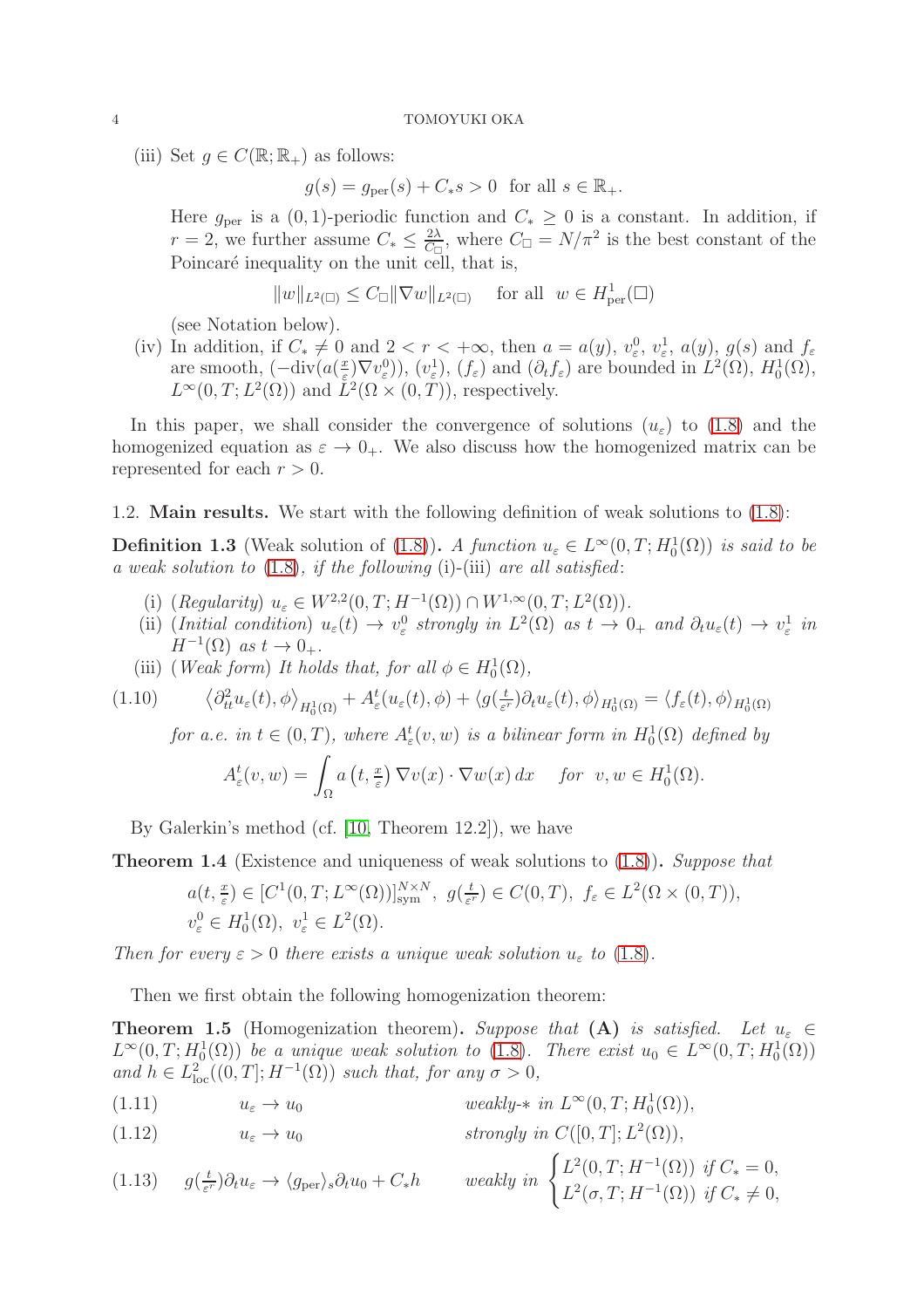(1.14) 
$$
\partial_{tt}^{2}u_{\varepsilon} \to \partial_{tt}^{2}u_{0} \qquad \text{weakly in } \begin{cases} L^{2}(0,T;H^{-1}(\Omega)) & \text{if } C_{*}=0, \\ L^{2}(\sigma,T;H^{-1}(\Omega)) & \text{if } C_{*} \neq 0, \end{cases}
$$

<span id="page-4-5"></span>(1.15)  $a(t, \frac{x}{\varepsilon}) \nabla u_{\varepsilon} \to \langle a(t) (\nabla u_0 + \nabla_y u_1) \rangle_y$  weakly in  $[L^2(\Omega \times (0, T))]^N$ ,

where  $\langle w \rangle_s = \int_0^1 w(s) \, ds$ ,  $\langle \hat{w} \rangle_y = \int_{\square} \hat{w}(y) \, dy$  and  $u_1$  is written by

<span id="page-4-4"></span>(1.16) 
$$
u_1(x,t,y) := \sum_{k=1}^N \partial_{x_k} u_0(x,t) \Phi_k(t,y).
$$

Here  $\Phi_k$  is a corrector for each  $k = 1, ..., N$  and it is characterized as follows:

(i) In case  $r \in (0, +\infty) \setminus \{2\}$ ,  $\Phi_k \in H^1_{\text{per}}(\mathbb{T}^N)/\mathbb{R}$  (see Notation below) is the unique solution to

(1.17) 
$$
-\operatorname{div}_y\left[a(t,y)(\nabla_y\Phi_k+e_k)\right]=0 \quad \text{in} \quad \mathbb{T}^N\times(0,T),
$$

<span id="page-4-0"></span>where  $e_k$  is the k-th vector of the canonical basis of  $\mathbb{R}^N$ .

(ii) In case 
$$
r = 2
$$
,  $\Phi_k \in L^2(0, T; H^1_{\text{per}}(\mathbb{T}^N)/\mathbb{R})$  is the unique solution to

(1.18) 
$$
C_* t \partial_t \Phi_k - \text{div}_y \left[ a(t, y) (\nabla_y \Phi_k + e_k) \right] = 0 \quad in \quad \mathbb{T}^N \times (0, T).
$$

<span id="page-4-2"></span>In particular, if either  $C_* = 0$  or  $a = a(y)$ , then  $\Phi_k \in H^1_{per}(\mathbb{T}^N)/\mathbb{R}$  is the unique solution to  $(1.17)$ .

Furthermore, for any  $C_* > 0$ ,  $u_0$  is the unique weak solution to

<span id="page-4-1"></span>(1.19) 
$$
\begin{cases} \partial_{tt}^2 u_0 - \text{div} [a_{\text{hom}}(t) \nabla u_0] + \langle g_{\text{per}} \rangle_s \partial_t u_0 + C_* h = f & \text{in } \Omega \times (0, T), \\ u_0 |_{\partial \Omega} = 0, \quad u_0 |_{t=0} = v^0, \quad \partial_t u_0 |_{t=0} = \tilde{v}^1. \end{cases}
$$

Here  $u_0 \equiv v^0$  whenever  $C_* \neq 0$ , and moreover,

$$
\tilde{v}^1 = \begin{cases} v^1 & \text{if } C_* = 0, \\ 0 & \text{if } C_* \neq 0. \end{cases}
$$

Moreover,  $a_{\text{hom}}(t)$  is the homogenized matrix given by

<span id="page-4-3"></span>(1.20) 
$$
a_{\text{hom}}(t)e_k = \int_{\square} a(t,y) \big( \nabla_y \Phi_k(t,y) + e_k \big) dy, \quad k = 1,2,\ldots,N.
$$

Remark 1.6. It is noteworthy that, due to the loss of the time periodicity, the following facts hold:

(i) (**Homogenized equation**). The homogenized equation  $(1.19)$  is of the same type as the original equation [\(1.8\)](#page-2-2) for the periodic case (i.e.,  $C_* = 0$ ). On the other hand, for the quasi-periodic case (i.e.,  $C_* \neq 0$ ), by the effect of the singular limit of  $g$ ,  $(1.19)$  is represented as the following elliptic equation:

$$
-\text{div}(a_{\text{hom}}\nabla u_0) = f - C_*h \text{ in } \Omega \times (0,T), \quad u_0 \in H_0^1(\Omega).
$$

Furthermore, the limit of the solution to [\(1.8\)](#page-2-2) coincides with the limit of the initial data  $v_{\varepsilon}^0$ .

(ii) (Cell problem). For the periodic case  $C_* = 0$ , the corrector  $\Phi_k$  is always described as the solution to the elliptic equation [\(1.17\)](#page-4-0). On the other hand, for the quasi-periodic case, at the critical case  $r = 2$ , the cell problem [\(1.18\)](#page-4-2) is different from [\(1.17\)](#page-4-0) and it is given as the parabolic equation by the effect of the singular limit of g. Thus  $\Phi_k$  depends on  $t \in (0, T)$ , and then, qualitative properties of the homogenized matrix  $a_{\text{hom}}$  will change due to  $(1.20)$  (see Proposition [1.7](#page-5-0) below).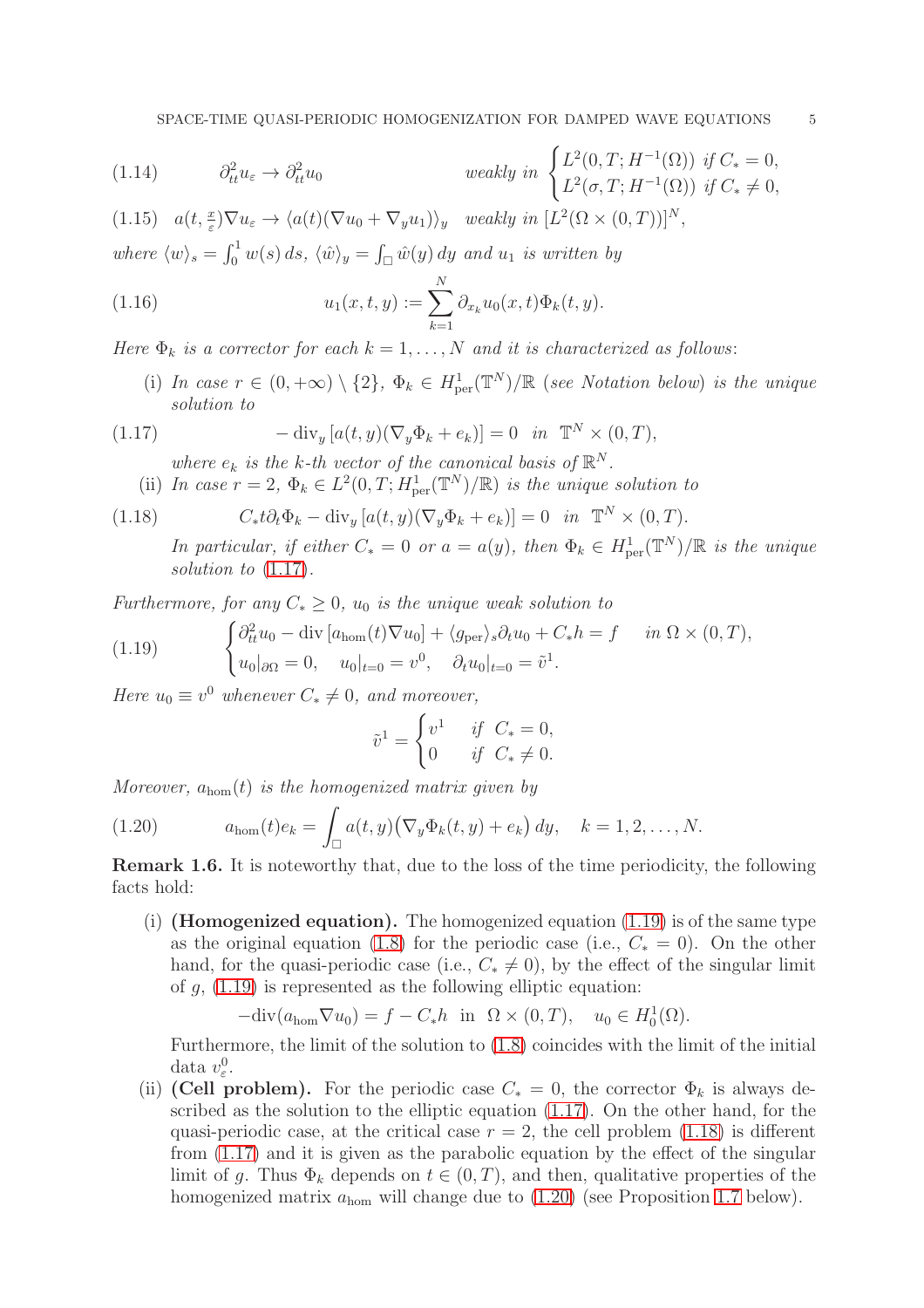Moreover, as for the homogenized matrix, we next have the following

<span id="page-5-0"></span>**Proposition 1.7** (Qualitative properties of the homogenized matrix  $a_{\text{hom}}$ ). Under the same assumption as in Theorem [1.5,](#page-3-0) let  $0 < r < +\infty$  and  $a_{\text{hom}}(t)$  be the homogenized matrices defined by  $(1.20)$ . Then the following  $(i)$  and  $(ii)$  hold:

(i) (Uniform ellipticity) It holds that

$$
\lambda |\xi|^2 + \lambda \|\nabla_y \Phi_{\xi}(t)\|_{L^2(\square)}^2 + \frac{C_* t}{2} \frac{d}{dt} \|\Phi_{\xi}(t)\|_{L^2(\square)}^2
$$
  

$$
\leq a_{\text{hom}}(t)\xi \cdot \xi \leq |\xi|^2 + \|\nabla_y \Phi_{\xi}(t)\|_{L^2(\square)}^2 + \frac{C_* t}{2} \frac{d}{dt} \|\Phi_{\xi}(t)\|_{L^2(\square)}^2
$$

for any  $\xi \in \mathbb{R}^N$  and a.e.  $t \in (0, T)$ , where  $\lambda > 0$  is the ellipticity constant of  $a(t, y)$ defined by [\(1.9\)](#page-2-3) and  $\Phi_{\xi}$  is the corrector given by either [\(1.17\)](#page-4-0) or [\(1.18\)](#page-4-2) with  $e_{k}$ replaced by  $\xi \in \mathbb{R}^N$ .

(ii) (Symmetry and asymmetry) If  $a(t, y)$  is the symmetric matrix, then  $a_{\text{hom}}(t)$  is the asymmetric matrix for  $r = 2$  and  $C_* \neq 0$ . Otherwise,  $a_{\text{hom}}(t)$  is also the symmetric matrix.

**Remark 1.8.** We stress that, in the critical case (i.e.,  $r = 2$  and  $C_* \neq 0$ ), even though the elliptic constant of  $a(t, y)$  is independent of  $t \in (0, T)$ , that of  $a_{\text{hom}}(t)$  depends on t. Furthermore, the symmetry breaking of  $a_{\text{hom}}(t)$  occurs but it makes no contribution to the divergence (see Remark [5.1](#page-20-0) below).

We finally get the following corrector result.

<span id="page-5-5"></span>Theorem 1.9 (Corrector result for time independent coefficients). Suppose that (A) is fulfilled and assume that  $a = a(y)$ ,  $v_{\varepsilon}^0$ ,  $v_{\varepsilon}^1$ ,  $a(y)$ ,  $g(s)$  and  $f_{\varepsilon}$  are smooth,  $(-\text{div}(a(\frac{x}{\varepsilon}))$  $(\frac{x}{\varepsilon})\nabla v_{\varepsilon}^0)),$  $(v_{\varepsilon}^1), (f_{\varepsilon})$  and  $(\partial_t f_{\varepsilon})$  are bounded in  $L^2(\Omega), H_0^1(\Omega), L^{\infty}(0,T; L^2(\Omega))$  and  $L^2(\Omega \times (0,T)),$ respectively. Let  $u_{\varepsilon}$  and  $u_0$  be the unique solutions to [\(1.8\)](#page-2-2) and [\(1.19\)](#page-4-1), respectively. Then it holds that

<span id="page-5-3"></span>(1.21) 
$$
\lim_{\varepsilon \to 0+} \int_0^T \int_{\Omega} \left| \nabla u_{\varepsilon}(x,t) - \left( \nabla u_0(x,t) + \nabla_y u_1(x,t,\tfrac{x}{\varepsilon}) \right) \right|^2 dx dt = 0
$$

for all  $r \in (0, +\infty)$ , where  $u_1 = \sum_{k=1}^N \partial_{x_k} u_0 \Phi_k$  and  $\Phi_k \in L^2(0, T; H^1_{per}(\mathbb{T}^N)/\mathbb{R})$  is the corrector for  $r \in (0, +\infty)$ .

As for the time dependent case  $a = a(t, y)$ , we have the following corrector result for more specific settings:

<span id="page-5-6"></span>**Corollary 1.10** (Corrector result for time dependent coefficients). Suppose that  $C_* \neq 0$ . In addition, assume that  $a(t, y)$  is smooth and the following  $(1.22)$ - $(1.25)$  hold:

- <span id="page-5-1"></span>(1.22)  $\partial_t a(t, y) \xi \cdot \xi \leq 0$  for all  $\xi \in \mathbb{R}^N$  and all  $(t, y) \in (0, T) \times \mathbb{R}^N$ ,
- <span id="page-5-4"></span> $-\operatorname{div}(a(0,\frac{x}{\varepsilon}))$ (1.23)  $-\operatorname{div}(a(0, \frac{x}{\varepsilon}) \nabla v_{\varepsilon}^0) \to -\operatorname{div}(a_{\text{hom}}(0) \nabla v^0) \text{ strongly in } H^{-1}(\Omega),$

<span id="page-5-7"></span>(1.24) 
$$
\lim_{\varepsilon \to 0_+} ||v_{\varepsilon}^1||_{L^2(\Omega)} = 0,
$$

<span id="page-5-2"></span>(1.25) 
$$
f_{\varepsilon} \to f
$$
 strongly in  $L^2(\Omega \times (0,T))$  or  $(f_{\varepsilon}/\sqrt{t})$  is bounded in  $L^2(\Omega \times (0,T))$ ,

In addition, if  $r = 2$  and  $C_* \neq 0$ , assume that

<span id="page-5-8"></span>(1.26) 
$$
\partial_t a(t, y) = -a(t, y) \quad \text{for all } (t, y) \in (0, T) \times \mathbb{R}^N.
$$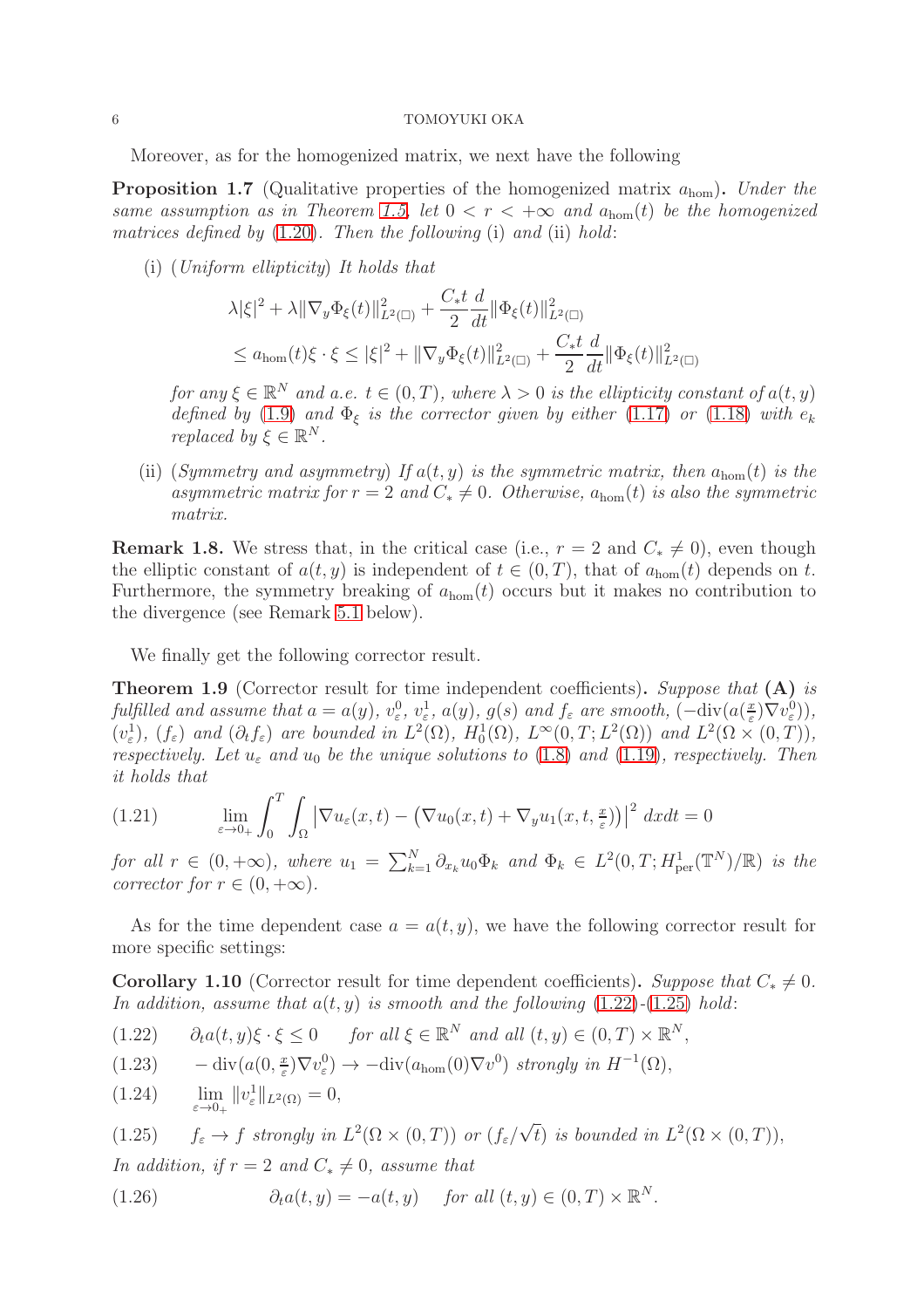Here  $a_{\text{hom}}(t)$  is the homogenized matrix defined by [\(1.20\)](#page-4-3). Let  $u_{\varepsilon}$  and  $u_0$  be the unique solutions to  $(1.8)$  and  $(1.19)$ , respectively. Then  $(1.21)$  holds.

**Remark 1.11.** Initial data  $v_{\varepsilon}^0 \in H_0^1(\Omega)$  satisfying [\(1.23\)](#page-5-4) can actually be constructed (see e.g. [\[10,](#page-24-9) pp. 236]).

<span id="page-6-0"></span>Remark 1.12. From Theorem [1.9,](#page-5-5) it holds that

 $u_{\varepsilon} \nrightarrow u_0$  strongly in  $L^2(0,T; H_0^1(\Omega))$ 

in general due to the oscillation of the third term  $u_1(x, t, \frac{x}{\varepsilon})$  as  $\varepsilon \to 0_+$ . Thus  $u_1(x, t, \frac{x}{\varepsilon})$ plays a role as the corrector term recovering the strong compactness in this topology. For this reason,  $\Phi_k$  is often called a corrector.

1.3. Plan of the paper and notation. This paper is organized as follows. In the next section, we summarize relevant material on space-time two-scale convergence. Section 3 is devoted to proving uniform estimates for solutions  $u_{\varepsilon}$  to [\(1.8\)](#page-2-2) as  $\varepsilon \to 0_{+}$ . Furthermore, we shall prove their weak(-∗) and strong convergences. In Section 4, we shall prove Theorem [1.5.](#page-3-0) To prove Proposition [1.7,](#page-5-0) we shall discuss qualitative properties of the homogenized matrix  $a_{\text{hom}}(t)$  in Section 5. The final section is devoted to proofs of Theorem [1.9](#page-5-5) and Corollary [1.10.](#page-5-6)

**Notation.** Throughout this paper,  $C > 0$  denotes a non-negative constant which may vary from line to line. In addition, the subscript A of  $C_A$  means dependence of  $C_A$  on A. Let  $\delta_{ij}$  be the Kronecker delta,  $e_i = (\delta_{ij})_{1 \leq j \leq N}$  be the *i*-th vector of the basis of  $\mathbb{R}^N$ ,  $\|\cdot\|_{H_0^1(A)}$  be defined by  $\|\cdot\|_{H_0^1(A)} := \|\nabla \cdot \|\cdot\|_{L^2(A)}$  for domains  $A \subset \mathbb{R}^N$ ,  $\nabla$  and  $\nabla_y$ denote gradient operators with respect to x and y, respectively, and div and div<sub>y</sub> denote divergence operators with respect to  $x$  and  $y$ , respectively. Furthermore, we shall use the following notation:

- $\square = (0, 1)^N$ ,  $I = (0, T)$ ,  $J = (0, 1)$ ,  $dZ = dydsdxdt$ .
- Define the set of smooth  $\Box$ -periodic functions by

$$
C_{\text{per}}^{\infty}(\square) = \{ w \in C^{\infty}(\square) \colon w(\cdot + e_k) = w(\cdot) \text{ in } \mathbb{R}^N \text{ for } 1 \le k \le N \}.
$$

• We also define  $W^{1,q}_{\text{per}}(\square)$  and  $L^q_{\text{per}}(\square)$  as closed subspaces of  $W^{1,q}(\square)$  and  $L^q(\square)$  by

$$
W^{1,q}_{\mathrm{per}}(\square) = \overline{C^\infty_{\mathrm{per}}(\square)}^{\|\cdot\|_{W^{1,q}(\square)}}, \quad L^q_{\mathrm{per}}(\square) = \overline{C^\infty_{\mathrm{per}}(\square)}^{\|\cdot\|_{L^q(\square)}}
$$

respectively, for  $1 \leq q < +\infty$ . In particular, set  $H^1_{\text{per}}(\square) := W^{1,2}_{\text{per}}(\square)$ . We shall simply write  $L^q(\Box)$  instead of  $L^q_{\text{per}}(\Box)$ , unless any confusion may arise.

,

- We often write  $L^q(\Omega \times \square)$  instead by  $L^q(\Omega; L^q_{\text{per}}(\square))$  since  $L^q_{\text{per}}(\square)$  is reflexive Banach space for  $1 < q < +\infty$ .
- Define the mean  $\langle w \rangle_y := \int_{\square} w(y) dy$  in y of  $w \in L^1(\square)$ .
- We set  $W^{1,q}_{\text{per}}(\square)/\mathbb{R} = \{w \in W^{1,q}_{\text{per}}(\square) : \langle w \rangle_y = \int_{\square} w(y) dy = 0\}.$
- Furthermore, let X be a normed space with a norm  $\|\cdot\|_X$  and a duality pairing  $\langle \cdot, \cdot \rangle_X$  between X and its dual space  $X^*$ . Moreover, we write  $X^N = X \times X \times \cdots \times X$  $(N\text{-product space}), \text{ e.g., } [L^2(\Omega)]^N = L^2(\Omega; \mathbb{R}^N).$

In order to clarify variables of integration, we shall often write, e.g.,  $\|u\|_{\varepsilon}^{\frac{\alpha}{\varepsilon}}$  $\frac{x}{\varepsilon}$ )|| $_{L^q(\Omega)}$  and  $||u(x, \frac{x}{\varepsilon})||_{L^q(\Omega)}$  instead of  $||u(\frac{x}{\varepsilon})||$  $\frac{1}{\varepsilon}$ ||<sub>Lq(Ω)</sub> and  $||u(x, \frac{1}{\varepsilon})||_{L_q(\Omega)}$ , respectively. We often write  $u(t)$ instead of  $u(\cdot, t)$  for each  $t \in I$  and  $u : \Omega \times I \to \mathbb{R}$ .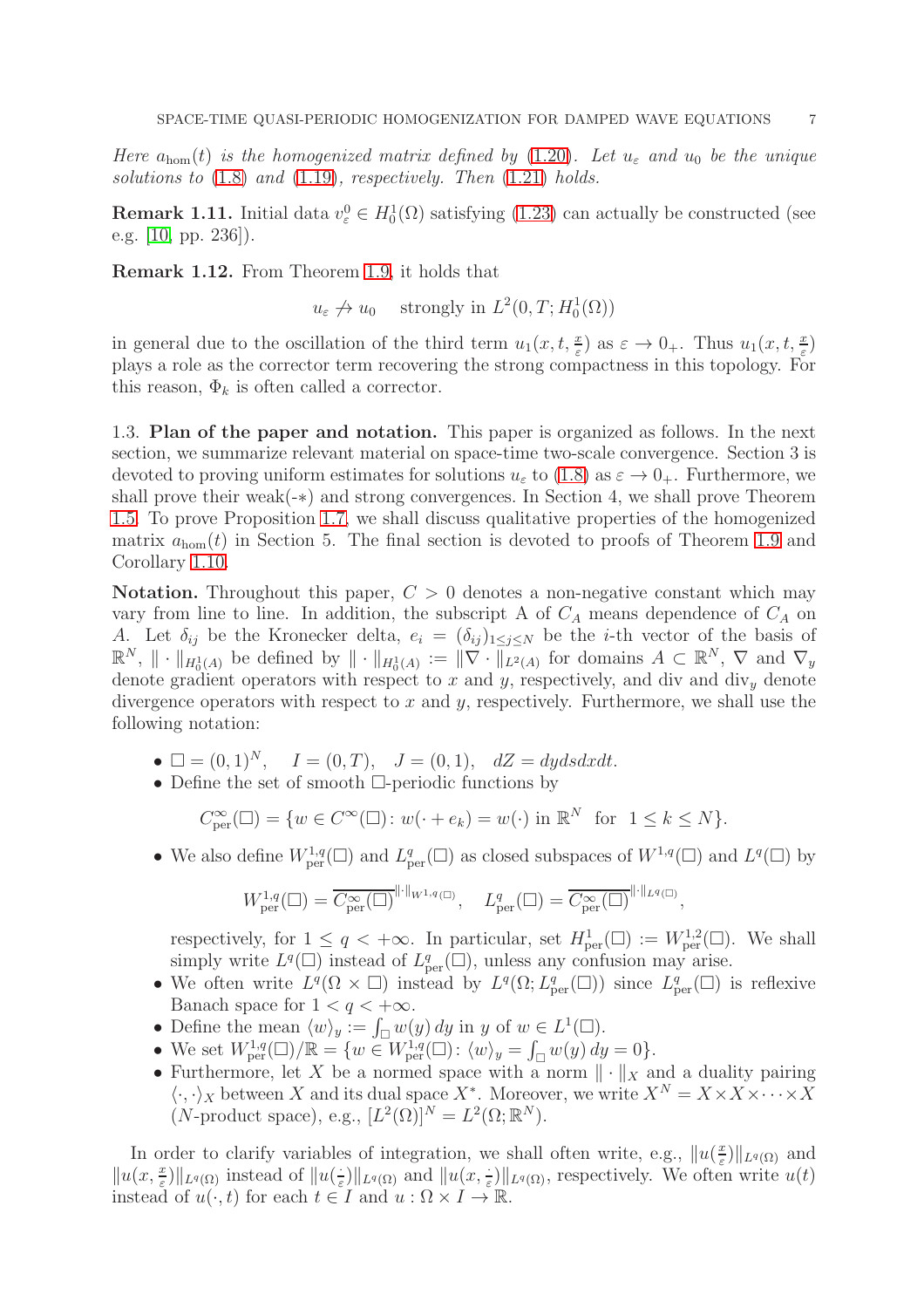### 2. Space-time two-scale convergence theory

In this section, we introduce the notion of *space-time two-scale convergence* and briefly summarize its crucial properties (see, e.g., [\[24\]](#page-25-1), [\[2,](#page-24-1) [3\]](#page-24-2), [\[22\]](#page-25-2), [\[36\]](#page-25-4) and [\[19\]](#page-25-0) for more details). Throughout this section, let  $q \in [1, +\infty]$  and q' denote for the Hölder conjugate of q (i.e.,  $1/q + 1/q' = 1$  if  $1 < q < +\infty$ ;  $q' = 1$  if  $q = +\infty$ ;  $q' = +\infty$  if  $q = 1$ ) unless any confusion may arise. Furthermore, let  $I = (0, T)$ ,  $\square = (0, 1)^N$  and  $J = (0, 1)$ .

We first define a class of test functions for the space-time two-scale convergence, called admissible test functions.

**Definition 2.1** (Admissible test function). Let  $q' \in [1, +\infty]$  and let  $X \subset L^{q'}(\Omega \times I \times I)$  $\Box \times J$ ) be a separable normed space equipped with norm  $\Vert \cdot \Vert_X$ . Then  $(X, \Vert \cdot \Vert_X)$  is called an admissible test function space (for the weak space-time two-scale convergence in  $L^q(\Omega \times I \times \square \times J))$ , if it holds that, for all  $\Psi \in X$ ,  $(x, t) \mapsto \Psi(x, t, \frac{x}{\varepsilon}, \frac{t}{\varepsilon})$  $\frac{t}{\varepsilon^r}$ ) is Lebesgue measurable in  $\Omega \times I$  for  $\varepsilon > 0$ , and

$$
\lim_{\varepsilon \to 0+} \left\| \Psi \left( x, t, \frac{x}{\varepsilon}, \frac{t}{\varepsilon^r} \right) \right\|_{L^{q'}(\Omega \times I)} = \left\| \Psi(x, t, y, s) \right\|_{L^{q'}(\Omega \times I \times \Omega \times J)},
$$
  

$$
\left\| \Psi \left( x, t, \frac{x}{\varepsilon}, \frac{t}{\varepsilon^r} \right) \right\|_{L^{q'}(\Omega \times I)} \leq C \left\| \Psi(x, t, y, s) \right\|_X \quad \text{for } \varepsilon > 0.
$$

Moreover,  $\Psi \in X$  is called an admissible test function (for the weak space-time two-scale convergence in  $L^q(\Omega \times I \times \square \times J)).$ 

The following fact is well known and often used, in particular, to discuss weak convergence of periodic test functions.

<span id="page-7-0"></span>**Proposition 2.2** (Mean-value property). Let  $w \in L^q(\square \times J)$  and set  $w_{\varepsilon}(x,t) = w(\frac{x}{\varepsilon})$  $\frac{x}{\varepsilon}, \frac{t}{\varepsilon^{\eta}}$  $\frac{t}{\varepsilon^r}$ for  $\varepsilon > 0$  and  $0 < r < +\infty$ . For any bounded domain  $\Omega \subset \mathbb{R}^N$  and any bounded interval  $I \subset \mathbb{R}$ , it holds that

$$
\begin{cases} w_{\varepsilon} \to \langle w \rangle_{y,s} & weakly in L^{q}(\Omega \times I) & \text{if } q \in [1, +\infty), \\ w_{\varepsilon} \to \langle w \rangle_{y,s} & weakly-* in L^{\infty}(\Omega \times I) & \text{if } q = +\infty \end{cases}
$$

as  $\varepsilon \to 0_+$ . Here  $\langle w \rangle_{y,s}$  denotes the mean of w, i.e.,

$$
\langle w \rangle_{y,s} = \int_0^1 \int_{\square} w(y,s) \, dyds.
$$

*Proof.* See [\[10,](#page-24-9) Theorem 2.6].

Now, we are in a position to define the notion of space-time two-scale convergence in the following.

Definition 2.3 (Weak space-time two-scale convergence and very weak two-scale convergence).

(i) A bounded sequence  $(v_{\varepsilon})$  in  $L^q(\Omega \times I)$  is said to weakly space-time two-scale converge to a limit  $v \in L^q(\Omega \times I \times \square \times J)$  if it holds that

$$
\lim_{\varepsilon \to 0+} \int_0^T \int_{\Omega} v_{\varepsilon}(x,t) \Psi(x,t,\frac{x}{\varepsilon},\frac{t}{\varepsilon^r}) dxdt = \int_0^T \int_{\Omega} \int_0^1 \int_{\square} v(x,t,y,s) \Psi(x,t,y,s) dZ
$$
  
for any admissible function  $\Psi \in X \subset L^q(\Omega \times I \times \square \times J)$  and it is denoted by  

$$
v_{\varepsilon} \stackrel{2,2}{\longrightarrow} v \quad in \ L^q(\Omega \times I \times \square \times J).
$$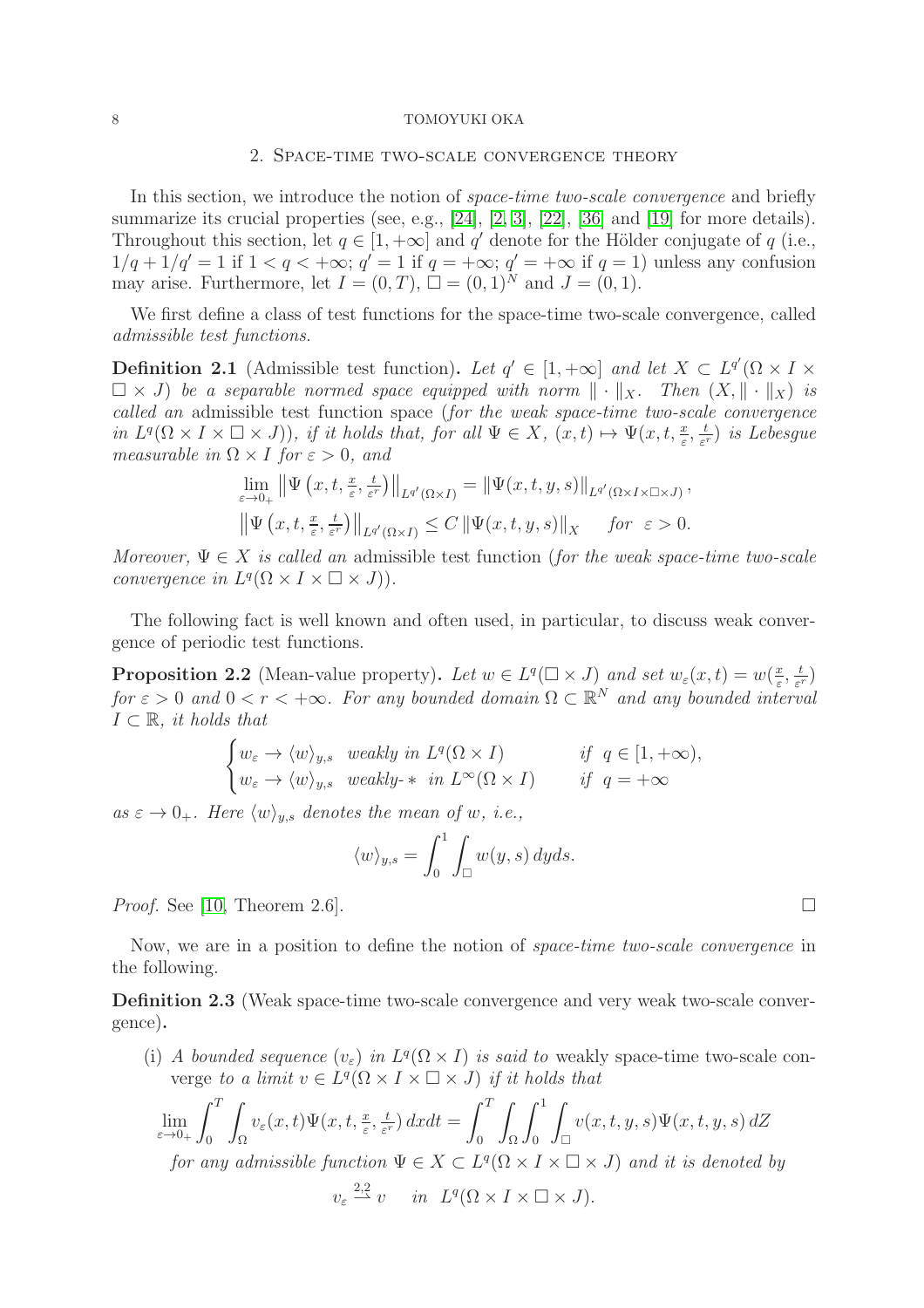(ii) A bounded sequence  $(v_{\varepsilon})$  in  $L^q(\Omega \times I)$  is said to very weakly two-scale converge to a limit v in  $L^q(\Omega \times I \times \square \times J)$  when we choose  $\Psi(x, y, t, s) = \phi(x)b(y)\psi(t)c(s)$ for any  $\phi \in C_c^{\infty}(\Omega)$ ,  $b \in C_{\text{per}}^{\infty}(\square) / \mathbb{R}$ ,  $\psi \in C_c^{\infty}(I)$  and  $c \in C_{\text{per}}^{\infty}(J)$ , and then, it is written by

$$
v_{\varepsilon} \frac{2.2}{\text{vw}} v
$$
 in  $L^q(\Omega \times I \times \square \times J)$ .

Remark 2.4. Due to the extension of the original definition in [\[24,](#page-25-1) [2\]](#page-24-1) of the test function to  $\Psi \in L^{q'}(\Omega \times I; C_{\text{per}}(\square \times J))$  the boundedness of  $(v_{\varepsilon})$  is essential. Indeed, some counterexamples that the (weak space-time) two-scale limit does not coincide with the weak limit are known in [\[22,](#page-25-2) Examples 11 and 12].

<span id="page-8-0"></span>Remark 2.5. As for the relation between weak or strong convergence and weak spacetime two-scale convergence, the following holds:

- (i) If  $v_{\varepsilon} \stackrel{2,2}{\longrightarrow} v$  in  $L^q(\Omega \times I \times \square \times J)$ , then  $v_{\varepsilon} \to \langle v \rangle_{y,s}$  weakly in  $L^q(\Omega \times I)$ .
- (ii) If  $v_{\varepsilon} \to \hat{v}$  strongly in  $L^1(\Omega \times I)$ , then  $v_{\varepsilon} \stackrel{2,2}{\to} \hat{v}$  in  $L^q(\Omega \times I \times \square \times J)$ .

The following theorem is concerned with weak space-time two-scale compactness of bounded sequences in  $L^q(\Omega \times I)$ .

**Theorem 2.6** (Weak space-time two-scale compactness). Let  $q \in (1,\infty]$ . Then, for any bounded sequence  $(v_{\varepsilon})$  in  $L^q(\Omega \times I)$ , there exist a subsequence  $(\varepsilon_k)$  of  $(\varepsilon)$  such that  $\varepsilon_k \to 0_+$ and a limit  $v \in L^q(\Omega \times I \times \square \times J)$  such that

$$
v_{\varepsilon_k} \stackrel{2,2}{\rightharpoonup} v \quad in \ L^q(\Omega \times I \times \square \times J).
$$

*Proof.* See [\[19,](#page-25-0) Theorem 2.3].

As for weak space-time two-scale compactness of gradients, we obtain

<span id="page-8-2"></span>**Theorem 2.7** (Weak space-time two-scale compactness for gradients). Let  $q \in (1, +\infty)$ and let  $(v_{\varepsilon})$  be a bounded sequence in  $W^{1,q}(\Omega \times I)$ . Then there exist a subsequence  $\varepsilon_k \to 0_+$ , a limit  $v \in L^q(\Omega \times I)$  and a function  $v_1 \in L^q(\Omega \times I; W^{1,q}_{per}(\square \times J)/\mathbb{R})$  such that

$$
\nabla_{t,x} v_{\varepsilon_k} \stackrel{2,2}{\rightharpoonup} \nabla_{t,x} v + \nabla_{s,y} v_1 \quad in \quad [L^q(\Omega \times I \times \square \times J)]^{N+1}.
$$

Here and henceforth,  $\nabla_{t,x} = (\partial_t, \partial_{x_1}, \dots, \partial_{x_N})$  and  $\nabla_{s,y} = (\partial_s, \partial_{y_1}, \dots, \partial_{y_N})$ .

*Proof.* See [\[22,](#page-25-2) Theorem 20].

As a corollary of Theorem [2.7,](#page-8-2) the following is obtained.

<span id="page-8-1"></span>**Corollary 2.8** (cf.  $[15, 16, 19]$  $[15, 16, 19]$  $[15, 16, 19]$ ). Under the same assumptions as in Theorem [2.7,](#page-8-2) it holds that

$$
\frac{v_{\varepsilon_k}}{\varepsilon_k} \frac{2,2}{\mathrm{vw}} v_1 \quad in \quad L^q(\Omega \times I \times \square \times J).
$$

*Proof.* See [\[19,](#page-25-0) Corollary 3.3].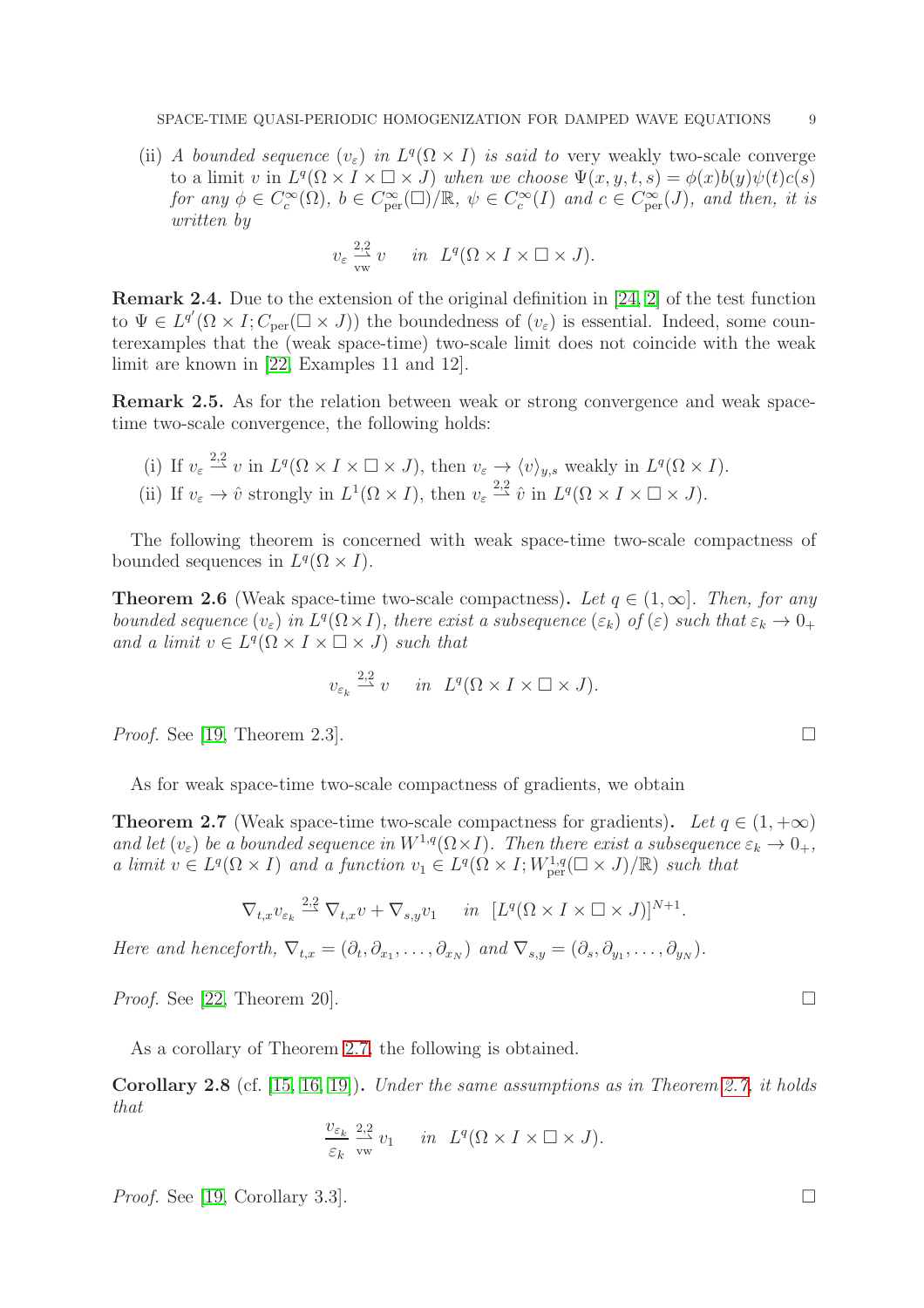### 3. Uniform estimates

To discuss convergence of solutions  $u_{\varepsilon}$  for [\(1.8\)](#page-2-2), we shall first verify their uniform boundedness, and then, we shall prove their weak or strong convergences.

<span id="page-9-2"></span>**Lemma 3.1** (Uniform estimates). Let  $u_{\varepsilon} \in L^{\infty}(I; H_0^1(\Omega))$  be the unique weak solution of [\(1.8\)](#page-2-2) under the same assumptions as in Theorem [1.5](#page-3-0) and let  $I_{\sigma} = (\sigma, T)$  for any  $\sigma > 0$ . Then the following (i)-(vi) hold:

(i)  $(u_{\varepsilon})$  is bounded in  $L^{\infty}(I; H_0^1(\Omega)),$ (ii)  $(\partial_t u_\varepsilon)$  is bounded in  $L^\infty(I; L^2(\Omega)),$ (iii)  $(\sqrt{t\epsilon^{-r}}\partial_t u_{\epsilon})$  is bounded in  $L^2(\Omega \times I)$ , provided that  $C_* \neq 0$ , (iv)  $(\partial_t^2 u_\varepsilon + g(\frac{t}{\varepsilon^r}) \partial_t u_\varepsilon)$  is bounded in  $L^2(I; H^{-1}(\Omega)),$ ε (v)  $(\partial^2_{tt}u_{\varepsilon})$  is bounded in  $\begin{cases} L^2(I;H^{-1}(\Omega)) & \text{if } C_* = 0, \\ L^2(I;H^{-1}(\Omega)) & \text{if } C_* \neq 0. \end{cases}$  $L^2(I_\sigma; H^{-1}(\Omega))$  if  $C_* \neq 0$ , (vi)  $(t\varepsilon^{-r}\partial_t u_\varepsilon)$  is bounded in  $L^2(I_\sigma; H^{-1}(\Omega))$ , provided that  $C_* \neq 0$ .

*Proof.* Recall  $(1.10)$ , i.e.,

$$
\langle \partial_{tt}^2 u_{\varepsilon}(t), \phi \rangle_{H_0^1(\Omega)} + A_{\varepsilon}^t(u_{\varepsilon}(t), \phi) + \langle g(\tfrac{t}{\varepsilon^r}) \partial_t u_{\varepsilon}(t), \phi \rangle_{H_0^1(\Omega)} = \langle f_{\varepsilon}(t), \phi \rangle_{H_0^1(\Omega)}
$$

for all  $\phi \in H_0^1(\Omega)$ . Testing it by  $\partial_t u_{\varepsilon}$  (see Remark [3.2](#page-11-0) below), we deduce by the symmetry of  $a(t, y)$  that

<span id="page-9-0"></span>
$$
(3.1) \int_{\Omega} a(t, \frac{x}{\varepsilon}) \nabla u_{\varepsilon}(x, t) \cdot \nabla \partial_t u_{\varepsilon}(x, t) dx
$$
  
=  $\frac{1}{2} \frac{d}{dt} \int_{\Omega} a(t, \frac{x}{\varepsilon}) \nabla u_{\varepsilon}(x, t) \cdot \nabla u_{\varepsilon}(x, t) dx - \frac{1}{2} \int_{\Omega} \partial_t a(t, \frac{x}{\varepsilon}) \nabla u_{\varepsilon}(x, t) \cdot \nabla u_{\varepsilon}(x, t) dx$ 

a.e. in I. Thus we have

<span id="page-9-1"></span>(3.2) 
$$
\frac{1}{2} \int_0^s \frac{d}{dt} \int_{\Omega} \left[ |\partial_t u_{\varepsilon}(x,t)|^2 + a(t, \frac{x}{\varepsilon}) \nabla u_{\varepsilon}(x,t) \cdot \nabla u_{\varepsilon}(x,t) \right] dx dt
$$
  
\n
$$
\stackrel{(3.1)}{=} \frac{1}{2} \int_0^s \int_{\Omega} \partial_t a(t, \frac{x}{\varepsilon}) \nabla u_{\varepsilon}(x,t) \cdot \nabla u_{\varepsilon}(x,t) dx dt + \int_0^s \int_{\Omega} f_{\varepsilon}(x,t) \partial_t u_{\varepsilon}(x,t) dx dt - \int_0^s \left( g_{\text{per}}(\frac{t}{\varepsilon^r}) + C_* \frac{t}{\varepsilon^r} \right) ||\partial_t u_{\varepsilon}(t)||_{L^2(\Omega)}^2 dt
$$

for all  $s \in I$ . Then we observe from the uniform ellipticity [\(1.9\)](#page-2-3), [\(3.2\)](#page-9-1) and (A) that  $\|\partial_t u_\varepsilon(s)\|^2_{L^2(\Omega)} + \lambda \|u_\varepsilon(s)\|^2_{H^1_0(\Omega)}$ 

$$
\begin{split}\n\stackrel{(1.9)}{\leq} & \|\boldsymbol{v}_{\varepsilon}^{1}\|_{L^{2}(\Omega)}^{2} + \|\boldsymbol{v}_{\varepsilon}^{0}\|_{H_{0}^{1}(\Omega)}^{2} + \int_{0}^{s} \frac{d}{dt} \left( \|\partial_{t}u_{\varepsilon}(t)\|_{L^{2}(\Omega)}^{2} + \int_{\Omega} a(t, \frac{x}{\varepsilon}) \nabla u_{\varepsilon}(x, t) \cdot \nabla u_{\varepsilon}(x, t) \, dx \right) \, dt \\
& \stackrel{(3.2)}{=} \|\boldsymbol{v}_{\varepsilon}^{1}\|_{L^{2}(\Omega)}^{2} + \|\boldsymbol{v}_{\varepsilon}^{0}\|_{H_{0}^{1}(\Omega)}^{2} + \int_{0}^{s} \int_{\Omega} \partial_{t}a(t, \frac{x}{\varepsilon}) \nabla u_{\varepsilon}(x, t) \cdot \nabla u_{\varepsilon}(x, t) \, dx dt \\
& \quad + 2 \left( \int_{0}^{s} \int_{\Omega} f_{\varepsilon}(x, t) \partial_{t}u_{\varepsilon}(x, t) \, dx dt - \int_{0}^{s} \left( g_{\text{per}}(\frac{t}{\varepsilon^{r}}) + C_{\ast} \frac{t}{\varepsilon^{r}} \right) \|\partial_{t}u_{\varepsilon}(t)\|_{L^{2}(\Omega)}^{2} \, dt \right) \\
& \stackrel{(A)}{\leq} \|\boldsymbol{v}_{\varepsilon}^{1}\|_{L^{2}(\Omega)}^{2} + \|\boldsymbol{v}_{\varepsilon}^{0}\|_{H_{0}^{1}(\Omega)}^{2} + \sup_{t \in I} \|\partial_{t}a(t)\|_{L^{\infty}(\square)} \int_{0}^{s} \|u_{\varepsilon}(t)\|_{H_{0}^{1}(\Omega)}^{2} \, dt \\
& \quad + 2 \int_{0}^{s} \left[ \|f_{\varepsilon}(t)\|_{L^{2}(\Omega)} \| \partial_{t}u_{\varepsilon}(t)\|_{L^{2}(\Omega)} + \left( \beta - C_{\ast} \frac{t}{\varepsilon^{r}} \right) \|\partial_{t}u_{\varepsilon}(t)\|_{L^{2}(\Omega)}^{2} \right] \, dt\n\end{split}
$$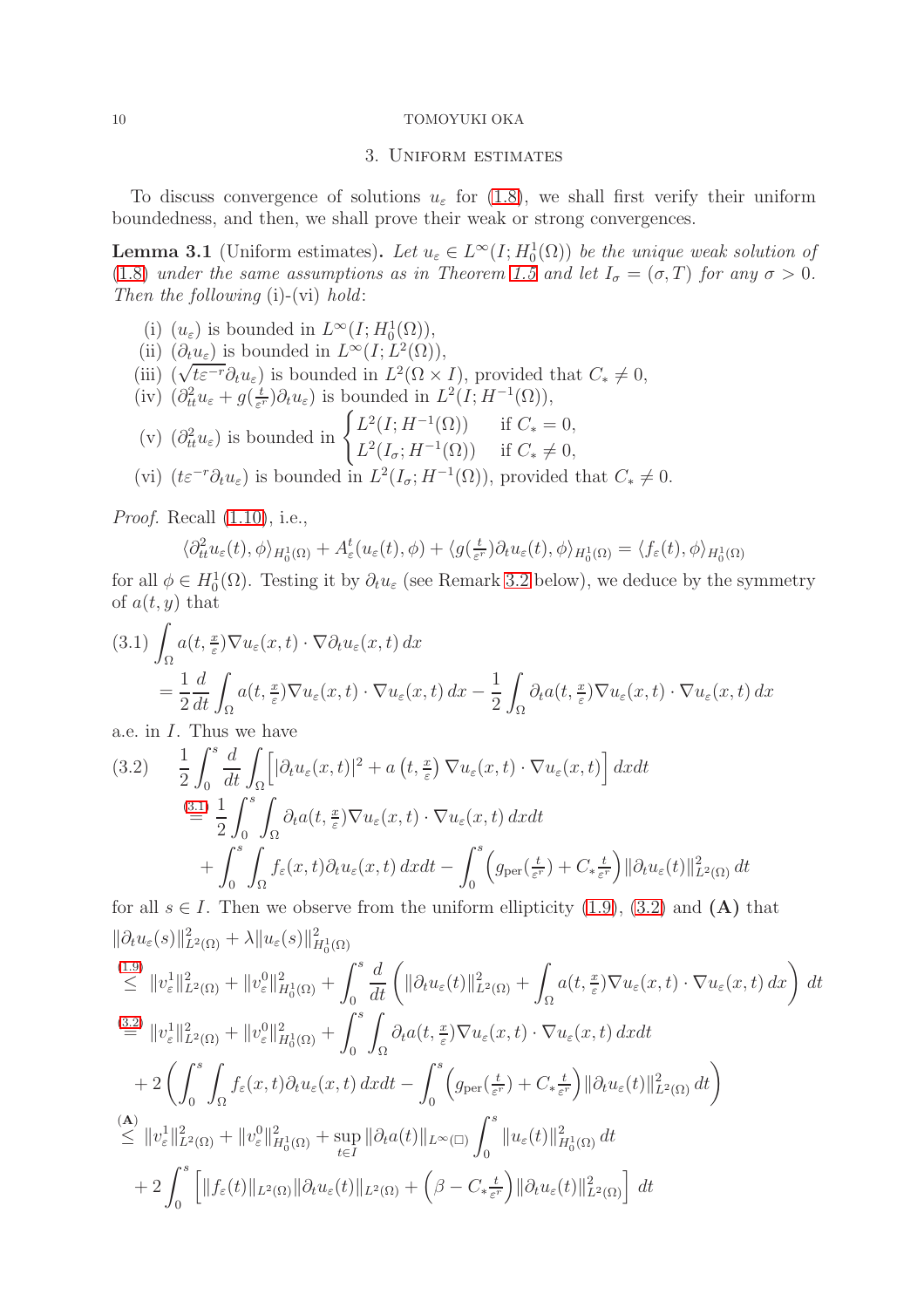$$
\leq \left( \|v_{\varepsilon}^{1}\|_{L^{2}(\Omega)}^{2} + \|v_{\varepsilon}^{0}\|_{H_{0}^{1}(\Omega)}^{2} + \|f_{\varepsilon}\|_{L^{2}(\Omega \times I)}^{2} \right) + C_{\beta} \int_{0}^{s} \left( \|\partial_{t} u_{\varepsilon}(t)\|_{L^{2}(\Omega)}^{2} + \|u_{\varepsilon}(t)\|_{H_{0}^{1}(\Omega)}^{2} \right) dt - C_{*} \int_{0}^{s} \|\sqrt{t \varepsilon^{-r}} \partial_{t} u_{\varepsilon}(t)\|_{L^{2}(\Omega)}^{2} dt.
$$

Here  $\beta = \max_{s \in [0,1]} |g_{\text{per}}(s)|$ . From the boundedness of  $(f_{\varepsilon})$  in  $L^2(\Omega \times I)$ , we get

<span id="page-10-0"></span>(3.3) 
$$
\|\partial_t u_{\varepsilon}(s)\|_{L^2(\Omega)}^2 + \lambda \|u_{\varepsilon}(s)\|_{H_0^1(\Omega)}^2 + C_* \int_0^s \|\sqrt{t \varepsilon^{-r}} \partial_t u_{\varepsilon}(t)\|_{L^2(\Omega)}^2 dt
$$
  

$$
\leq C + C_\beta \int_0^s \left( \|\partial_t u_{\varepsilon}(t)\|_{L^2(\Omega)}^2 + \|u_{\varepsilon}(t)\|_{H_0^1(\Omega)}^2 \right) dt,
$$

which together with Gronwall's inequality yields (i) and (ii). Moreover, (iii) also follows from (i), (ii) and [\(3.3\)](#page-10-0). We next prove (iv). For any  $\phi \in H_0^1(\Omega)$ , the weak form [\(1.10\)](#page-3-1) yields

<span id="page-10-1"></span>
$$
(3.4) \qquad |\langle \partial_{tt}^2 u_{\varepsilon}(t) + g(\tfrac{t}{\varepsilon'}) \partial_t u_{\varepsilon}(t), \phi \rangle_{H_0^1(\Omega)}| \leq ||\phi||_{H_0^1(\Omega)} \left( ||f_{\varepsilon}(t)||_{H^{-1}(\Omega)} + ||u_{\varepsilon}(t)||_{H_0^1(\Omega)} \right).
$$

Here we used the fact that

$$
|a(t,y)\xi \cdot \zeta| \le |\xi||\zeta| \quad \text{for all } \xi, \zeta \in \mathbb{R}^N \text{ and a.e. } (t,y) \in I \times \mathbb{R}^N,
$$

which follows from the Rayleigh-Ritz variational principle. By the boundedness of  $(f_{\varepsilon})$  in  $L^2(I; H^{-1}(\Omega))$  together with (i) and [\(3.4\)](#page-10-1), we deduce that

$$
\int_0^T \|\partial^2_{tt} u_{\varepsilon}(t) + g(\frac{t}{\varepsilon^r}) \partial_t u_{\varepsilon}(t)\|_{H^{-1}(\Omega)}^2 dt \n\leq \int_0^T \left( \|f_{\varepsilon}(t)\|_{H^{-1}(\Omega)} + \|u_{\varepsilon}(t)\|_{H_0^1(\Omega)} \right)^2 dt \leq 2 \left( \|f_{\varepsilon}\|_{L^2(I;H^{-1}(\Omega))}^2 + \|u_{\varepsilon}\|_{L^2(I;H_0^1(\Omega))}^2 \right),
$$

which implies that (iv) holds true. Here noting that

$$
\|\partial_{tt}^2 u_{\varepsilon} + C_* t {\varepsilon}^{-r} \partial_t u_{\varepsilon}\|_{L^2(I;H^{-1}(\Omega))}
$$
  
\$\leq \|\partial\_{tt}^2 u\_{\varepsilon} + g(\frac{t}{\varepsilon^r}) \partial\_t u\_{\varepsilon}\|\_{L^2(I;H^{-1}(\Omega))} + \beta \|\partial\_t u\_{\varepsilon}\|\_{L^2(I;H^{-1}(\Omega))} < C\$,

we get (v) if  $C_* = 0$ . As for  $C_* \neq 0$ , we infer that

<span id="page-10-2"></span>
$$
(3.5) \quad \int_0^T t \left( \|\partial_{tt}^2 u_{\varepsilon}(t)\|_{H^{-1}(\Omega)}^2 + \|C_* \frac{t}{\varepsilon^r} \partial_t u_{\varepsilon}(t)\|_{H^{-1}(\Omega)}^2 \right) dt
$$
  
\n
$$
= \int_0^T t \left( \|\partial_{tt}^2 u_{\varepsilon}(t) + C_* \frac{t}{\varepsilon^r} \partial_t u_{\varepsilon}(t)\|_{H^{-1}(\Omega)}^2 - 2 \big(\partial_{tt}^2 u_{\varepsilon}(t), C_* \frac{t}{\varepsilon^r} \partial_t u_{\varepsilon}(t)\big)_{H^{-1}(\Omega)} \right) dt
$$
  
\n
$$
\leq CT - \int_0^T C_* \frac{t^2}{\varepsilon^r} \frac{d}{dt} \|\partial_t u_{\varepsilon}(t)\|_{H^{-1}(\Omega)}^2 dt
$$
  
\n
$$
= CT - C_* T^2 \|\sqrt{\varepsilon^{-r}} \partial_t u_{\varepsilon}(T)\|_{H^{-1}(\Omega)}^2 + 2C_* \int_0^T \|\sqrt{t \varepsilon^{-r}} \partial_t u_{\varepsilon}(t)\|_{H^{-1}(\Omega)}^2 dt \leq C.
$$

Hence we have

<span id="page-10-3"></span>(3.6) 
$$
\int_{\sigma}^{T} \left( \|\partial_{tt}^{2} u_{\varepsilon}(t)\|_{H^{-1}(\Omega)}^{2} + \|\frac{t}{\varepsilon^{r}} C_{*} \partial_{t} u_{\varepsilon}(t)\|_{H^{-1}(\Omega)}^{2} \right) dt
$$
  

$$
\leq \frac{1}{\sigma} \int_{0}^{T} t \left( \|\partial_{tt}^{2} u_{\varepsilon}(t)\|_{H^{-1}(\Omega)}^{2} + \|\frac{t}{\varepsilon^{r}} C_{*} \partial_{t} u_{\varepsilon}(t)\|_{H^{-1}(\Omega)}^{2} \right) dt \leq \frac{C}{\sigma}
$$

for all  $0 < \sigma < T$ , which implies (v) and (vi).

 $\Box$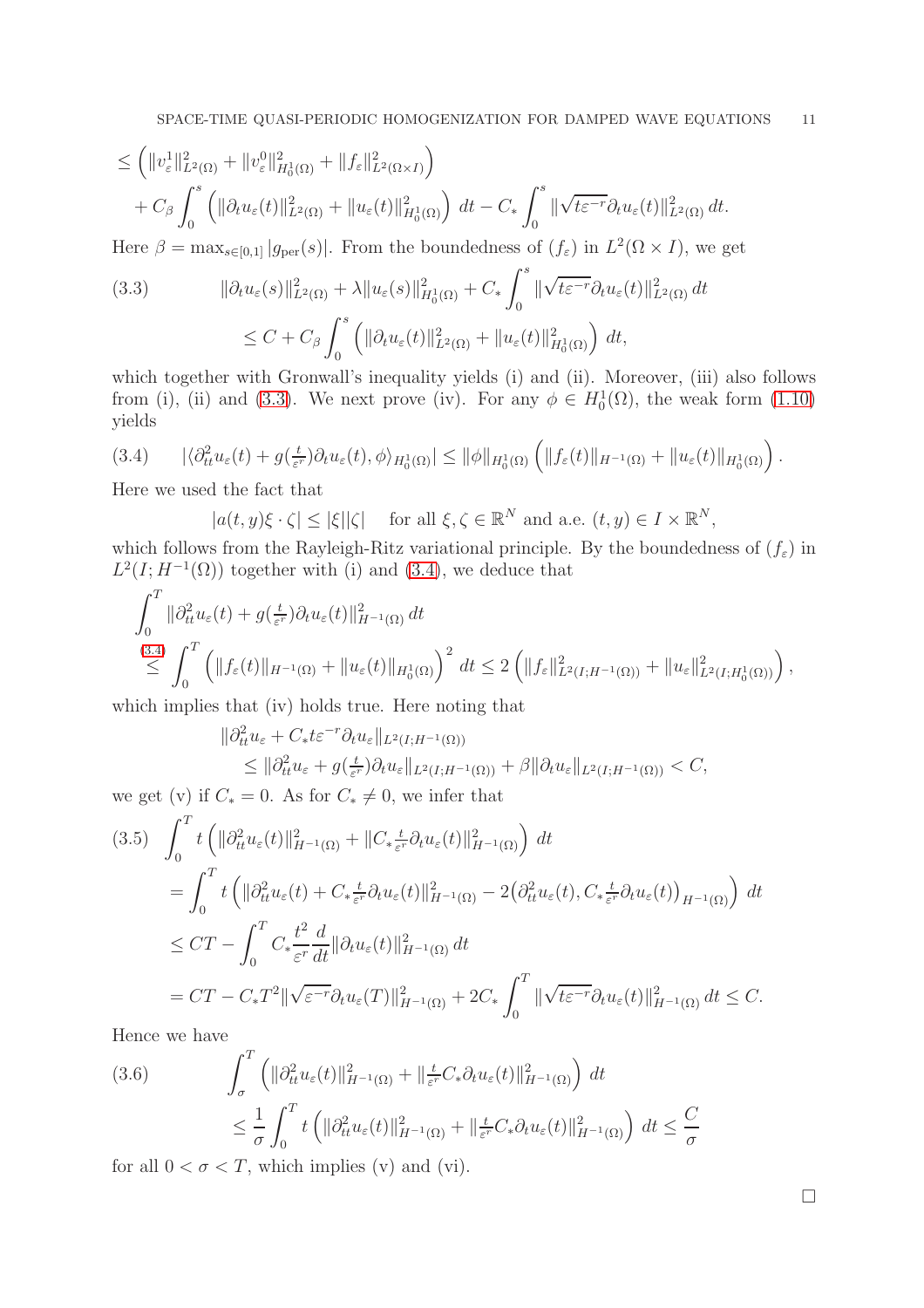<span id="page-11-0"></span>Remark 3.2. The argument mentioned above is not fully rigorous in view of the regularity of weak solutions. However, an approximate solution constructed by the Galerkin method in Theorem [1.4](#page-3-2) satisfies all the estimates and (weak) lower semicontinuity of norms assures the assertions.

Moreover, for smooth data, we have

<span id="page-11-1"></span>**Lemma 3.3** (Uniform estimates with smooth data). Suppose that  $a = a(y)$ ,  $v_{\varepsilon}^0$ ,  $v_{\varepsilon}^1$ ,  $a(y)$ ,  $g(s)$  and  $f_{\varepsilon}$  are smooth,  $(-\text{div}(a(\frac{x}{\varepsilon}))$  $(\mathcal{L}^{\underline{x}}_{\varepsilon})\nabla v_{\varepsilon}^{0}),$   $(v_{\varepsilon}^{1}),$   $(f_{\varepsilon})$  and  $(\partial_{t}f_{\varepsilon})$  are bounded in  $L^{2}(\Omega),$  $H_0^1(\Omega)$ ,  $L^{\infty}(I; L^2(\Omega))$  and  $L^2(\Omega \times I)$ , respectively. Let  $u_{\varepsilon} \in L^{\infty}(I; H_0^1(\Omega))$  be the unique weak solution to [\(1.8\)](#page-2-2). Assume that (A) holds. Let  $I_{\sigma} = (\sigma, T)$  for any  $\sigma > 0$ . Then the following  $(i)-(v)$  hold:

(i)  $\left(-\mathrm{div}\left(a\right)\frac{x}{\varepsilon}\right)$  $(\mathcal{L}^{\underline{x}}(\Sigma \setminus \nabla u_{\varepsilon}))$  is bounded in  $L^{\infty}(I; L^{2}(\Omega)),$ (ii)  $(\partial_t u_\varepsilon)$  is bounded in  $L^\infty(I; H_0^1(\Omega)),$ (iii)  $\left(\partial_t^2 u_\varepsilon + g\right)\left(\frac{t}{\varepsilon^2}\right)$  $(\frac{t}{\varepsilon^r})\partial_t u_\varepsilon$  is bounded in  $L^\infty(I; L^2(\Omega)),$ (iv)  $(\partial_t^2 u_{\varepsilon})$  is bounded in  $L^2(\Omega \times I_{\sigma}),$ (v)  $(t\epsilon^{-r}\partial_t u_{\epsilon})$  is bounded in  $L^2(\Omega \times I_{\sigma})$ , provided that  $C_* \neq 0$ .

*Proof.* Test [\(1.10\)](#page-3-1) by  $-\text{div}(a(\frac{x}{\varepsilon}))$  $(\frac{x}{\varepsilon})\nabla \partial_t u_{\varepsilon}$ . Then we observe that

$$
\int_{0}^{s} \int_{\Omega} \partial_{tt}^{2} u_{\varepsilon}(x,t) \left( -\text{div}\left(a(\frac{x}{\varepsilon}) \nabla \partial_{t} u_{\varepsilon}(x,t)\right) \right) dx dt
$$
\n
$$
= \int_{0}^{s} \int_{\Omega} \partial_{t} \left( \nabla \partial_{t} u_{\varepsilon}(x,t) \right) \cdot a(\frac{x}{\varepsilon}) \nabla \partial_{t} u_{\varepsilon}(x,t) dx dt
$$
\n
$$
= \frac{1}{2} \int_{0}^{s} \frac{d}{dt} \left( \int_{\Omega} a(\frac{x}{\varepsilon}) \nabla \partial_{t} u_{\varepsilon}(x,t) \cdot \nabla \partial_{t} u_{\varepsilon}(x,t) dx \right) dt \stackrel{(1.9)}{\geq} \frac{\lambda}{2} ||\partial_{t} u_{\varepsilon}(s)||_{H_{0}^{1}(\Omega)}^{2} - \frac{1}{2} ||v_{\varepsilon}^{1}||_{H_{0}^{1}(\Omega)}^{2}
$$

and

$$
\int_0^s \int_{\Omega} \left( -\text{div}\big(a(\frac{x}{\varepsilon}) \nabla u_{\varepsilon}(x, t)\big) \right) \left( -\text{div}\big(a(\frac{x}{\varepsilon}) \nabla \partial_t u_{\varepsilon}(x, t)\big) \right) dx dt
$$
  
=  $\frac{1}{2} || -\text{div}(a(\frac{x}{\varepsilon}) \nabla u_{\varepsilon}(s)) ||_{L^2(\Omega)}^2 - \frac{1}{2} || -\text{div}(a(\frac{x}{\varepsilon}) \nabla v_{\varepsilon}^0) ||_{L^2(\Omega)}^2$ 

for all  $s \in I$ . Hence we derive that

$$
\frac{\lambda}{2} ||\partial_t u_{\varepsilon}(s)||_{H_0^1(\Omega)}^2 + \frac{1}{2} || - \operatorname{div}(a(\frac{x}{\varepsilon}) \nabla u_{\varepsilon}(s))||_{L^2(\Omega)}^2
$$
\n
$$
\leq \frac{1}{2} ||v_{\varepsilon}^1||_{H_0^1(\Omega)}^2 + \frac{1}{2} || - \operatorname{div}(a(\frac{x}{\varepsilon}) \nabla v_{\varepsilon}^0) ||_{L^2(\Omega)}^2
$$
\n
$$
+ \int_{\Omega} f_{\varepsilon}(x, s) \Big( - \operatorname{div}(a(\frac{x}{\varepsilon}) \nabla u_{\varepsilon}(x, s)) \Big) dx - \int_{\Omega} f_{\varepsilon}(x, 0) \Big( - \operatorname{div}(a(\frac{x}{\varepsilon}) \nabla v_{\varepsilon}^0(x)) \Big) dx
$$
\n
$$
- \int_0^s \int_{\Omega} \partial_t f_{\varepsilon}(x, t) \Big( - \operatorname{div}(a(\frac{x}{\varepsilon}) \nabla u_{\varepsilon}(x, t)) \Big) dx dt
$$
\n
$$
- \int_0^s \int_{\Omega} g(\frac{t}{\varepsilon^r}) \nabla \partial_t u_{\varepsilon}(x, t) \cdot a(\frac{x}{\varepsilon}) \nabla \partial_t u_{\varepsilon}(x, t) dx dt
$$
\n
$$
\leq \frac{1}{2} ||v_{\varepsilon}^1||_{H_0^1(\Omega)}^2 + || - \operatorname{div}(a(\frac{x}{\varepsilon}) \nabla v_{\varepsilon}^0) ||_{L^2(\Omega)}^2
$$
\n
$$
+ ||f_{\varepsilon}(s)||_{L^2(\Omega)}^2 + \frac{1}{4} || - \operatorname{div}(a(\frac{x}{\varepsilon}) \nabla u_{\varepsilon}(s)) ||_{L^2(\Omega)}^2 + \frac{1}{2} ||f_{\varepsilon}(0)||_{L^2(\Omega)}^2
$$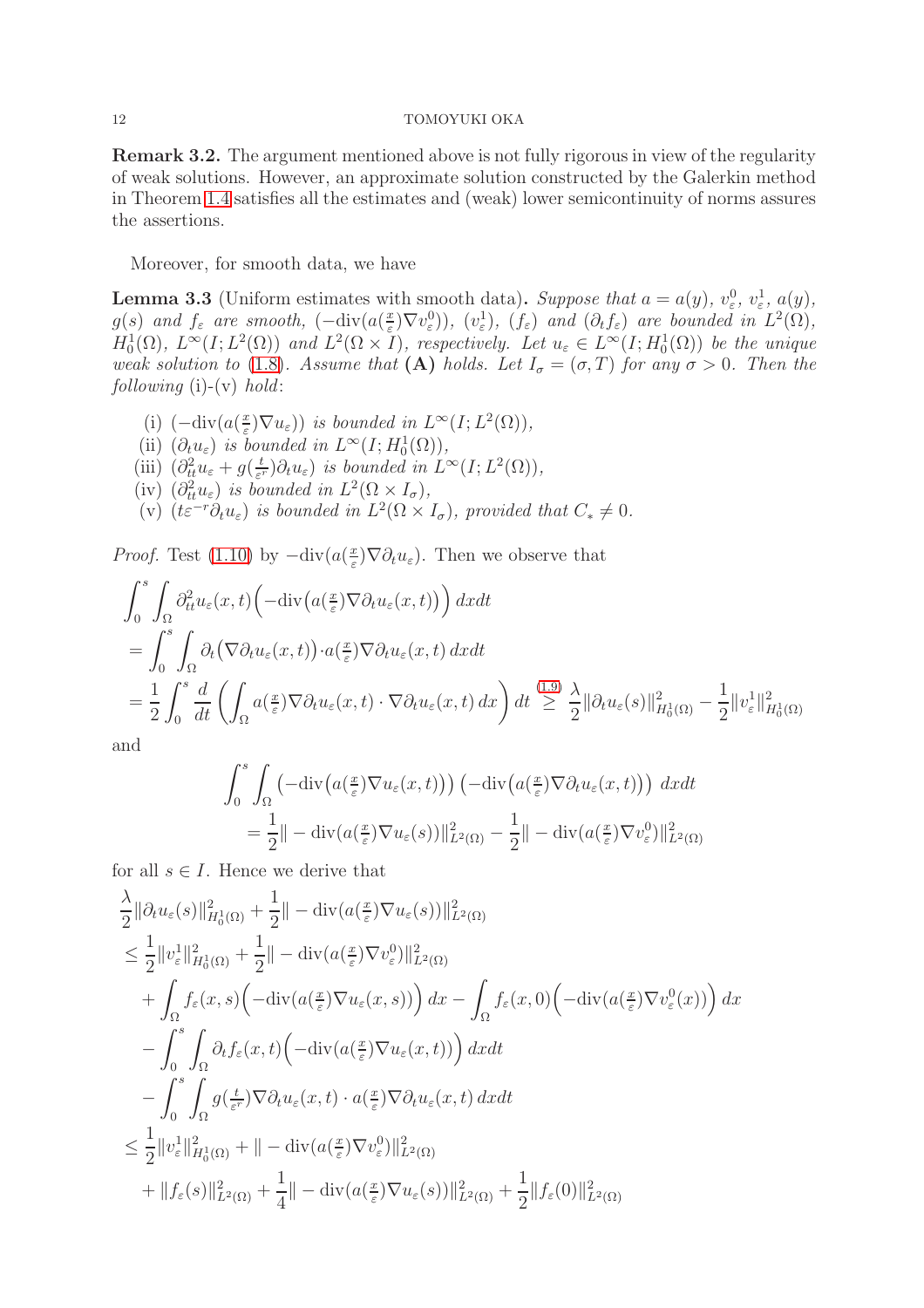$$
+\frac{1}{2} \|\partial_t f_{\varepsilon}\|^2_{L^2(\Omega\times I)} + \frac{1}{2} \int_0^s \|\varphi(u(\frac{x}{\varepsilon}) \nabla u_{\varepsilon}(t))\|^2_{L^2(\Omega)} dt - \underbrace{\int_0^s \lambda g(\frac{t}{\varepsilon^r}) \|\nabla \partial_t u_{\varepsilon}(t)\|^2_{L^2(\Omega)} dt}_{\geq 0}
$$
  

$$
\leq C + \frac{1}{4} \|\varphi(u(\frac{x}{\varepsilon}) \nabla u_{\varepsilon}(s))\|^2_{L^2(\Omega)} + \frac{1}{2} \int_0^s \|\varphi(u(\frac{x}{\varepsilon}) \nabla u_{\varepsilon}(t))\|^2_{L^2(\Omega)} dt,
$$

<span id="page-12-0"></span>which together with Gronwall's inequality yields (i) and (ii). Hence one can derive that  $(3.7)$  $\frac{d^2}{dt}u_\varepsilon+g(\frac{t}{\varepsilon^2})$  $(\frac{t}{\varepsilon})\partial_t u_\varepsilon\|_{L^\infty(I;L^2(\Omega))} \leq \|f_\varepsilon\|_{L^\infty(I;L^2(\Omega))} + \| - \operatorname{div}(a(\frac{x}{\varepsilon}))$  $\frac{x}{\varepsilon}$ ) $\nabla u_{\varepsilon}$ )|| $_{L^{\infty}(I;L^{2}(\Omega))}$ , which implies (iii). As in the proofs of  $(3.5)$  and  $(3.6)$ , (iv) and (v) follow from  $(3.7)$ .

 $\Box$ 

## Applying Lemma [3.1,](#page-9-2) we next get the following

<span id="page-12-10"></span>**Lemma 3.4** (Weak(-star) and strong convergences). Let  $u_{\varepsilon} \in L^{\infty}(I; H_0^1(\Omega))$  be the unique weak solution of [\(1.8\)](#page-2-2) under the same assumption as in Lemma [3.1.](#page-9-2) Then there exist a subsequence  $(\varepsilon_n)$  of  $(\varepsilon)$ ,  $u_0 \in L^{\infty}(I; H_0^1(\Omega))$ ,  $w \in L^2(I; H^{-1}(\Omega))$  and  $h \in$  $L^2_{\text{loc}}((0,T];H^{-1}(\Omega))$  such that, for any  $\sigma \in I$ ,

<span id="page-12-1"></span>(3.8) 
$$
u_{\varepsilon_n} \to u_0 \qquad \text{weakly-* in } L^{\infty}(I; H_0^1(\Omega)),
$$

<span id="page-12-9"></span>(3.9) 
$$
\partial_t u_{\varepsilon_n} \to \partial_t u_0 \qquad \text{weakly-* in } L^{\infty}(I; L^2(\Omega)),
$$
  
(3.10) 
$$
\partial_t^2 u_{\varepsilon_n} + g(\frac{t}{\varepsilon_n}) \partial_t u_{\varepsilon_n} \to w \qquad \text{weakly in } L^2(I; H^{-1}(\Omega)),
$$

(3.11) 
$$
\partial_{tt}^{2} u_{\varepsilon_n} \to \partial_{tt}^{2} u_0 \qquad \text{ weakly in } \begin{cases} L^2(I; H^{-1}(\Omega)) & \text{if } C_* = 0, \\ L^2(I_{\sigma}; H^{-1}(\Omega)) & \text{if } C_* \neq 0, \end{cases}
$$

<span id="page-12-3"></span><span id="page-12-2"></span>(3.12) 
$$
t\varepsilon_n^{-r}\partial_t u_{\varepsilon_n} \to h \qquad \text{weakly in } L^2(I_\sigma; H^{-1}(\Omega)) \qquad \text{if } C_* \neq 0,
$$
  
(3.13) 
$$
u_{\varepsilon_n} \to u_0 \qquad \text{strongly in } C(\overline{I}; L^2(\Omega)),
$$

<span id="page-12-4"></span>(3.14) 
$$
\partial_t u_{\varepsilon_n} \to \partial_t u_0 \quad \text{strongly in } \begin{cases} C(\overline{I}; H^{-1}(\Omega)) & \text{if } C_* = 0, \\ C(\overline{I}_{\sigma}; H^{-1}(\Omega)) & \text{if } C_* \neq 0, \end{cases}
$$
  
(3.15) 
$$
\sqrt{t} \partial_t u_{\varepsilon_n} \to 0 \quad \text{strongly in } L^2(\Omega \times I) \quad \text{if } C_* \neq 0.
$$

<span id="page-12-5"></span>In particular, if  $C_* \neq 0$ , then  $\partial_t u_0(\cdot, t) \equiv 0$  for a.e.  $t \in I$ , and hence,  $u_0$  is independent of  $t \in I$ , i.e.,  $u_0 = u_0(x)$ . Furthermore, there exists  $w_1 \in L^2(\Omega \times I; H^1_{\text{per}}(\square \times J)/\mathbb{R})$  such that

<span id="page-12-6"></span>(3.16) 
$$
\partial_t u_{\varepsilon_n} \stackrel{2,2}{\rightharpoonup} \partial_t u_0 + \partial_s w_1 \qquad \qquad in \quad L^2(\Omega \times I \times \square \times J),
$$

<span id="page-12-7"></span>(3.17) 
$$
a(t, \frac{x}{\varepsilon_n}) \nabla u_{\varepsilon_n} \stackrel{2,2}{\rightharpoonup} a(t, y) (\nabla u_0 + \nabla_y w_1) \qquad \text{in } [L^2(\Omega \times I \times \square \times J)]^N.
$$

Thus it holds that

<span id="page-12-8"></span>(3.18) 
$$
a(t, \frac{x}{\varepsilon_n}) \nabla u_{\varepsilon_n} \to \langle a(t, \cdot) (\nabla u_0 + \nabla_y w_1) \rangle_{y,s} \quad weakly in [L^2(\Omega \times I)]^N,
$$

where

$$
\langle a(t,\cdot)\big(\nabla u_0(x,t)+\nabla_y w_1(x,t,\cdot,\cdot)\big)\rangle_{y,s}=\int_{\square}a(t,y)\big(\nabla u_0(x,t)+\nabla_y\langle w_1(x,t,y,\cdot)\rangle_s\big)\,dy.
$$

*Proof.* Thanks to Lemma [3.1,](#page-9-2) we readily obtain  $(3.8)-(3.12)$  $(3.8)-(3.12)$ . Furthermore, from (i) and (ii) of Lemma [3.1,](#page-9-2) the Asocili-Arzelá theorem yields  $(3.13)$ . In the same way,  $(3.14)$  also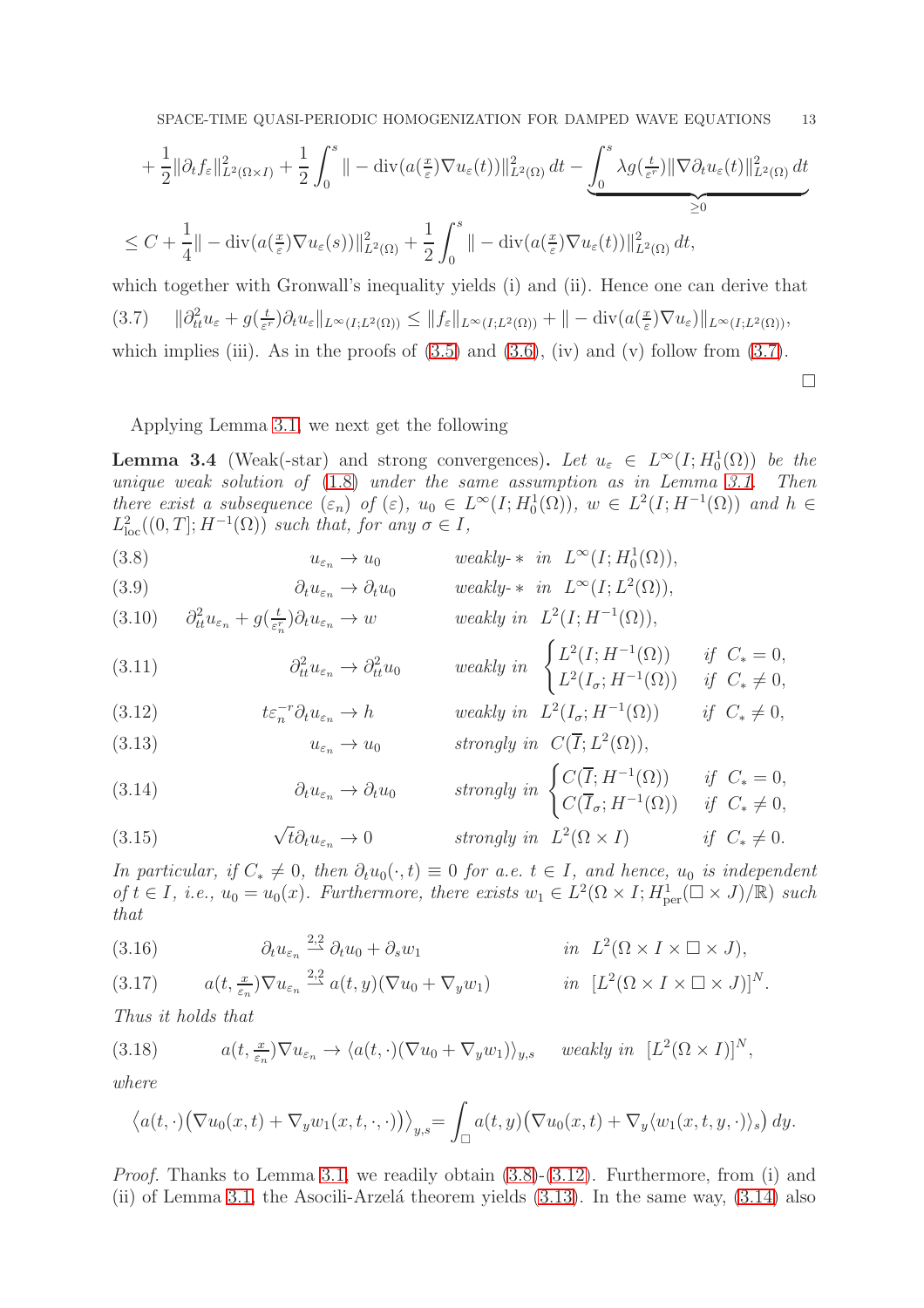holds true by (ii) and (v) of Lemma [3.1.](#page-9-2) As for  $(3.15)$ , noting by (iii) of Lemma [3.1](#page-9-2) that

$$
\limsup_{\varepsilon_n \to 0_+} \|\sqrt{t} \partial_t u_{\varepsilon_n}\|_{L^2(\Omega \times I)}^2 \le \limsup_{\varepsilon_n \to 0_+} C \varepsilon_n^r = 0,
$$

we obtain [\(3.15\)](#page-12-5). Thus  $u_0 = u_0(x)$ , provided that  $C_* \neq 0$ . We finally show [\(3.16\)](#page-12-6), [\(3.17\)](#page-12-7) and [\(3.18\)](#page-12-8). All the assumptions of Theorem [2.7](#page-8-2) can be checked by (i) and (ii) of Lemma [3.1.](#page-9-2) Hence [\(3.16\)](#page-12-6) holds true. Moreover, note that, for any  $\Psi \in [L^2_{\text{per}}(\square \times J; C_c(\Omega \times I))]^N$ ,  $\Psi$  and  $a(t, y)\Psi$  are admissible test functions in  $[L^2(\Omega \times I \times \square \times J)]^N$  (see [\[22,](#page-25-2) Theorems 2 and 4] for details) and define  $\Xi \in [L^2(\Omega \times I \times \square \times J)]^N$  by

$$
a(t, \frac{x}{\varepsilon_n}) \nabla u_{\varepsilon_n} \stackrel{2,2}{\sim} \Xi
$$
 in  $[L^2(\Omega \times I \times \square \times J)]^N$ .

Then, Theorem [2.7](#page-8-2) yields that

$$
\int_0^T \int_{\Omega} \int_0^1 \int_{\square} \Xi(x, t, y, s) \cdot \Psi(x, t, y, s) dZ
$$
  
= 
$$
\lim_{\varepsilon_n \to 0+} \int_0^T \int_{\Omega} \nabla u_{\varepsilon_n}(x, t) \cdot {}^t a(t, \frac{x}{\varepsilon_n}) \Psi(x, t, \frac{x}{\varepsilon_n}, \frac{t}{\varepsilon_n^r}) dxdt
$$
  
= 
$$
\int_0^T \int_{\Omega} \int_0^1 \int_{\square} (\nabla u_0(x, t) + \nabla_y w_1(x, t, y, s)) \cdot {}^t a(t, y) \Psi(x, t, y, s) dZ,
$$

which implies  $(3.17)$ , and hence, (i) of Remark [2.5](#page-8-0) yields  $(3.18)$ . This completes the proof.  $\Box$ 

## 4. Proof of Theorem [1.5](#page-3-0)

We first derive the homogenized equation by setting

$$
j_{\text{hom}}(x,t) := \left\langle a(t,\cdot) \big( \nabla u_0(x,t) + \nabla_y w_1(x,t,\cdot,\cdot) \big) \right\rangle_{y,s}.
$$

Recalling [\(3.10\)](#page-12-9) and [\(3.18\)](#page-12-8), we observe that, for all  $\phi \in H_0^1(\Omega)$  and  $\psi \in C_c^{\infty}(I)$ ,

$$
\int_0^T \langle f(t), \phi \rangle_{H_0^1(\Omega)} \psi(t) dt
$$
\n
$$
= \lim_{\varepsilon_n \to 0+} \int_0^T \langle f_{\varepsilon_n}(t), \phi \rangle_{H_0^1(\Omega)} \psi(t) dt
$$
\n
$$
\stackrel{(1.10)}{=} \lim_{\varepsilon_n \to 0+} \int_0^T \Big[ \langle \partial_t^2 u_{\varepsilon_n}(t) + g(\frac{t}{\varepsilon_n}) \partial_t u_{\varepsilon_n}(t), \phi \rangle_{H_0^1(\Omega)} + \big( a(t, \frac{x}{\varepsilon_n}) \nabla u_{\varepsilon_n}(t), \nabla \phi \big)_{L^2(\Omega)} \Big] \psi(t) dt
$$
\n
$$
\stackrel{(3.10),(3.18)}{=} \int_0^T \Big[ \langle w, \phi \rangle_{H_0^1(\Omega)} + \big( j_{\text{hom}}(t), \nabla \phi \big)_{L^2(\Omega)} \Big] \psi(t) dt.
$$

Here w can be regarded as

<span id="page-13-1"></span>(4.1) 
$$
w = \partial_{tt}^2 u_0 + \langle g_{\text{per}} \rangle_s \partial_t u_0 + C_* h.
$$

Actually, due to  $\psi \in C_c^{\infty}(\Omega)$ , this follows from [\(3.12\)](#page-12-2), [\(3.14\)](#page-12-4) and Proposition [2.2.](#page-7-0) Hence, by the arbitrariness of  $\psi \in C_c^{\infty}(I)$ ,  $u_0$  turns out to be a weak solution to

<span id="page-13-0"></span>(4.2) 
$$
\begin{cases} \partial_{tt}^{2} u_{0} - \text{div } j_{\text{hom}} + \langle g_{\text{per}} \rangle_{s} \partial_{t} u_{0} + C_{*} h = f & \text{in } \Omega \times I, \\ u_{0} |_{\partial \Omega} = 0, \quad u_{0} |_{t=0} = v^{0}, \quad \partial_{t} u_{0} |_{t=0} = \tilde{v}^{1}, \end{cases}
$$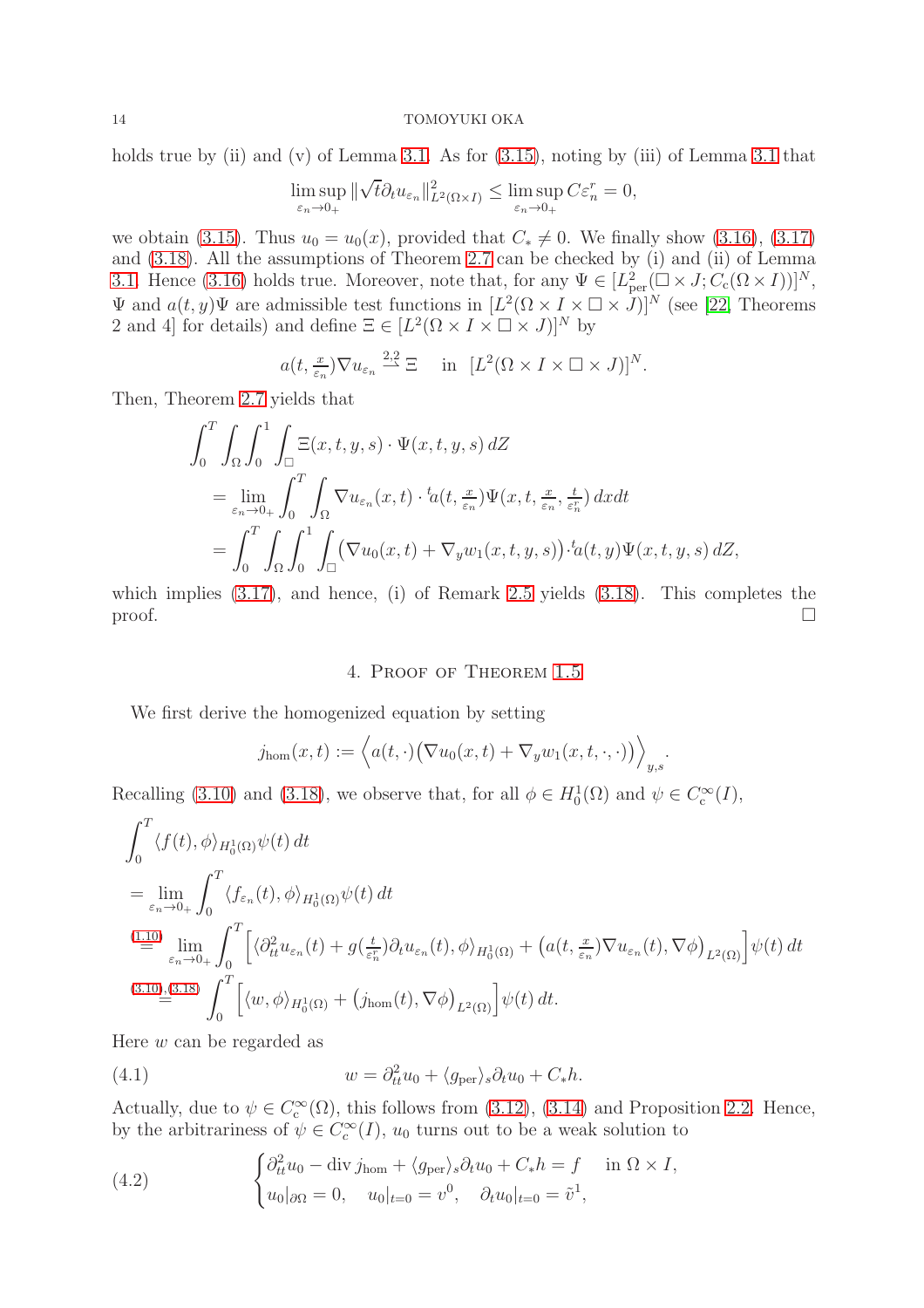where

$$
\tilde{v}^1 = \begin{cases} v^1 & \text{if } C_* = 0, \\ 0 & \text{if } C_* \neq 0. \end{cases}
$$

Indeed, noting that

$$
||u_0(0) - v^0||_{L^2(\Omega)} \le ||u_0(0) - u_{\varepsilon_n}(0)||_{L^2(\Omega)} + ||u_{\varepsilon_n}(0) - v^0||_{L^2(\Omega)}
$$
  

$$
\le ||u_0 - u_{\varepsilon_n}||_{C(\overline{I}; L^2(\Omega))} + ||v^0_{\varepsilon_n} - v^0||_{L^2(\Omega)},
$$

we see by  $(3.13)$  and  $(A)$  that

$$
||u_0(0) - v^0||_{L^2(\Omega)} \le \limsup_{\varepsilon_n \to 0+} ||u_0 - u_{\varepsilon_n}||_{C(\overline{I}; L^2(\Omega))} + \limsup_{\varepsilon_n \to 0+} ||v^0_{\varepsilon_n} - v^0||_{L^2(\Omega)} = 0,
$$

which implies that  $u_0(x, 0) = v^0$ . Thus  $u_0 \equiv v^0$  by  $\partial_t u_0 \equiv 0$ , provided that for  $C_* \neq 0$ . To check  $\partial_t u_0(x, 0) = v^1(x)$  a.e. in  $\Omega$  for  $C_* = 0$ , let  $\psi \in C^{\infty}(I)$  be such that  $\psi(T) = 0$ and  $\psi(0) = 1$ . Then we infer that, for all  $\phi \in C_c^{\infty}(\Omega)$ ,

$$
\int_{\Omega} v^{1}(x)\phi(x) dx \stackrel{(\mathbf{A}), (1,10)}{=} \lim_{\varepsilon_{n}\to 0_{+}} \int_{\Omega} v_{\varepsilon_{n}}^{1}(x)\phi(x) dx \n+ \lim_{\varepsilon_{n}\to 0_{+}} \int_{0}^{T} \left\langle \partial_{tt}^{2} u_{\varepsilon_{n}}(t) + g\left(\frac{t}{\varepsilon_{n}^{2}}\right) \partial_{t} u_{\varepsilon_{n}}(t), \phi \right\rangle_{H_{0}^{1}(\Omega)} \psi(t) dt \n+ \lim_{\varepsilon_{n}\to 0_{+}} \int_{0}^{T} \int_{\Omega} \left[ a(t, \frac{x}{\varepsilon_{n}}) \nabla u_{\varepsilon_{n}}(x, t) \cdot \nabla \phi(x) \psi(t) - f_{\varepsilon_{n}}(x, t) \phi(x) \psi(t) \right] dx dt \n= \lim_{\varepsilon_{n}\to 0_{+}} \int_{0}^{T} \int_{\Omega} \left[ -\partial_{t} u_{\varepsilon_{n}}(x, t) \phi(x) \partial_{t} \psi(t) + g\left(\frac{t}{\varepsilon_{n}^{2}}\right) \partial_{t} u_{\varepsilon_{n}}(x, t) \phi(x) \psi(t) \right. \n+ a(t, \frac{x}{\varepsilon_{n}}) \nabla u_{\varepsilon_{n}}(x, t) \cdot \nabla \phi(x) \psi(t) - f_{\varepsilon_{n}}(x, t) \phi(x) \psi(t) \right] dx dt \n= \int_{0}^{T} \int_{\Omega} \left[ -\partial_{t} u_{0}(x, t) \phi(x) \partial_{t} \psi(t) + \langle g_{\text{per}} \rangle_{s} \partial_{t} u_{0}(x, t) \phi(x) \psi(t) \right. \n+ j_{\text{hom}}(x, t) \cdot \nabla \phi(x) \psi(t) - f(x, t) \phi(x) \psi(t) \right] dx dt \n= \int_{\Omega} \partial_{t} u_{0}(x, 0) \phi(x) dx,
$$

which together with the arbitrariness of  $\phi \in C_c^{\infty}(\Omega)$  yields that  $\partial_t u_0(x,0) = v^1(x)$  a.e. in  $\Omega$  for  $C_* = 0$ .

<span id="page-14-1"></span>The rest of the proof is to show that

(4.3) 
$$
j_{\text{hom}} = a_{\text{hom}}(t) \nabla u_0(x, t).
$$

Here  $a_{\text{hom}}(t)$  is the homogenized matrix defined by [\(1.20\)](#page-4-3). Thus it suffices to prove [\(1.16\)](#page-4-4), that is,

<span id="page-14-0"></span>(4.4) 
$$
\langle w_1 \rangle_s = u_1 := \sum_{k=1}^N \partial_{x_k} u_0(x, t) \Phi_k(t, y),
$$

where  $\Phi_k$  is the corrector defined by either [\(1.17\)](#page-4-0) or [\(1.18\)](#page-4-2). Indeed, if [\(4.4\)](#page-14-0) holds, then we derive that

$$
j_{\text{hom}}(x,t) = \langle a(t,\cdot) (\nabla u_0(x,t) + \nabla_y w_1(x,t,\cdot,\cdot)) \rangle_{y,s}
$$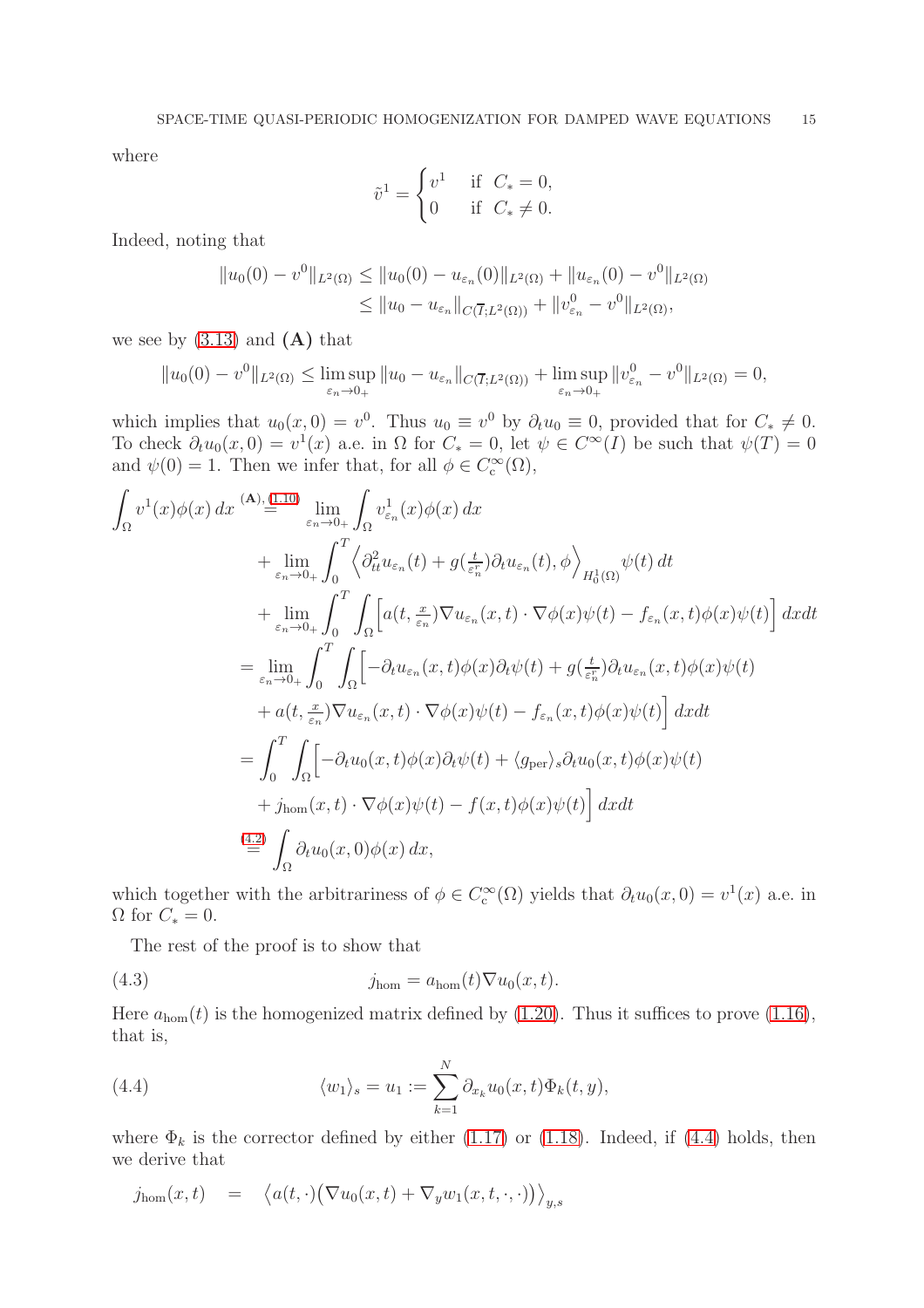$$
\stackrel{(4.4)}{=} \int_{\square} a(t,y) \left( \nabla u_0(x,t) + \sum_{k=1}^N \partial_{x_k} u_0(x,t) \nabla_y \Phi_k(t,y) \right) dy
$$
\n
$$
= \sum_{k=1}^N \underbrace{\left( \int_{\square} a(t,y) \left( \nabla_y \Phi_k(t,y) + e_k \right) dy \right)}_{=a_{\text{hom}}(t)e_k \text{ by (1.20)}} \partial_{x_k} u_0(x,t) = a_{\text{hom}}(t) \nabla u_0(x,t),
$$

which implies [\(4.3\)](#page-14-1). Hence  $u_0$  turns out to be a unique weak solution to [\(1.19\)](#page-4-1). Indeed, this follows from the uniqueness of the corrector  $\Phi_k$  and the similar argument as in Theorem [1.4](#page-3-2) if  $C_* = 0$  and  $u_0 \equiv v^0$  whenever  $C_* \neq 0$ . Thus we have

$$
u_{\varepsilon} \to u_0
$$
 as  $\varepsilon \to 0_+$ 

without taking any subsequence  $(\varepsilon_n)$ . Therefore, [\(1.11\)](#page-3-3)–[\(1.15\)](#page-4-5) hold by Lemma [3.4](#page-12-10) and [\(4.1\)](#page-13-1). Thus we get all the assertions.

In the rest of this section, we shall prove [\(4.4\)](#page-14-0) for all  $0 < r < +\infty$ . To this end, we show the following

Lemma 4.1. Under the same assumption as in Theorem [1.5,](#page-3-0) it holds that

<span id="page-15-0"></span>(4.5) 
$$
\lim_{\varepsilon_n \to 0_+} \varepsilon_n^{1-r} \int_0^T \int_{\Omega} \left[ -\partial_t u_{\varepsilon_n}(x,t) \partial_s c(\tfrac{t}{\varepsilon_n^r}) + C_* t \partial_t u_{\varepsilon_n}(x,t) c(\tfrac{t}{\varepsilon_n^r}) \right] \phi(x) b(\tfrac{x}{\varepsilon_n}) \psi(t) dx dt + \lim_{\varepsilon_n \to 0_+} \int_0^T \int_{\Omega} a(t, \tfrac{x}{\varepsilon_n}) \nabla u_{\varepsilon_n}(x,t) \cdot \phi(x) \nabla_y b(\tfrac{x}{\varepsilon_n}) \psi(t) c(\tfrac{t}{\varepsilon_n^r}) dx dt = 0
$$

for all  $\phi \in C_c^{\infty}(\Omega)$ ,  $b \in C_{\text{per}}^{\infty}(\square)$ ,  $\psi \in C_c^{\infty}(I)$  and  $c \in C_{\text{per}}^{\infty}(J)$ .

*Proof.* Taking a difference of the weak forms for  $(1.8)$  and  $(4.2)$  and recalling w in  $(4.1)$ , we observe that

$$
0 = \int_0^T \left\langle \partial_t^2 u_{\varepsilon_n}(t) + g(\frac{t}{\varepsilon_n}) \partial_t u_{\varepsilon_n}(t) - w(t), \phi b(\frac{t}{\varepsilon_n}) \right\rangle_{H_0^1(\Omega)} \psi(t) c(\frac{t}{\varepsilon_n^r}) dt + \int_0^T \int_{\Omega} \left( a(t, \frac{x}{\varepsilon_n}) \nabla u_{\varepsilon_n}(x, t) - j_{\text{hom}}(x, t) \right) \cdot \nabla \left( \phi(x) b(\frac{x}{\varepsilon_n}) \right) \psi(t) c(\frac{t}{\varepsilon_n^r}) dx dt - \int_0^T \int_{\Omega} (f_{\varepsilon_n} - f)(x, t) \phi(x) b(\frac{x}{\varepsilon_n}) \psi(t) c(\frac{t}{\varepsilon_n^r}) dx dt = - \int_0^T \int_{\Omega} \partial_t u_{\varepsilon_n}(x, t) \phi(x) b(\frac{x}{\varepsilon_n}) \left( \partial_t \psi(t) c(\frac{t}{\varepsilon_n^r}) + \psi(t) \varepsilon_n^{-r} \partial_s c(\frac{t}{\varepsilon_n^r}) \right) dx dt + \int_0^T \int_{\Omega} \left( g_{\text{per}}(\frac{t}{\varepsilon_n^r}) + C_* \frac{t}{\varepsilon_n^r} \right) \partial_t u_{\varepsilon_n}(x, t) \phi(x) b(\frac{x}{\varepsilon_n}) \psi(t) c(\frac{t}{\varepsilon_n^r}) dx dt - \int_0^T \left\langle w(t), \phi b(\frac{t}{\varepsilon_n}) \right\rangle_{H_0^1(\Omega)} \psi(t) c(\frac{t}{\varepsilon_n^r}) dt + \int_0^T \int_{\Omega} \left( a(t, \frac{x}{\varepsilon_n}) \nabla u_{\varepsilon_n}(x, t) - j_{\text{hom}}(x, t) \right) \cdot \left( \nabla \phi(x) b(\frac{x}{\varepsilon_n}) + \varepsilon_n^{-1} \phi(x) \nabla_y b(\frac{x}{\varepsilon_n}) \right) \psi(t) c(\frac{t}{\varepsilon_n^r}) dx dt - \int_0^T \int_{\Omega} \left( f_{\varepsilon_n} - f \right)(x, t) \phi(x) b(\frac{x}{\varepsilon_n}) \psi(t) c(\frac{t}{\varepsilon_n^r
$$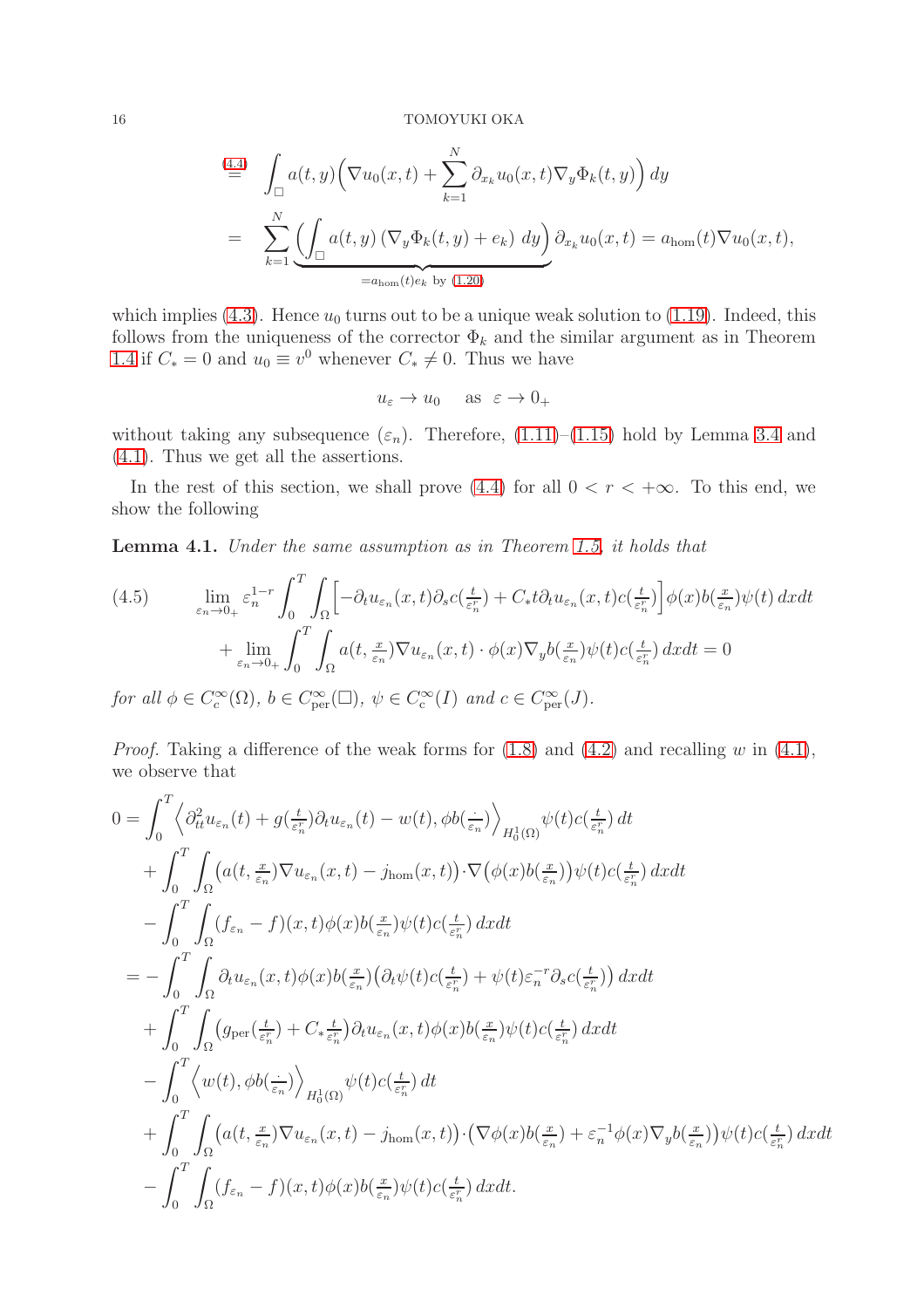Multiplying both sides by  $\varepsilon_n$ , we conclude that

<span id="page-16-1"></span>
$$
(4.6) \t - \varepsilon_n^{1-r} \int_0^T \int_{\Omega} \partial_t u_{\varepsilon_n}(x,t) \phi(x) b(\frac{x}{\varepsilon_n}) \psi(t) \partial_s c(\frac{t}{\varepsilon_n^r}) dx dt + \int_0^T \int_{\Omega} a(t, \frac{x}{\varepsilon_n}) \nabla u_{\varepsilon_n}(x,t) \cdot \phi(x) \nabla_y b(\frac{x}{\varepsilon_n}) \psi(t) c(\frac{t}{\varepsilon_n^r}) dx dt + \varepsilon_n^{1-r} \int_0^T \int_{\Omega} C_* t \partial_t u_{\varepsilon_n}(x,t) \phi(x) b(\frac{x}{\varepsilon_n}) \psi(t) c(\frac{t}{\varepsilon_n^r}) dx dt = \varepsilon_n \int_0^T \int_{\Omega} \partial_t u_{\varepsilon_n}(x,t) \phi(x) b(\frac{x}{\varepsilon_n}) \partial_t \psi(t) c(\frac{t}{\varepsilon_n^r}) dx dt - \varepsilon_n \int_0^T \int_{\Omega} g_{\text{per}}(\frac{t}{\varepsilon_n^r}) \partial_t u_{\varepsilon_n}(x,t) \phi(x) b(\frac{x}{\varepsilon_n}) \psi(t) c(\frac{t}{\varepsilon_n^r}) dx dt + \varepsilon_n \int_0^T \langle w(t), \phi b(\frac{t}{\varepsilon_n}) \rangle_{H_0^1(\Omega)} \psi(t) c(\frac{t}{\varepsilon_n^r}) dt - \varepsilon_n \int_0^T \int_{\Omega} \langle a(t, \frac{x}{\varepsilon_n}) \nabla u_{\varepsilon_n}(x,t) - j_{\text{hom}}(x,t) \rangle \cdot \nabla \phi(x) b(\frac{x}{\varepsilon_n}) \psi(t) c(\frac{t}{\varepsilon_n^r}) dx dt + \int_0^T \int_{\Omega} j_{\text{hom}}(x,t) \cdot \phi(x) \nabla_y b(\frac{x}{\varepsilon_n}) \psi(t) c(\frac{t}{\varepsilon_n^r}) dx dt \to 0 \quad \text{as } \varepsilon_n \to 0_+.
$$
  
\nHere we need (A) Lemmas 3,1 and 3,4. Proposition 2,2 and  $\langle \nabla h \rangle = 0$ 

Here we used (A), Lemmas [3.1](#page-9-2) and [3.4,](#page-12-10) Proposition [2.2](#page-7-0) and  $\langle \nabla_y b \rangle_y = 0$ .

Employing Lemma [3.4](#page-12-10) and Corollary [2.8,](#page-8-1) we shall apply [\(4.5\)](#page-15-0) for any  $\phi \in C_c^{\infty}(\Omega)$ ,  $b \in C^{\infty}_{\text{per}}(\square)/\mathbb{R}, \psi \in C^{\infty}_{\text{c}}(I) \text{ and } c \in C^{\infty}_{\text{per}}(J) \text{ to show (4.4)}.$  $b \in C^{\infty}_{\text{per}}(\square)/\mathbb{R}, \psi \in C^{\infty}_{\text{c}}(I) \text{ and } c \in C^{\infty}_{\text{per}}(J) \text{ to show (4.4)}.$  $b \in C^{\infty}_{\text{per}}(\square)/\mathbb{R}, \psi \in C^{\infty}_{\text{c}}(I) \text{ and } c \in C^{\infty}_{\text{per}}(J) \text{ to show (4.4)}.$ 

<span id="page-16-2"></span>Lemma 4.2. For any  $0 < r \leq 1$ , [\(4.4\)](#page-14-0) holds.

*Proof.* Set  $c(s) \equiv 1$  in [\(4.5\)](#page-15-0). By [\(3.15\)](#page-12-5), the first term in (4.5) is zero. Thanks to [\(3.17\)](#page-12-7), we deduce by [\(4.5\)](#page-15-0) that

$$
\int_0^T \int_{\Omega} \int_0^1 \int_{\square} a(t, y) \big( \nabla u_0(x, t) + \nabla_y w_1(x, t, y, s) \big) \cdot \phi(x) \nabla_y b(y) \psi(t) c(s) dZ = 0.
$$

From the arbitrariness of  $\phi \in C_c^{\infty}(\Omega)$  and  $\psi \in C_c^{\infty}(I)$ , we get

<span id="page-16-0"></span>(4.7) 
$$
\int_{\square} a(t, y) \left( \nabla u_0(x, t) + \nabla_y \langle w_1(x, t, y, \cdot) \rangle_s \right) \cdot \nabla_y b(y) \, dy = 0 \quad \text{a.e. in } \Omega \times I.
$$

Recalling that

$$
u_1 = \sum_{k=1}^N \partial_{x_k} u_0(x, t) \Phi_k(y),
$$

where  $\Phi_k$  is the solution to [\(1.17\)](#page-4-0), we check that

$$
\int_{\square} a(t, y) \left( \nabla u_0(x, t) + \nabla_y u_1(x, t, y) \right) \cdot \nabla_y b(y) dy
$$
\n
$$
= \sum_{k=1}^N \partial_{x_k} u_0(x, t) \int_{\square} a(t, y) \left( \nabla_y \Phi_k(y) + e_k \right) \cdot \nabla_y b(y) dy \stackrel{(1.17)}{=} 0.
$$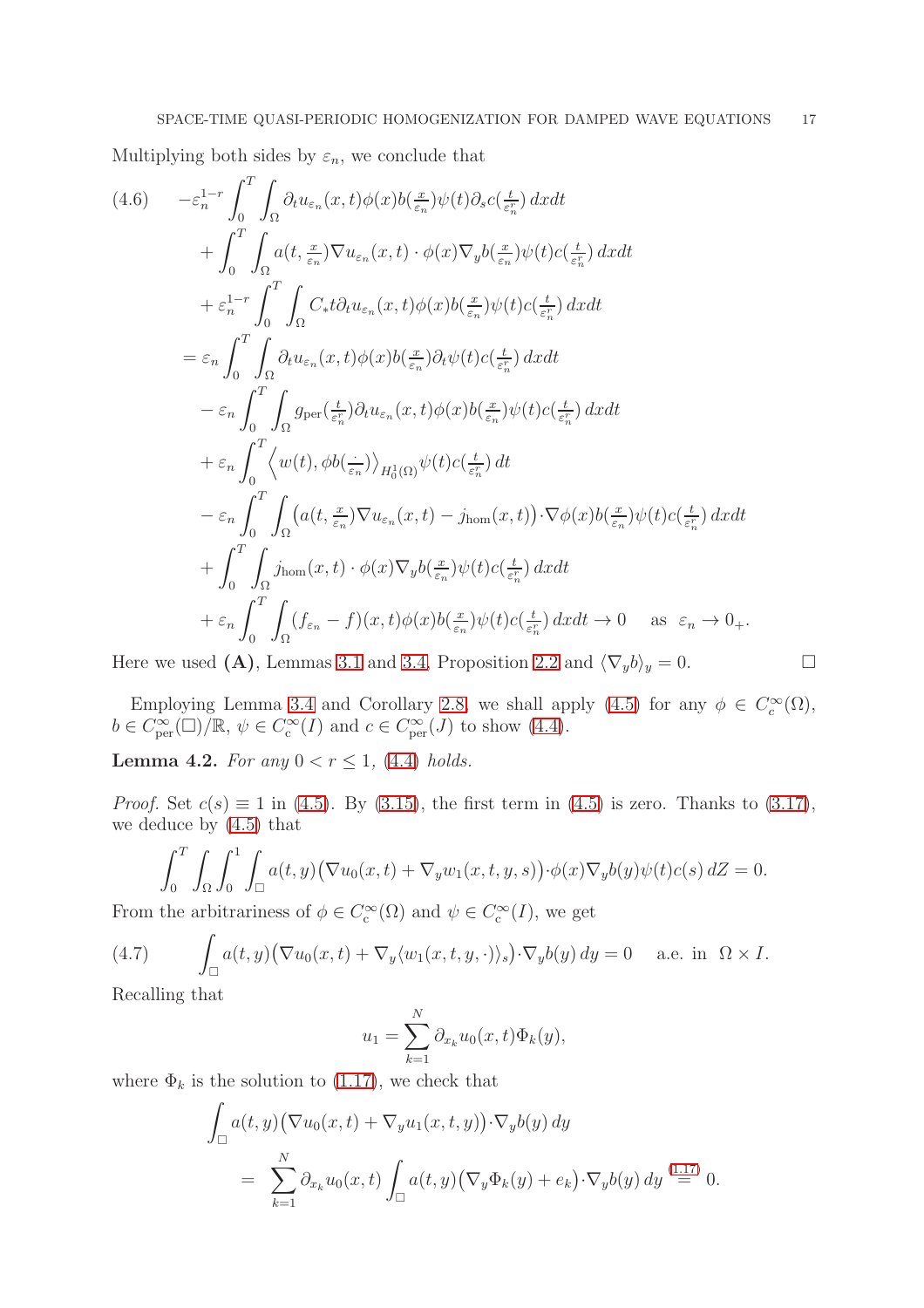Hence [\(4.7\)](#page-16-0) with  $\langle w_1 \rangle_s$  replaced by  $u_1(x, t, y)$  holds. Setting  $b = (\langle w_1 \rangle_s - u_1)(x, t, \cdot)$  and subtracting [\(4.7\)](#page-16-0) for  $\langle w_1 \rangle_y$  and  $u_1$ , we deduce by the Poincaré-Wirtinger inequality that

$$
0 = \int_{\square} a(t, y) \nabla_y (\langle w_1 \rangle_s - u_1)(x, t, y) \cdot \nabla_y (\langle w_1 \rangle_s - u_1)(x, t, y) dy
$$
  
\n
$$
\geq \lambda \|\nabla_y (\langle w_1 \rangle_s - u_1)(x, t)\|_{L^2(\square)}^2 \geq \frac{\lambda}{C_{\square}} \|(\langle w_1 \rangle_s - u_1)(x, t)\|_{L^2(\square)}^2,
$$

which implies that  $\langle w_1 \rangle_s = u_1$ . This completes the proof.

Before discussing the case  $r > 1$ , we claim that

 $w_1 = w_1(x, t, y)$  for all  $r \in (1, +\infty)$ .

Indeed, multiplying both sides by  $\varepsilon_n^{-2(1-r)}$  in [\(4.6\)](#page-16-1), we see that the third term in (4.6) is zero as  $\varepsilon_n \to 0_+$  due to [\(3.15\)](#page-12-5), and then, one can derive by Lemma [3.1](#page-9-2) and Corollary [2.8](#page-8-1) that

$$
0 = -\lim_{\varepsilon_n \to 0+} \varepsilon_n^{r-1} \int_0^T \int_{\Omega} \partial_t u_{\varepsilon_n}(x,t) \phi(x) b(\tfrac{x}{\varepsilon_n}) \psi(t) \partial_s c(\tfrac{t}{\varepsilon_n^r}) dx dt
$$
  
\n
$$
= \lim_{\varepsilon_n \to 0+} \varepsilon_n^{r-1} \int_0^T \int_{\Omega} u_{\varepsilon_n}(x,t) \phi(x) b(\tfrac{x}{\varepsilon_n}) \partial_t \psi(t) \partial_s c(\tfrac{t}{\varepsilon_n^r}) dx dt
$$
  
\n
$$
+ \lim_{\varepsilon_n \to 0+} \int_0^T \int_{\Omega} \frac{u_{\varepsilon_n}}{\varepsilon_n}(x,t) \phi(x) b(\tfrac{x}{\varepsilon_n}) \psi(t) \partial_{ss}^2 c(\tfrac{t}{\varepsilon_n^r}) dx dt
$$
  
\n
$$
= \int_0^T \int_{\Omega} \int_0^1 \int_{\square} w_1(x,t,y,s) \phi(x) b(y) \psi(t) \partial_{ss}^2 c(s) dZ,
$$

which implies that  $\partial_s w_1$  is independent of  $s \in J$  and so is  $w_1$  by J-periodicity. Thus  $w_1 \in L^2(\Omega \times I; H^1_{\text{per}}(\square)/\mathbb{R})$  for all  $r > 1$ .

We choose  $c(s) \equiv 1$  in [\(4.5\)](#page-15-0) below. Then one can get the following

<span id="page-17-1"></span>**Lemma 4.3.** For any  $1 < r \leq 2$ , [\(4.4\)](#page-14-0) holds.

*Proof.* As for the periodic case, [\(4.7\)](#page-16-0) follows from [\(4.5\)](#page-15-0) and [\(3.17\)](#page-12-7) with  $c(s) \equiv 1$  and  $C_* = 0$ . Thus the assertion is obtained as in the proof of Lemma [4.2.](#page-16-2) We next consider the quasi-periodic case. Applying Corollary [2.8](#page-8-1) to [\(4.5\)](#page-15-0) with  $c(s) \equiv 1$ , we deduce that

<span id="page-17-0"></span>
$$
(4.8) \lim_{\varepsilon_n \to 0_+} \varepsilon_n^{1-r} \int_0^T \int_{\Omega} C_* t \partial_t u_{\varepsilon_n}(x, t) \phi(x) b(\frac{x}{\varepsilon_n}) \psi(t) dx dt
$$
  
\n
$$
= - \lim_{\varepsilon_n \to 0_+} \varepsilon_n^{2-r} \int_0^T \int_{\Omega} C_* \frac{u_{\varepsilon_n}}{\varepsilon_n}(x, t) \phi(x) b(\frac{x}{\varepsilon_n}) \partial_t (t \psi(t)) dx dt
$$
  
\nif  $1 < r < 2$ ,  
\n
$$
= \begin{cases} 0 & \text{if } 1 < r < 2, \\ - \int_0^T \int_{\Omega} \int_{\Omega} C_* w_1(x, t, y) \phi(x) b(y) \partial_t (t \psi(t)) dy dx dt & \text{if } r = 2. \end{cases}
$$

Thus  $(3.17)$  and  $(4.5)$  yield  $(4.7)$  for the case  $1 < r < 2$ .

On the other hand, for  $r = 2$ , we find by  $(3.17)$ ,  $(4.5)$  and  $(4.8)$  that

$$
\int_0^T \int_{\Omega} \langle C_* t \partial_t w_1(x, t, \cdot), b \rangle_{H^1_{\text{per}}(\square)/\mathbb{R}} \phi(x) \psi(t) \, dx dt
$$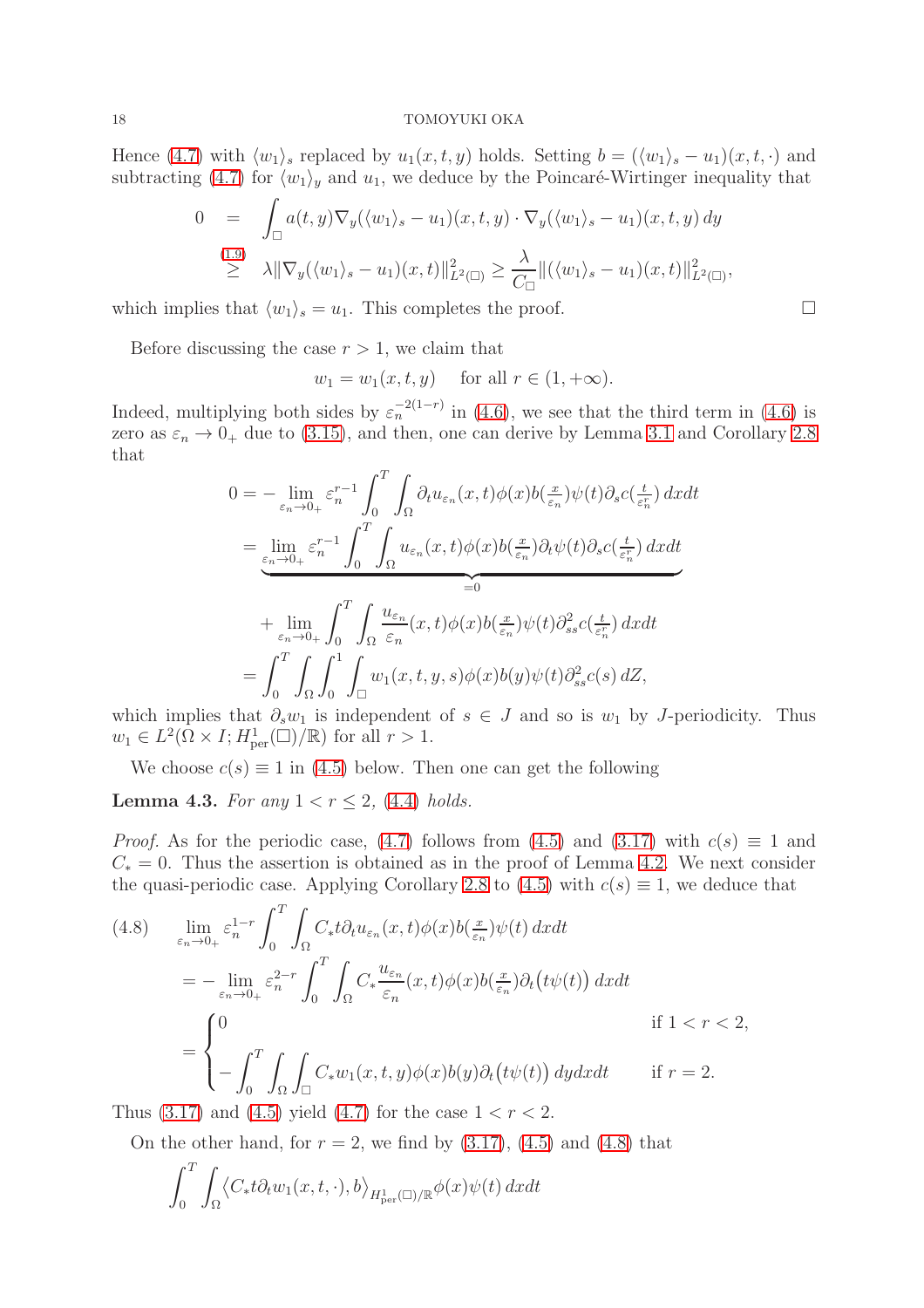$$
+ \int_0^T \int_{\Omega} \int_{\square} a(t, y) \big( \nabla u_0(x) + \nabla_y w_1(x, t, y) \big) \cdot \phi(x) \nabla_y b(y) \psi(t) \, dy dx dt = 0.
$$

Here we used the fact that

<span id="page-18-0"></span>(4.9) 
$$
-C_* \int_0^T \int_{\Omega} \int_{\square} w_1(x, t, y) \phi(x) b(y) \partial_t (t \psi(t)) dy dx dt
$$

$$
= C_* \int_0^T \int_{\Omega} \langle t \partial_t w_1(x, t, \cdot), b \rangle_{H^1_{\text{per}}(\square)/\mathbb{R}} \phi(x) \psi(t) dx dt.
$$

Indeed, define  $\xi(x, t, \cdot) \in (H^1_{\text{per}}(\square)/\mathbb{R})^*$  by

$$
\int_0^T \langle \xi(x, t, \cdot), \zeta(t, \cdot) \rangle_{H^1_{\text{per}}(\square)/\mathbb{R}} dt = \int_0^T \int_{\square} a(t, y) \big( \nabla u_0(x) + \nabla_y w_1(x, t, y) \big) \cdot \nabla_y \zeta(t, y) dy dt
$$

for  $\zeta \in L^2(I; H^1_{\text{per}}(\square)/\mathbb{R})$ . Here  $(H^1_{\text{per}}(\square)/\mathbb{R})^*$  is the dual space of  $H^1_{\text{per}}(\square)/\mathbb{R}$ . By Pettis's theorem, we see that  $\xi : \Omega \to L^2(I; (H_{\text{per}}^1(\square)/\mathbb{R})^*)$  is measurable, and moreover,  $\xi \in$  $L^2(\Omega; L^2(I; (H^1_{\text{per}}(\square)/\mathbb{R})^*))$  due to  $u_0 \in \dot{H}_0^1(\Omega)$  and  $\nabla_y w_1 \in [L^2(\Omega \times I \times \square)]^N$ . Hence one can verify by  $(4.5)$  and  $(4.8)$  that

$$
C_* \int_0^T w_1(x, t, \cdot) \partial_t \big( t \psi(t) \big) dt = \int_0^T \xi(x, t, \cdot) \psi(t) dt \text{ in } (H^1_{\text{per}}(\square)/\mathbb{R})^*.
$$

Since  $\psi \in C_c^{\infty}(I)$  is arbitrary, we have

$$
C_* t \partial_t w_1(x, t, \cdot) = -\xi(x, t, \cdot) \text{ in } (H^1_{\text{per}}(\square)/\mathbb{R}))^*
$$

in the distributional sense for a.e.  $(x, t) \in \Omega \times I$ . Thus [\(4.9\)](#page-18-0) follows, and then, the arbitrariness of  $\phi \in C_c^{\infty}(\Omega)$  yields that

<span id="page-18-1"></span>
$$
(4.10) \int_0^T \langle C_* t \partial_t w_1(x, t, \cdot), b \rangle_{H^1_{\text{per}}(\square)/\mathbb{R}} \psi(t) dt + \int_0^T \int_{\square} a(t, y) \big( \nabla u_0(x) + \nabla_y w_1(x, t, y) \big) \cdot \nabla_y b(y) \psi(t) dy dt = 0 \quad \text{a.e. in } \Omega.
$$

Now, recall [\(1.16\)](#page-4-4), where  $\Phi_k$  is the solution to [\(1.18\)](#page-4-2). Then [\(4.10\)](#page-18-1) with  $w_1$  replaced by  $u_1(x, t, y)$  holds. Hence choosing  $b\psi = (w_1 - u_1)(x, \cdot, \cdot)$  and subtracting [\(4.10\)](#page-18-1) for  $w_1$  and  $u_1$ , we derive that

<span id="page-18-2"></span>
$$
(4.11) \quad 0 = \int_0^T \frac{C_* t}{2} \frac{d}{dt} ||(w_1 - u_1)(x, t)||_{L^2(\square)}^2 dt + \int_0^T \int_{\square} a(t, y) \nabla_y (w_1 - u_1)(x, t, y) \cdot \nabla_y (w_1 - u_1)(x, t, y) dy dt \n\geq \frac{C_* T}{2} ||(w_1 - u_1)(x, T)||_{L^2(\square)}^2 - \frac{C_*}{2} \int_0^T ||(w_1 - u_1)(x, t)||_{L^2(\square)}^2 dt + \lambda \int_0^T ||\nabla_y (w_1 - u_1)(x, t)||_{L^2(\square)}^2 dt \n\geq \frac{C_* T}{2} ||(w_1 - u_1)(x, T)||_{L^2(\square)}^2 + \underbrace{\left(-\frac{C_*}{2} + \frac{\lambda}{C_\square}\right)}_{\geq 0} \int_0^T ||(w_1 - u_1)(x, t)||_{L^2(\square)}^2 dt,
$$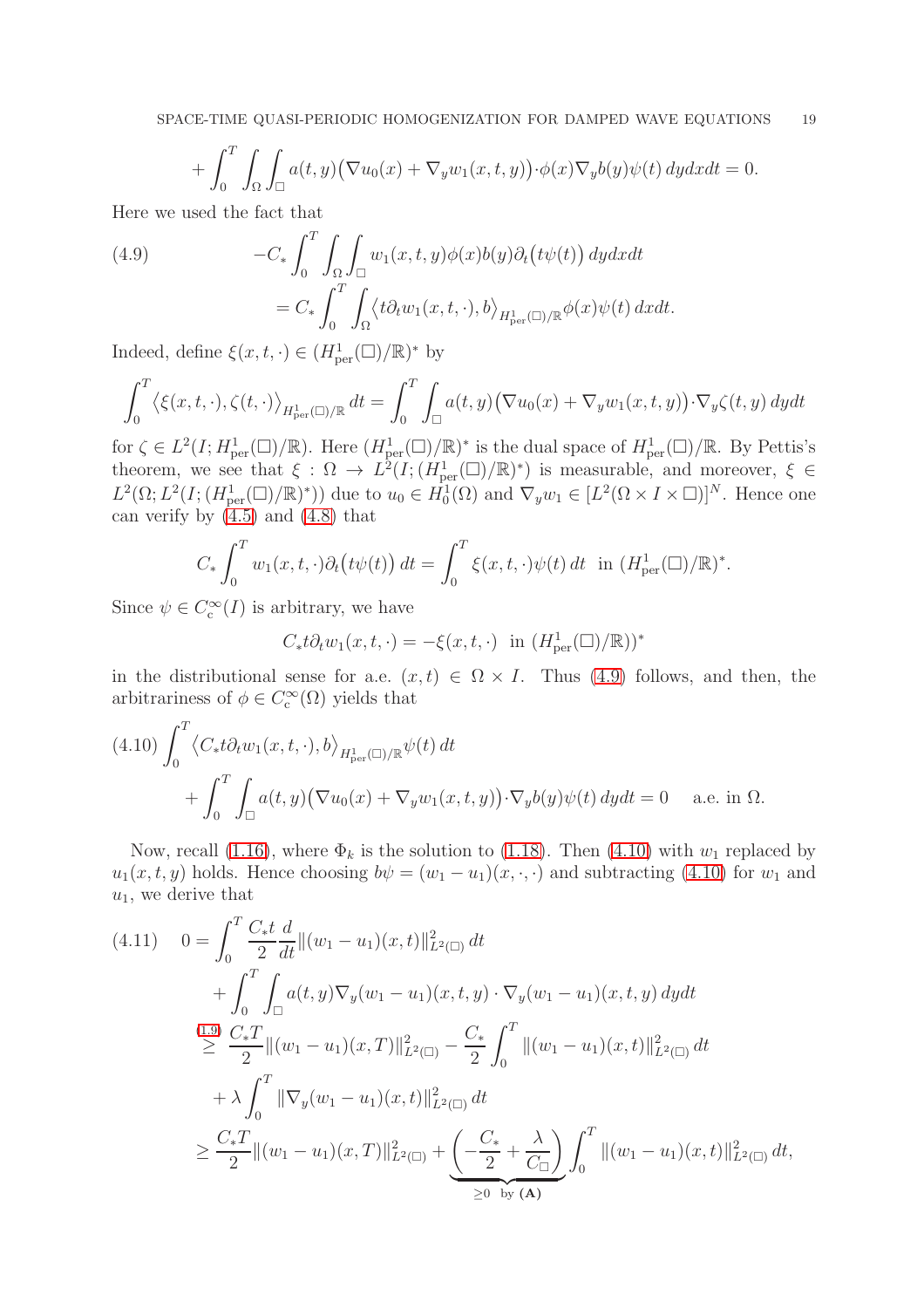which implies  $w_1 = u_1$ . Furthermore, [\(4.11\)](#page-18-2) yields the uniqueness of [\(1.18\)](#page-4-2), and moreover, if  $a = a(y)$ , then  $\Phi_k$  is the solution to [\(1.17\)](#page-4-0) due to the uniqueness of [\(1.18\)](#page-4-2). This completes the proof.  $\Box$ 

We finally discuss the case where  $2 < r < +\infty$ .

<span id="page-19-0"></span>**Lemma 4.4.** For any  $2 < r < +\infty$ , [\(4.4\)](#page-14-0) holds.

*Proof.* Due to  $(3.17)$  and  $(4.5)$ , it suffices to check

$$
\lim_{\varepsilon_n \to 0+} \varepsilon_n^{1-r} \int_0^T \int_{\Omega} C_* t \partial_t u_{\varepsilon_n}(x,t) \phi(x) b(\tfrac{x}{\varepsilon_n}) \psi(t) c(\tfrac{t}{\varepsilon_n^r}) dx dt = 0
$$

with  $c(s) \equiv 1$ . It is clear if  $C_* = 0$ . If  $C_* \neq 0$ , since  $(t \varepsilon^{-r} \partial_t u_{\varepsilon})$  is bounded in  $L^2(\Omega \times I_{\sigma})$ by (v) of Lemma [3.3,](#page-11-1) we find by  $\psi \in C_c^{\infty}(I)$  that

$$
\varepsilon_n^{1-r} \left| \int_0^T \int_{\Omega} C_* t \partial_t u_{\varepsilon_n}(x,t) \phi(x) b(\tfrac{x}{\varepsilon_n}) \psi(t) dx dt \right| \leq C \varepsilon_n \| t \varepsilon_n^{-r} \partial_t u_{\varepsilon_n} \psi \|_{L^1(\Omega \times I)} \to 0 \text{ as } \varepsilon_n \to 0_+,
$$

which completes the proof.

By Lemmas [4.2,](#page-16-2) [4.3](#page-17-1) and [4.4,](#page-19-0) we obtain [\(4.4\)](#page-14-0) for all  $r \in (0, +\infty)$ . Therefore, Theorem [1.5](#page-3-0) is proved.

## 5. Proof of Proposition [1.7](#page-5-0)

We consider the case of  $C_* \neq 0$  and  $r = 2$  only (see [\[1,](#page-24-3) Proposition 1.8] for the proof of the other case). We first prove (i). For each  $\xi \in \mathbb{R}^N$ , there exists a unique solution  $\Phi_{\xi} \in L^2(I; H^1_{\text{per}}(\square)/\mathbb{R})$  to

<span id="page-19-1"></span>(5.1) 
$$
C_* t \partial_t \Phi_{\xi} - \text{div}_y \big[ a(t, y) (\nabla_y \Phi_{\xi} + \xi) \big] = 0 \quad \text{in } I \times \square.
$$

Using [\(1.20\)](#page-4-3) and [\(1.9\)](#page-2-3), we derive that, for a.e.  $t \in I$ ,

$$
a_{\text{hom}}(t)\xi \cdot \xi \stackrel{(1.20)}{=} \int_{\square} a(t, y) \left( \nabla_y \Phi_{\xi}(t, y) + \xi \right) \cdot \xi \, dy
$$
  
\n
$$
\stackrel{(5.1)}{=} \int_{\square} a(t, y) \left( \nabla_y \Phi_{\xi}(t, y) + \xi \right) \cdot \left( \nabla_y \Phi_{\xi}(t, y) + \xi \right) \, dy + \frac{C_* t}{2} \frac{d}{dt} \|\Phi_{\xi}(t)\|_{L^2(\square)}^2
$$
  
\n
$$
\stackrel{(1.9)}{\geq} \lambda \int_{\square} |\xi + \nabla_y \Phi_{\xi}(t, y)|^2 \, dy + \frac{C_* t}{2} \frac{d}{dt} \|\Phi_{\xi}(t)\|_{L^2(\square)}^2
$$
  
\n
$$
= \lambda \left( |\xi|^2 + \|\nabla_y \Phi_{\xi}(t)\|_{L^2(\square)}^2 \right) + \frac{C_* t}{2} \frac{d}{dt} \|\Phi_{\xi}(t)\|_{L^2(\square)}^2.
$$

Here we used the fact that  $\langle \nabla_y \Phi_{\xi}(t, \cdot) \rangle_y = 0$ . In an analogous way, we get

$$
a_{\text{hom}}(t)\xi \cdot \xi \leq \left( |\xi|^2 + \|\nabla_y \Phi_{\xi}(t)\|_{L^2(\square)}^2 \right) + \frac{C_* t}{2} \frac{d}{dt} \|\Phi_{\xi}(t)\|_{L^2(\square)}^2.
$$

We next prove (ii). Let  $\Phi_j$  be the unique solution to [\(5.1\)](#page-19-1) with  $\xi$  replaced by  $e_j$ . Then we observe from the symmetry of  $a(t, y)$  that, for a.e.  $t \in I$ ,

$$
{}^{t}a_{\text{hom}}(t)e_j \cdot e_k = a_{\text{hom}}(t)e_k \cdot e_j
$$
  
= 
$$
\int_{\square} a(t, y)(\nabla_y \Phi_k(t, y) + e_k) \cdot e_j dy
$$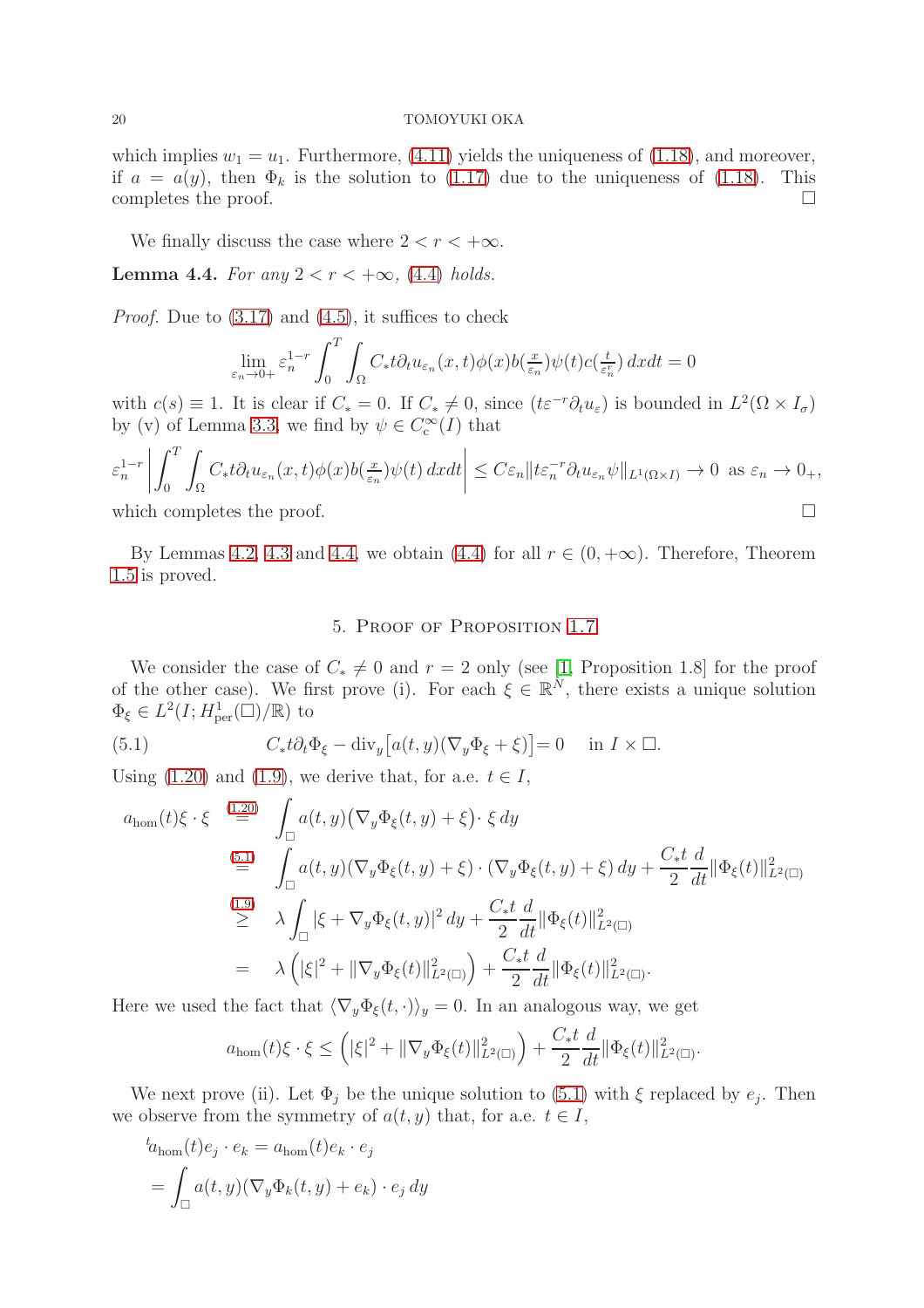$$
+ \underbrace{\int_{\square} a(t,y)(\nabla_y \Phi_k(t,y) + e_k) \cdot \nabla_y \Phi_j(t,y) dy}_{=0 \text{ by } (1.18)} + \underbrace{\left\langle C_* t \partial_t \Phi_k(t), \Phi_j(t) \right\rangle_{H^1_{\text{per}}(\square)/\mathbb{R}}}_{=0 \text{ by } (1.18)}
$$
\n
$$
= \underbrace{\int_{\square} (\nabla_y \Phi_k(t,y) + e_k) \cdot {}^t\!a(t,y)(\nabla_y \Phi_j(t,y) + e_j) dy}_{= a_{\text{hom}}(t)e_j \cdot e_k} + \left[ \underbrace{\int_{\square} a(t,y)(\nabla_y \Phi_j(t,y) + e_j) \cdot \nabla_y \Phi_k(t,y) dy}_{= a_{\text{hom}}(t)e_j \cdot e_k} + \left[ \underbrace{\int_{\square} a(t,y)(\nabla_y \Phi_j(t,y) + e_j) \cdot \nabla_y \Phi_k(t,y) dy}_{= a_{\text{hom}}(t)e_j \cdot e_k} + \underbrace{\int_{\square} a(t,y)(\nabla_y \Phi_j(t,y) + e_j) \cdot \nabla_y \Phi_k(t,y) dy}_{= a_{\text{hom}}(t)e_j \cdot e_k} + \underbrace{\int_{\square} a(t,y)(\nabla_y \Phi_j(t,y) + e_j) \cdot \nabla_y \Phi_k(t,y) dy}_{= a_{\text{hom}}(t)e_j \cdot e_k} + \underbrace{\int_{\square} a(t,y)(\nabla_y \Phi_j(t,y) + e_j) \cdot \nabla_y \Phi_k(t,y) dy}_{= a_{\text{hom}}(t)e_j \cdot e_k} + \underbrace{\int_{\square} a(t,y)(\nabla_y \Phi_j(t,y) + e_j) \cdot \nabla_y \Phi_k(t,y) dy}_{= a_{\text{hom}}(t)e_j \cdot e_k} + \underbrace{\int_{\square} a(t,y)(\nabla_y \Phi_j(t,y) + e_j) \cdot \nabla_y \Phi_k(t,y) dy}_{= a_{\text{hom}}(t)e_j \cdot e_k} + \underbrace{\int_{\square} a(t,y)(\nabla_y \Phi_j(t,y) + e_j) \cdot \nabla_y \Phi_k(t,y) dy}_{= a_{\text{hom}}(t)e_j \cdot e_k} + \underbrace{\int_{\square} a(t,y)(\nabla_y \Phi_j(t,y) + e_j) \cdot \nabla_y \Phi_k(t,y) dy}_{= a_{\text{hom}}(t)e_j \cdot e_k} + \underbrace{\int_{
$$

However, for the second term in the last line, it follows that

$$
\int_{\square} a(t, y) (\nabla_y \Phi_j(t, y) + e_j) \cdot \nabla_y \Phi_k(t, y) dy + \langle C_* t \partial_t \Phi_k(t), \Phi_j(t) \rangle_{H^1_{\text{per}}(\square)/\mathbb{R}}
$$
\n
$$
= C_* t \Big( - \langle \partial_t \Phi_j(t), \Phi_k(t) \rangle_{H^1_{\text{per}}(\square)/\mathbb{R}} + \langle \partial_t \Phi_k(t), \Phi_j(t) \rangle_{H^1_{\text{per}}(\square)/\mathbb{R}} \Big) \neq 0 \quad \text{for } j \neq k,
$$

which completes the proof.

<span id="page-20-0"></span>**Remark 5.1.** The skew symmetric part of  $a_{\text{hom}}(t)$  is defined by

$$
a_{\text{hom}}^{\text{skew}}(t)e_j \cdot e_k = \left(\frac{a_{\text{hom}}(t) - t_{a_{\text{hom}}}(t)}{2}\right) e_j \cdot e_k
$$
  
= 
$$
-\frac{1}{2}C_*t\left(-\langle \partial_t \Phi_j(t), \Phi_k(t) \rangle_{H^1_{\text{per}}(\square)/\mathbb{R}} + \langle \partial_t \Phi_k(t), \Phi_j(t) \rangle_{H^1_{\text{per}}(\square)/\mathbb{R}}\right).
$$

Then we note that the skew-symmetric part of  $a_{\text{hom}}(t)$  makes no contribution to the divergence for a.e.  $t \in I$ . Assume that  $u_0$  and  $\Phi_k$  are smooth enough. Then we find by the symmetry of the Hessian that, for a.e.  $t \in I$ ,

$$
\begin{split} \operatorname{div}(a_{\text{hom}}^{\text{skew}}(t)\nabla u_{0}) &= \frac{1}{2} \operatorname{div}(a_{\text{hom}}^{\text{skew}}(t)\nabla u_{0}) \\ &- \frac{1}{4} \sum_{j,k=1}^{N} \left[ C_{*}t \int_{\square} \left( -\partial_{t}\Phi_{j}(t,y)\Phi_{k}(t,y) + \partial_{t}\Phi_{k}(t,y)\Phi_{j}(t,y) \right) dy \right] \partial_{x_{j}x_{k}}^{2} u_{0} \\ &= \frac{1}{2} \operatorname{div}(a_{\text{hom}}^{\text{skew}}(t)\nabla u_{0}) \\ &+ \frac{1}{4} \sum_{j,k=1}^{N} \left[ C_{*}t \int_{\square} \left( -\partial_{t}\Phi_{k}(t,y)\Phi_{j}(t,y) + \partial_{t}\Phi_{j}(t,y)\Phi_{k}(t,y) \right) dy \right] \partial_{x_{k}x_{j}}^{2} u_{0} \\ &= \frac{1}{2} \operatorname{div}(a_{\text{hom}}^{\text{skew}}(t)\nabla u_{0}) - \frac{1}{2} \operatorname{div}(a_{\text{hom}}^{\text{skew}}(t)\nabla u_{0}) = 0, \end{split}
$$

which yields the assertion.

## 6. Proof of a corrector result

This section is devoted to proving Theorem [1.9](#page-5-5) and Corollary [1.10.](#page-5-6)

6.1. Proof of Theorem [1.9.](#page-5-5) Let  $a_{\varepsilon} = a(\frac{x}{\varepsilon})$  $\frac{x}{\varepsilon}$ ) for the sake of simplicity. To show Theorem [1.9,](#page-5-5) we observe from [\(1.9\)](#page-2-3) that

$$
\lambda \int_0^T \int_{\Omega} \left| \nabla u_{\varepsilon} - \left( \nabla u_0 + \nabla_y u_1(x, t, \frac{x}{\varepsilon}) \right) \right|^2 dx dt
$$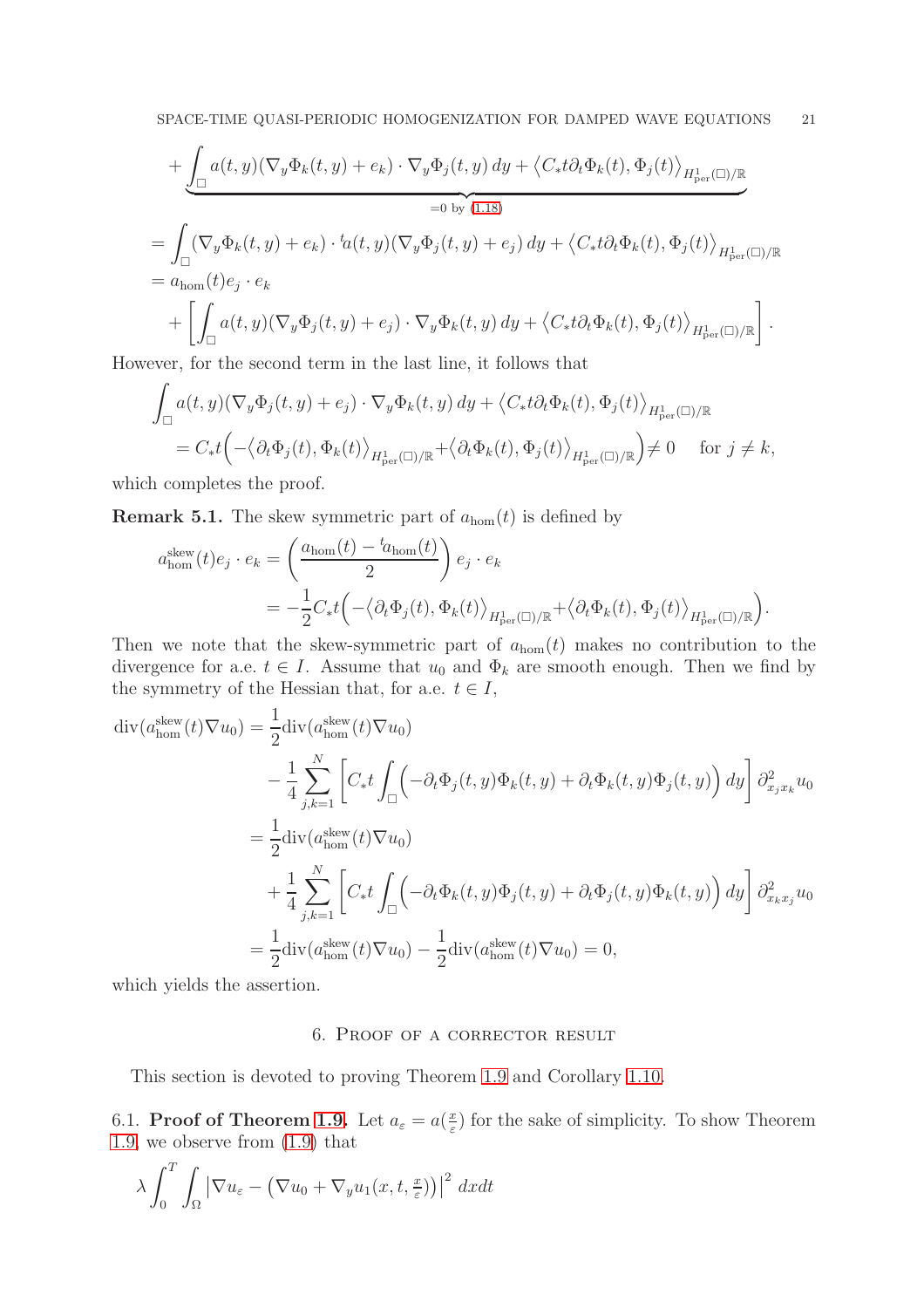$$
\begin{split}\n\stackrel{(1.9)}{\leq} \int_0^T \int_{\Omega} a_{\varepsilon} \left( \nabla u_{\varepsilon} - \left( \nabla u_0 + \nabla_y u_1(x, t, \frac{x}{\varepsilon}) \right) \right) \cdot \left( \nabla u_{\varepsilon} - \left( \nabla u_0 + \nabla_y u_1(x, t, \frac{x}{\varepsilon}) \right) \right) \, dx dt \\
= \int_0^T \int_{\Omega} a_{\varepsilon} \nabla u_{\varepsilon} \cdot \nabla u_{\varepsilon} \, dx dt - 2 \int_0^T \int_{\Omega} a_{\varepsilon} \nabla u_{\varepsilon} \cdot \left( \nabla u_0 + \nabla_y u_1(x, t, \frac{x}{\varepsilon}) \right) \, dx dt \\
+ \int_0^T \int_{\Omega} a_{\varepsilon} \left( \nabla u_0 + \nabla_y u_1(x, t, \frac{x}{\varepsilon}) \right) \cdot \left( \nabla u_0 + \nabla_y u_1(x, t, \frac{x}{\varepsilon}) \right) \, dx dt =: I_1^{\varepsilon} - 2I_2^{\varepsilon} + I_3^{\varepsilon}.\n\end{split}
$$

In what follows, we shall estimate these three terms,  $I_1^{\varepsilon}$ ,  $I_2^{\varepsilon}$  and  $I_3^{\varepsilon}$  for all  $r \in (0, +\infty)$ .

We first estimate  $I_1^{\varepsilon}$ .

<span id="page-21-0"></span>Lemma 6.1. Under the same assumption as in Theorem [1.9,](#page-5-5) it holds that

$$
\lim_{\varepsilon \to 0+} \int_0^T \int_{\Omega} a_{\varepsilon} \nabla u_{\varepsilon}(x,t) \cdot \nabla u_{\varepsilon}(x,t) dxdt
$$
\n
$$
= \int_0^T \int_{\Omega} \int_{\square} a(y) \big( \nabla u_0(x,t) + \nabla_y u_1(x,t,y) \big) \cdot \big( \nabla u_0(x,t) + \nabla_y u_1(x,t,y) \big) dydxdt.
$$

*Proof.* From  $(A)$ ,  $(3.13)$  and  $(iii)$  of Lemma [3.3,](#page-11-1) it follows that

$$
\int_0^T \int_{\Omega} a_{\varepsilon} \nabla u_{\varepsilon}(x, t) \cdot \nabla u_{\varepsilon}(x, t) dx dt
$$
\n
$$
\stackrel{(1.10)}{=} \int_0^T \int_{\Omega} f_{\varepsilon}(x, t) u_{\varepsilon}(x, t) dx dt - \int_0^T \int_{\Omega} (\partial_{tt}^2 u_{\varepsilon}(x, t) + g(\frac{t}{\varepsilon^r}) \partial_t u_{\varepsilon}(x, t)) u_{\varepsilon}(x, t) dx dt
$$
\n
$$
\to \int_0^T \int_{\Omega} f(x, t) u_0(x, t) dx dt - \int_0^T \int_{\Omega} w(x, t) u_0(x, t) dx dt
$$
\n
$$
= \int_0^T \int_{\Omega} \int_{\square} a(y) (\nabla u_0(x, t) + \nabla_y u_1(x, t, y)) \cdot (\nabla u_0(x, t) + \nabla_y u_1(x, t, y)) dy dx dt
$$

as  $\varepsilon \to 0_+$ . Here we used the fact that  $\Phi_k$  is the unique solution to [\(1.17\)](#page-4-0) due to  $a = a(y)$ .<br>This completes the proof. This completes the proof.

Before discussing the limit of  $I_2^{\varepsilon}$ , recall that  $u_1$  is written by  $u_1 = \sum_{k=1}^{N} \partial_{x_k} u_0 \Phi_k$ . Due to the smoothness of  $a(y)$ , noting that  $a(y)(\nabla u_0 + \nabla_y u_1)$  belongs to  $[L^2(\Omega \times I; C_{\text{per}}(\square))]^N$ , we see by [\[22,](#page-25-2) Theorem 4] that it is an admissible test function in  $[L^2(\Omega \times I \times \square)]^N$ . Hence [\(3.17\)](#page-12-7) yields that

<span id="page-21-1"></span>(6.1) 
$$
I_2^{\varepsilon} \to \int_0^T \int_{\Omega} \int_{\square} a(y) (\nabla u_0(x, t) + \nabla_y u_1(x, t, y)) \cdot (\nabla u_0(x, t) + \nabla_y u_1(x, t, y)) dy dx dt
$$
  
as  $\varepsilon \to 0_+$ .

We finally estimate  $I_3^{\varepsilon}$ . Thanks to  $\nabla_y \Phi_k \in C_{per}(\square)$ , one can derive by Proposition [2.2](#page-7-0) that

<span id="page-21-2"></span>
$$
(6.2) \quad I_3^{\varepsilon} = \int_0^T \int_{\Omega} \left[ a_{\varepsilon} \nabla u_0 \cdot \nabla u_0 + 2 a_{\varepsilon} \nabla_y u_1(x, t, \frac{x}{\varepsilon}) \cdot \nabla u_0 + a_{\varepsilon} \nabla_y u_1 \cdot \nabla_y u_1(x, t, \frac{x}{\varepsilon}) \right] dx dt
$$

$$
\to \int_0^T \int_{\Omega} \int_{\square} \left[ a(y) \nabla u_0 \cdot \nabla u_0 + 2a(y) \nabla_y u_1 \cdot \nabla u_0 + a(y) \nabla_y u_1 \cdot \nabla_y u_1 \right] dy dx dt
$$

$$
= \int_0^T \int_{\Omega} \int_{\square} a(y) (\nabla u_0 + \nabla_y u_1) \cdot (\nabla u_0 + \nabla_y u_1) dy dx dt \quad \text{as } \varepsilon \to 0_+.
$$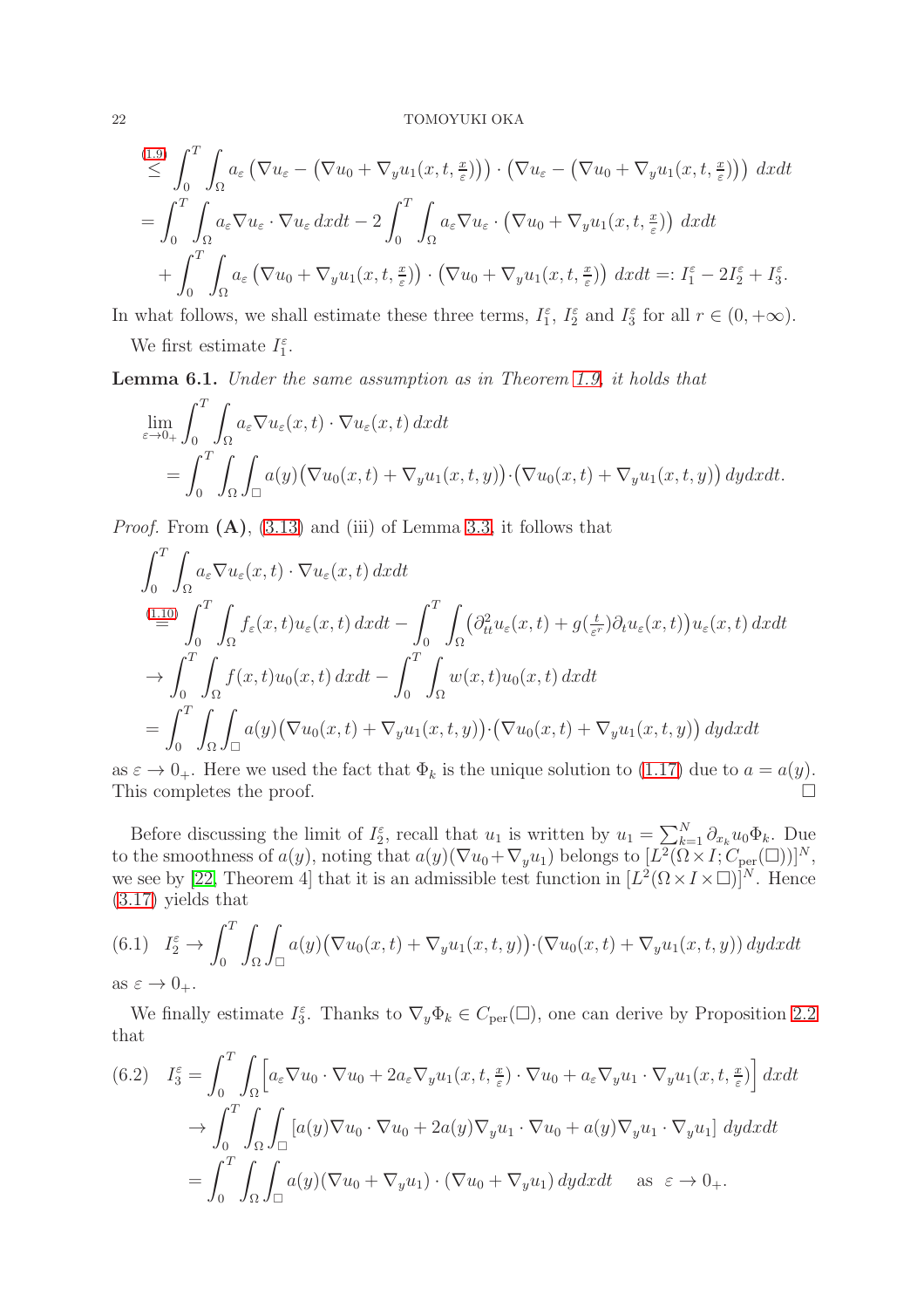Consequently, with the aid of Lemma  $6.1, (6.1)$  $6.1, (6.1)$  and  $(6.2)$ , we obtain

$$
\lim_{\varepsilon \to 0_+} (I_1^{\varepsilon} - 2I_2^{\varepsilon} + I_3^{\varepsilon}) = 0,
$$

which completes the proof.

6.2. Proof of Corollary [1.10.](#page-5-6) The strategy of the proof of Corollary [1.10](#page-5-6) is the same as Theorem [1.9](#page-5-5) and it suffices to show the following

Lemma 6.2. Under the same assumption as in Corollary [1.10,](#page-5-6) it holds that

$$
\limsup_{\varepsilon \to 0+} \int_0^T \int_{\Omega} a(t, \frac{x}{\varepsilon}) \nabla u_{\varepsilon}(x, t) \cdot \nabla u_{\varepsilon}(x, t) dx dt
$$
\n
$$
\leq \int_0^T \int_{\Omega} \int_{\square} a(t, y) (\nabla u_0(x) + \nabla_y u_1(x, t, y)) \cdot (\nabla u_0(x) + \nabla_y u_1(x, t, y)) dy dx dt.
$$

*Proof.* Let  $a_{\varepsilon} = a(t, \frac{x}{\varepsilon})$  for simplicity. Define  $E^{\varepsilon}(u_{\varepsilon}(t))$  by

$$
E^{\varepsilon}(u_{\varepsilon}(t)) = \frac{1}{2} ||\partial_{\rho}u_{\varepsilon}(t)||_{L^{2}(\Omega)}^{2} + \frac{1}{2} \int_{\Omega} a_{\varepsilon} \nabla u_{\varepsilon}(x,t) \cdot \nabla u_{\varepsilon}(x,t) dx + \int_{0}^{t} g(\frac{\rho}{\varepsilon^{r}}) ||\partial_{\rho}u_{\varepsilon}(\rho)||_{L^{2}(\Omega)}^{2} d\rho - \frac{1}{2} \int_{0}^{t} \int_{\Omega} \partial_{\rho}a(\rho, \frac{x}{\varepsilon}) \nabla u_{\varepsilon}(x,\rho) \cdot \nabla u_{\varepsilon}(x,\rho) dx d\rho
$$

for  $t \in I$ . From (i), (ii) and (iii) of Lemma [3.1](#page-9-2) and (A), we have  $|E^{\varepsilon}(u_{\varepsilon}(t))| \leq C$  for all  $t \in \overline{I}$ . Moreover, we derive by Remark [3.2](#page-11-0) that, for any  $t \in I$  and  $h \in (0, T - t)$ ,

$$
|E^{\varepsilon}(u_{\varepsilon}(t+h)) - E^{\varepsilon}(u_{\varepsilon}(t))|
$$
  
\n
$$
\leq \int_{t}^{t+h} \left| \langle \partial_{\rho\rho}^{2} u_{\varepsilon}(\rho), \partial_{\rho} u_{\varepsilon}(\rho) \rangle_{H_{0}^{1}(\Omega)} + (a_{\varepsilon} \nabla u_{\varepsilon}(\rho), \nabla \partial_{\rho} u_{\varepsilon}(\rho))_{L^{2}(\Omega)} + g(\frac{\rho}{\varepsilon}) \|\partial_{\rho} u_{\varepsilon}(\rho)\|_{L^{2}(\Omega)}^{2} \right| d\rho
$$
  
\n
$$
\leq \int_{t}^{t+h} \|f_{\varepsilon}(\rho)\|_{L^{2}(\Omega)} \|\partial_{\rho} u_{\varepsilon}(\rho)\|_{L^{2}(\Omega)} d\rho \leq \|f_{\varepsilon}\|_{L^{2}(\Omega \times I)} \|\partial_{\rho} u_{\varepsilon}\|_{L^{\infty}(\overline{I};L^{2}(\Omega))} |h|^{1/2},
$$

which along with (ii) of Lemma [3.1](#page-9-2) and the boundedness of  $(f_{\varepsilon})$  in  $L^2(\Omega \times I)$  yields the equicontinuous of  $t \mapsto E^{\varepsilon}(u_{\varepsilon}(t))$  on  $\overline{I}$ . Then Ascoli-Arzelá's theorem ensures that there exists  $\xi \in C(\overline{I})$  such that

<span id="page-22-0"></span>(6.3) 
$$
E^{\varepsilon}(u_{\varepsilon}) \to \xi \quad \text{ strongly in } C(\overline{I}).
$$

Furthermore, it holds that, for any  $t \in I$ ,

$$
E^{\varepsilon}(u_{\varepsilon}(t))
$$
\n
$$
= \int_{0}^{t} \left| \langle \partial_{\rho\rho}^{2} u_{\varepsilon}(\rho), \partial_{\rho} u_{\varepsilon}(\rho) \rangle_{H_{0}^{1}(\Omega)} + \left( a_{\varepsilon} \nabla u_{\varepsilon}(\rho), \nabla \partial_{\rho} u_{\varepsilon}(\rho) \right)_{L^{2}(\Omega)} + g(\frac{\rho}{\varepsilon^{r}}) \|\partial_{\rho} u_{\varepsilon}(\rho)\|_{L^{2}(\Omega)}^{2} \right| d\rho
$$
\n
$$
+ \frac{1}{2} \|v_{\varepsilon}^{1}\|_{L^{2}(\Omega)}^{2} + \frac{1}{2} \int_{\Omega} a(0, \frac{x}{\varepsilon}) \nabla v_{\varepsilon}^{0}(x) \cdot \nabla v_{\varepsilon}^{0}(x) dx
$$
\n
$$
\stackrel{(1.10)}{=} \int_{0}^{t} \int_{\Omega} f_{\varepsilon}(x, \rho) \partial_{\rho} u_{\varepsilon}(x, \rho) dx d\rho + \frac{1}{2} \|v_{\varepsilon}^{1}\|_{L^{2}(\Omega)}^{2} + \frac{1}{2} \int_{\Omega} a(0, \frac{x}{\varepsilon}) \nabla v_{\varepsilon}^{0}(x) \cdot \nabla v_{\varepsilon}^{0}(x) dx.
$$
\nwhere, he (1.22), (1.24), and (1.25), (4), is analytic for all the

Then, by  $(1.23)$ ,  $(1.24)$  and  $(1.25)$ ,  $\xi(t)$  is identified with

$$
\xi(t) = \frac{1}{2} \int_{\Omega} a_{\text{hom}}(0) \nabla v^{0}(x) \cdot \nabla v^{0}(x) dx
$$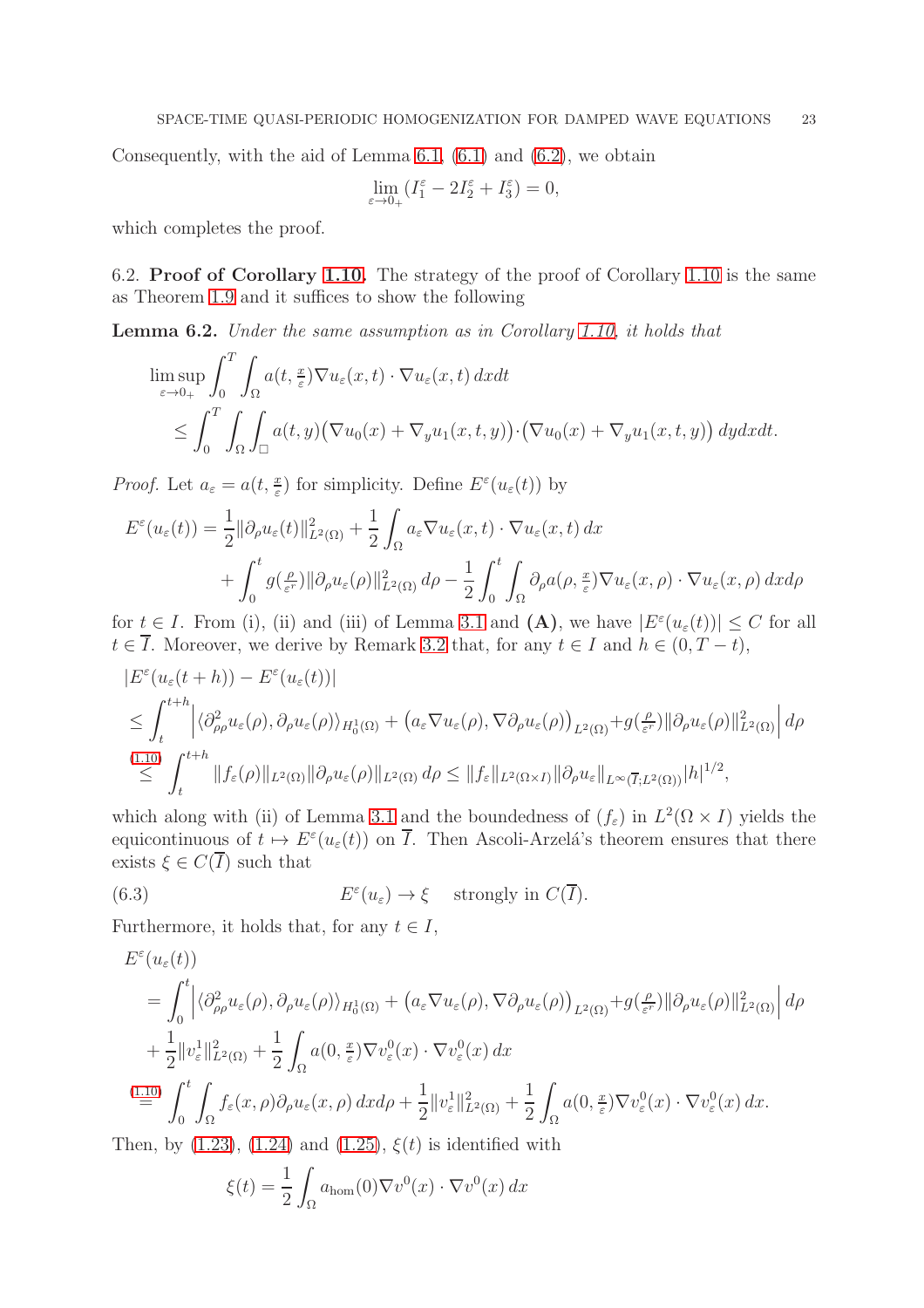$$
= \frac{1}{2} \int_{\Omega} \int_{\square} a(0, y) (\nabla u_0(x) + \nabla_y u_1(x, 0, y)) \cdot \nabla u_0(x) dy dx.
$$

Hence defining  $J(t)$  by

$$
J(t) := \int_0^t \int_{\Omega} \int_{\square} \partial_{\rho} a(\rho, y) (\nabla u_0(x) + \nabla_y u_1(x, \rho, y)) \cdot (\nabla u_0(x) + \nabla_y u_1(x, \rho, y)) dy dx d\rho
$$

and noting by [\(1.22\)](#page-5-1) and [\[36,](#page-25-4) Example 1 in Section 7] that

$$
\liminf_{\varepsilon \to 0+} \int_0^t \int_{\Omega} (-\partial_{\rho} a_{\varepsilon}) \nabla u_{\varepsilon}(x,\rho) \cdot \nabla u_{\varepsilon}(x,\rho) dx d\rho \ge -J(t),
$$

one can derive by [\(6.3\)](#page-22-0) that

$$
\limsup_{\varepsilon \to 0+} \int_0^T \int_{\Omega} a_{\varepsilon} \nabla u_{\varepsilon}(x, t) \cdot \nabla u_{\varepsilon}(x, t) dx dt
$$
\n
$$
\leq \lim_{\varepsilon \to 0+} \int_0^T 2E^{\varepsilon}(u_{\varepsilon})(t) dt + \limsup_{\varepsilon \to 0+} \int_0^T \int_0^t \int_{\Omega} \partial_{\rho} a(\rho, \frac{x}{\varepsilon}) \nabla u_{\varepsilon}(x, \rho) \cdot \nabla u_{\varepsilon}(x, \rho) dx d\rho dt
$$
\n
$$
\leq T \int_{\Omega} \int_{\square} a(0, y) \big( \nabla u_0(x) + \nabla_y u_1(x, 0, y) \big) \cdot \nabla u_0(x) dy dx + \int_0^T J(t) dt.
$$

We estimate the second term below. Since  $u_1(x, \cdot, \cdot)$  is smooth in  $\Box \times (\eta, T)$  for all  $\eta \in I$ due to the smoothness of  $a(t, y)$ , it holds that

$$
\int_{\eta}^{T} \int_{\eta}^{t} \int_{\Omega} \int_{\Omega} \partial_{\rho} a(\rho, y) (\nabla u_{0}(x) + \nabla_{y} u_{1}(x, \rho, y)) \cdot (\nabla u_{0}(x) + \nabla_{y} u_{1}(x, \rho, y)) dy dx d\rho dt
$$
\n
$$
= \int_{\eta}^{T} \int_{\Omega} \int_{\square} a(t, y) (\nabla u_{0}(x) + \nabla_{y} u_{1}(x, t, y)) \cdot (\nabla u_{0}(x) + \nabla_{y} u_{1}(x, t, y)) dy dx dt
$$
\n
$$
- (T - \eta) \int_{\Omega} \int_{\square} a(\eta, y) (\nabla u_{0}(x) + \nabla_{y} u_{1}(x, \eta, y)) \cdot (\nabla u_{0}(x) + \nabla_{y} u_{1}(x, \eta, y)) dy dx
$$
\n
$$
- 2 \int_{\eta}^{T} \int_{\eta}^{t} \int_{\Omega} \int_{\square} a(\rho, y) (\nabla u_{0}(x) + \nabla_{y} u_{1}(x, \rho, y)) \cdot \nabla_{y} \partial_{\rho} u_{1}(x, \rho, y) dy dx d\rho dt
$$
\n
$$
=: J_{1}^{\eta} + J_{2}^{\eta} + J_{3}^{\eta}.
$$

Then one can verify that

$$
J_1^{\eta} \to \int_0^T \int_{\Omega} \int_{\square} a(t, y) \big( \nabla u_0(x) + \nabla_y u_1(x, t, y) \big) \cdot \big( \nabla u_0(x) + \nabla_y u_1(x, t, y) \big) dy dx dt
$$

and

<span id="page-23-0"></span>(6.4) 
$$
J_2^{\eta} \to -T \int_{\Omega} \int_{\square} a(0, y) (\nabla u_0(x) + \nabla_y u_1(x, 0, y)) \cdot \nabla u_0(x) dy dx
$$

as  $\eta \to 0_+$ . Here we used the fact [\(1.18\)](#page-4-2) at  $t = 0$  in [\(6.4\)](#page-23-0). Furthermore, if  $r \neq 2$ ,  $J_3^{\eta} = 0$ readily follows due to  $u_1 = u_1(x, y)$ . On the other hand, if  $r = 2$ , [\(1.18\)](#page-4-2) and [\(1.26\)](#page-5-8) yield that

$$
J_3^{\eta} \stackrel{(1.26)}{=} 2 \int_{\eta}^{T} \int_{\Omega}^{t} \int_{\Omega} \int_{\square} \partial_{\rho} a(\rho, y) (\nabla u_0(x) + \nabla_y u_1(x, \rho, y)) \cdot \nabla_y \partial_{\rho} u_1(x, \rho, y) dy dx d\rho dt
$$
  

$$
\leq 2 \int_{\eta}^{T} \int_{\Omega} \int_{\square} a(t, y) (\nabla u_0(x) + \nabla_y u_1(x, t, y)) \cdot \nabla_y \partial_{\rho} u_1(x, t, y) dy dx dt
$$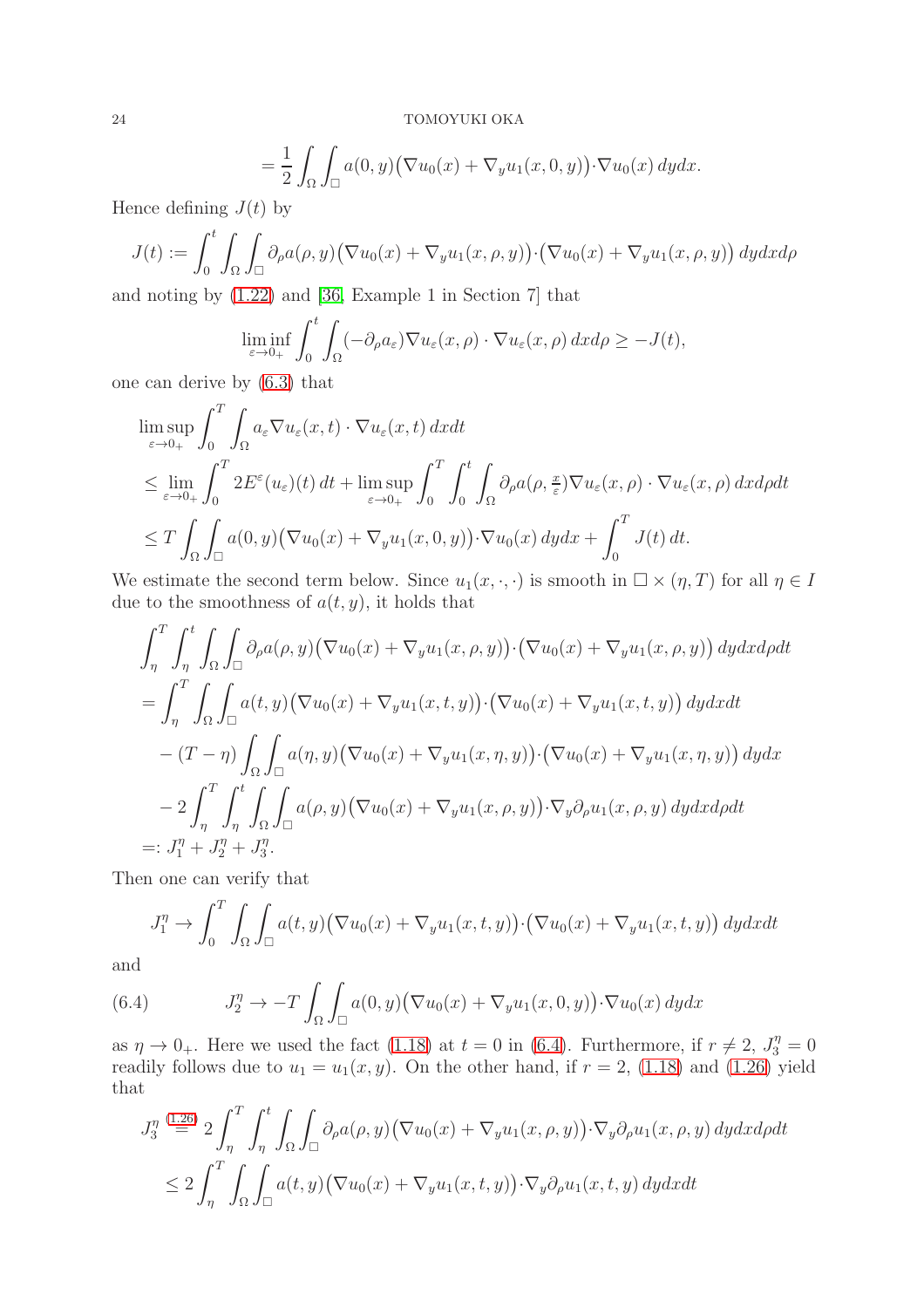$$
-2(T - \eta) \int_{\Omega} \int_{\square} a(\eta, y) (\nabla u_0(x) + \nabla_y u_1(x, \eta, y)) \cdot \nabla_y \partial_\rho u_1(x, \eta, y) dy dx
$$
  
\n
$$
-2 \int_{\eta}^T \int_{\eta}^t \int_{\Omega} \int_{\square} a(\rho, y) (\nabla u_0(x) + \nabla_y u_1(x, \rho, y)) \cdot \nabla_y \partial_{\rho \rho}^2 u_1(x, \rho, y) dy dx d\rho dt
$$
  
\n
$$
\stackrel{(1.18)}{=} -2 \int_{\eta}^T C_* t ||\partial_\rho u_1(t)||^2_{L^2(\Omega \times \square)} dt + 2(T - \eta) C_* \eta ||\partial_\rho u_1(\eta)||^2_{L^2(\Omega \times \square)}
$$
  
\n
$$
+ \int_{\eta}^T \int_{\eta}^t C_* \rho \frac{d}{d\rho} ||\partial_\rho u_1(\rho)||^2_{L^2(\Omega \times \square)} d\rho dt
$$
  
\n
$$
\leq - \int_{\eta}^T C_* t ||\partial_\rho u_1(t)||^2_{L^2(\Omega \times \square)} dt + 2(T - \eta) C_* \eta ||\partial_\rho u_1(\eta)||^2_{L^2(\Omega \times \square)} \leq 0
$$

as  $\eta \to 0_+$ . Hence we conclude that

$$
\int_0^T J(t) dt = \lim_{\eta \to 0_+} J_1^{\eta} + \lim_{\eta \to 0_+} J_2^{\eta} + \lim_{\eta \to 0_+} J_3^{\eta}
$$
  
\n
$$
\leq \int_0^T \int_{\Omega} \int_{\square} a(t, y) (\nabla u_0(x) + \nabla_y u_1(x, t, y)) \cdot (\nabla u_0(x) + \nabla_y u_1(x, t, y)) dy dx dt
$$
  
\n
$$
-T \int_{\Omega} \int_{\square} a(0, y) (\nabla u_0(x) + \nabla_y u_1(x, 0, y)) \cdot \nabla u_0(x) dy dx,
$$

which completes the proof.  $\Box$ 

### **ACKNOWLEDGMENT**

The author is partially supported by Division for Interdisciplinary Advanced Research and Education, Tohoku University and Grant-in-Aid for JSPS Fellows (No. 20J10143). He would like to thank Professor Goro Akagi (Tohoku University) who is his supervisor, for many stimulating discussions.

### **REFERENCES**

- <span id="page-24-3"></span>[1] G. Akagi, T. Oka, Space-time homogenization for nonlinear diffusion, preprint, [arXiv:2007.09977](http://arxiv.org/abs/2007.09977)  $(2020), 1–58.$
- <span id="page-24-2"></span><span id="page-24-1"></span>[2] G. Allaire, Homogenization and two-scale convergence, SIAM J. Math. Anal. 23 (1992), 1482–1518.
- [3] G. Allaire, M. Briane, Multiscale convergence and reiterated homogenization, Proc. Roy. Soc. Edinburgh Sect. A 126 (1996), 297–342.
- <span id="page-24-0"></span>[4] A. Bensoussan, J.-L. Lions, G. Papanicolaou, Asymptotic analysis for periodic structures, Studies in Mathematics and Its Applications, vol. 5, North-Holland, Amsterdam, 1978.
- <span id="page-24-4"></span>[5] S. Brahim-Otsmane, G.A. Francfort, F. Murat, Correctors for the homogenization of the wave and heat equations, J. Math. Pures Appl. (9) 71 (1992), no. 3, 197–231.
- <span id="page-24-5"></span>[6] M. Brassart, M. Lenczner, A two-scale model for the periodic homogenization of the wave equation, J. Math. Pures Appl. (9) 93 (2010), no. 5, 474–517.
- <span id="page-24-6"></span>[7] J. Casado-Díaz, J. Couce-Calvo, F. Maestre, J.-D. Martín-Gómez, Homogenization and corrector for the wave equation with discontinuous coefficients in time, J. Math. Anal. Appl. 379 (2011), no. 2, 664–681.
- <span id="page-24-8"></span>[8] J. Casado-Díaz, I. Gayte, The two-scale convergence method applied to generalized Besicovitch spaces, Proc. R. Soc. Lond. A. 458 (2002), 2925–2946.
- <span id="page-24-9"></span><span id="page-24-7"></span>[9] C. Corduneanu, Almost periodic oscillations and waves, Springer, New York, 2009.
- [10] D. Cioranescu, P. Donato, An Introduction to Homogenization, Oxford Lecture Series in Mathematics and Its Applications, vol. 17, Oxford University Press, New York, 1999.